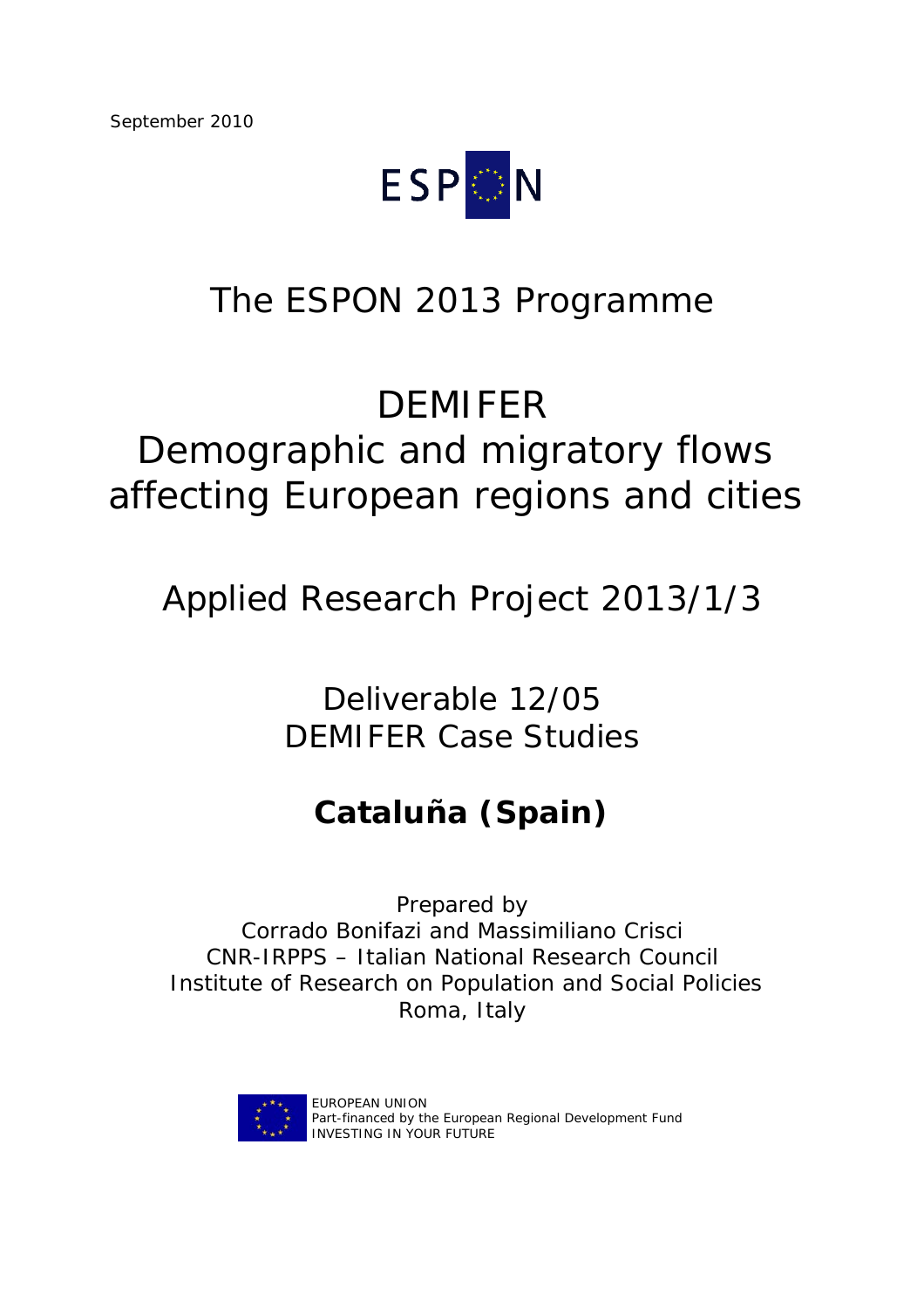This report presents results of an Applied Research Project conducted within the framework of the ESPON 2013 Programme, partly financed by the European Regional Development Fund.

The partnership behind the ESPON Programme consists of the EU Commission and the Member States of the EU27, plus Iceland, Liechtenstein, Norway and Switzerland. Each partner is represented in the ESPON Monitoring Committee.

This report does not necessarily reflect the opinion of the members of the Monitoring Committee.

Information on the ESPON Programme and projects can be found on www.espon.eu

The web site provides the possibility to download and examine the most recent documents produced by finalised and ongoing ESPON projects.

This basic report exists only in an electronic version.

#### © ESPON & CNR-IRPPS, 2010.

Printing, reproduction or quotation is authorised provided the source is acknowledged and a copy is forwarded to the ESPON Coordination Unit in Luxembourg.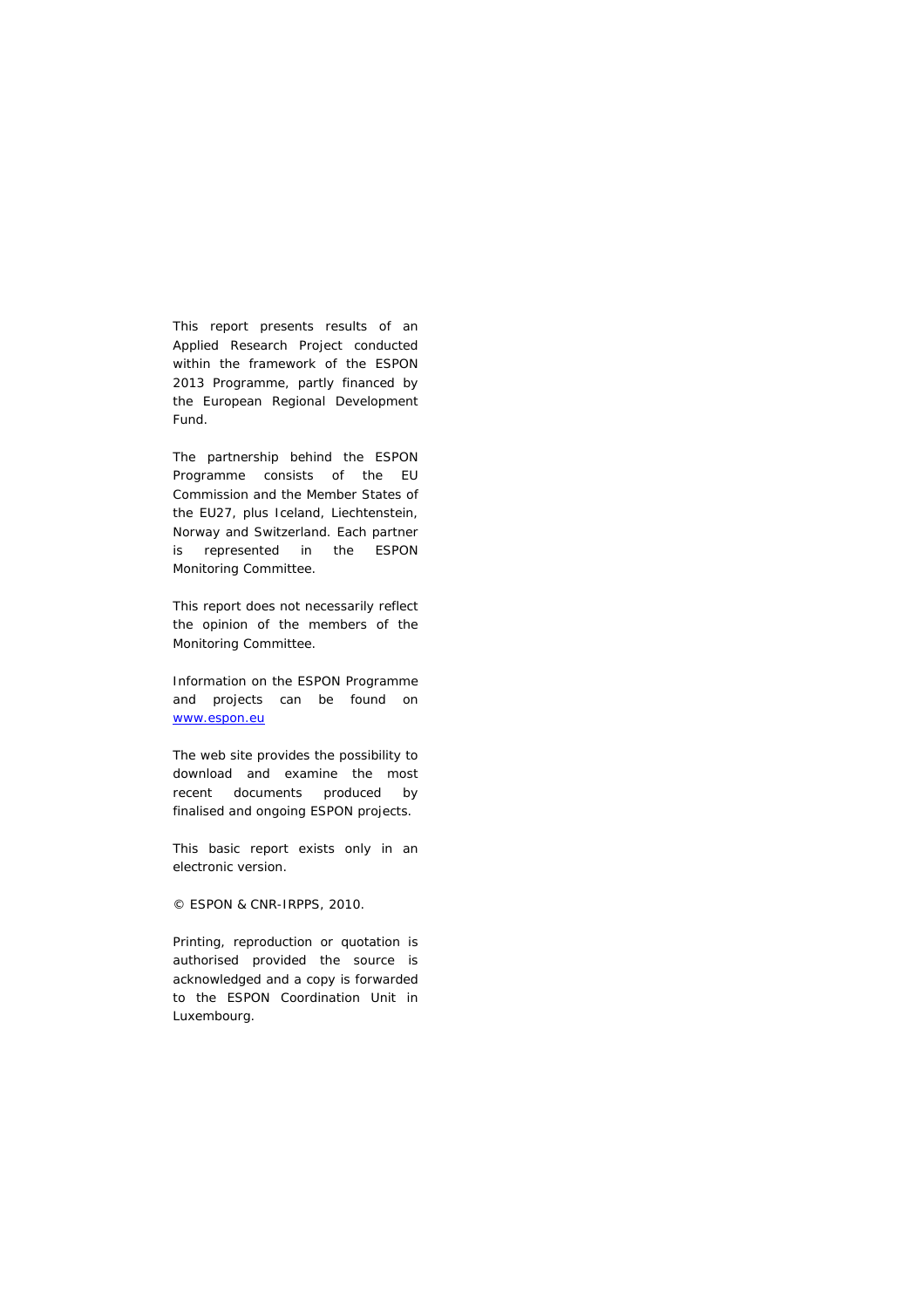## **Table of contents**

|                                                                       | 4              |
|-----------------------------------------------------------------------|----------------|
|                                                                       | 5              |
| 1.1. Specification of the research questions and the aims             | 5              |
|                                                                       | $\overline{7}$ |
| 1.3. Regional morphology, connections and human settlement            | 8              |
|                                                                       | 9              |
| 2. Demographic and migratory flows in Cataluña : a short              |                |
|                                                                       | 10             |
| 3. The main demographics of the Cataluña region                       | 11             |
|                                                                       | 14             |
|                                                                       | 18             |
|                                                                       | 19             |
|                                                                       | 23             |
|                                                                       | 26             |
|                                                                       | 29             |
| 3.5 The presence of foreign migrants: provenance and characteristics. | 31             |
|                                                                       | 36             |
| 4.1. Occupational structure and recent economic trends                | 36             |
| 4.2. Demographic characteristics and changes of the working age       |                |
|                                                                       | 40             |
|                                                                       | 42             |
| The future evolution of the population: DEMIFER policy<br>5.          |                |
|                                                                       | 45             |
| 6. Conclusions and the demographic challenges in the region           | 47             |
|                                                                       | 48             |
|                                                                       | 50             |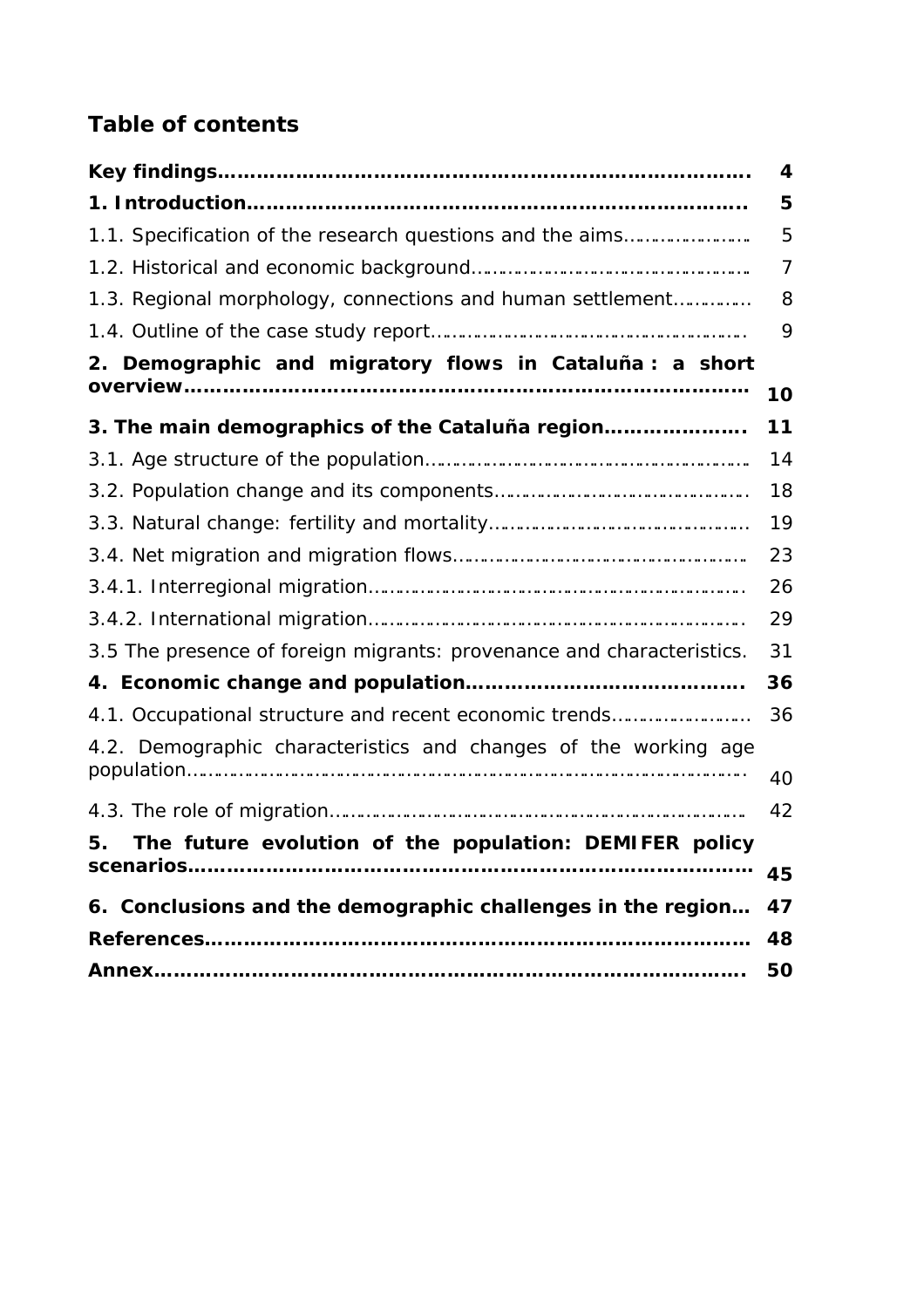### **List of tables**

| Table 1 |                                                                                   |
|---------|-----------------------------------------------------------------------------------|
| Table 2 |                                                                                   |
| Table 3 | Absolute variations of the Spanish and foreign population and their contributions |
| Table 4 | Gross mortality rate, gross birth rate and natural increase per 1000 inhabitants. |
| Table 5 |                                                                                   |
| Table 8 | Foreign residents by continent and country of nationality. Cataluña provinces,    |
| Table 9 |                                                                                   |

## **List of figures**

|          | Figure 1 Structure of the resident population by sex, age groups and nationality. Cataluña                                                                         |
|----------|--------------------------------------------------------------------------------------------------------------------------------------------------------------------|
|          | Figure 2 Total population trend in the provinces (Index numbers, 1998 = 100) 18                                                                                    |
|          | Figure 3 Lifebirths of foreign mothers in the provinces of Cataluña, 1998-2008. (in % of all                                                                       |
|          | Figure 4 Births by nationality (Spanish and foreign) and deaths. Cataluña, 1996-2008.                                                                              |
| Figure 5 | Total fertility rate (Tfr) and average age at childbirth in the provinces of Cataluña,                                                                             |
|          | Figure 6 Net migration rate (international and interregional), Cataluña, 2002-08 (per                                                                              |
|          | Figure 7 Interregional net migration rate. Exchanges within Cataluña and with rest of                                                                              |
| Figure 8 | Net migration rate. Exchanges within Cataluña (intra-regional) and with rest of<br>Spain (interregional). Spanish and foreigners. Cataluña provinces, 2008. Values |
|          | Figure 9 International immigration and emigration of foreign citizens. Cataluña, 1998-                                                                             |
|          | Figure 10 Immigration of foreigners coming from abroad by country of origin. Cataluña,                                                                             |
|          | Figure 11 Immigrations of foreigners coming from abroad by destination province and age                                                                            |
|          | Figure 12 Share of the resident foreign population in the provinces (1998-2009)  32                                                                                |
|          | Figure 13 Structure of the foreign resident population by sex and age groups. Cataluña                                                                             |
|          | Figure 14 Variation rate of Gross Domestic Product (in %). Cataluña, Spain, European                                                                               |
|          | Figure 15 Variation of Gross Domestic Product (in %) by productive sector. Cataluña 2001-                                                                          |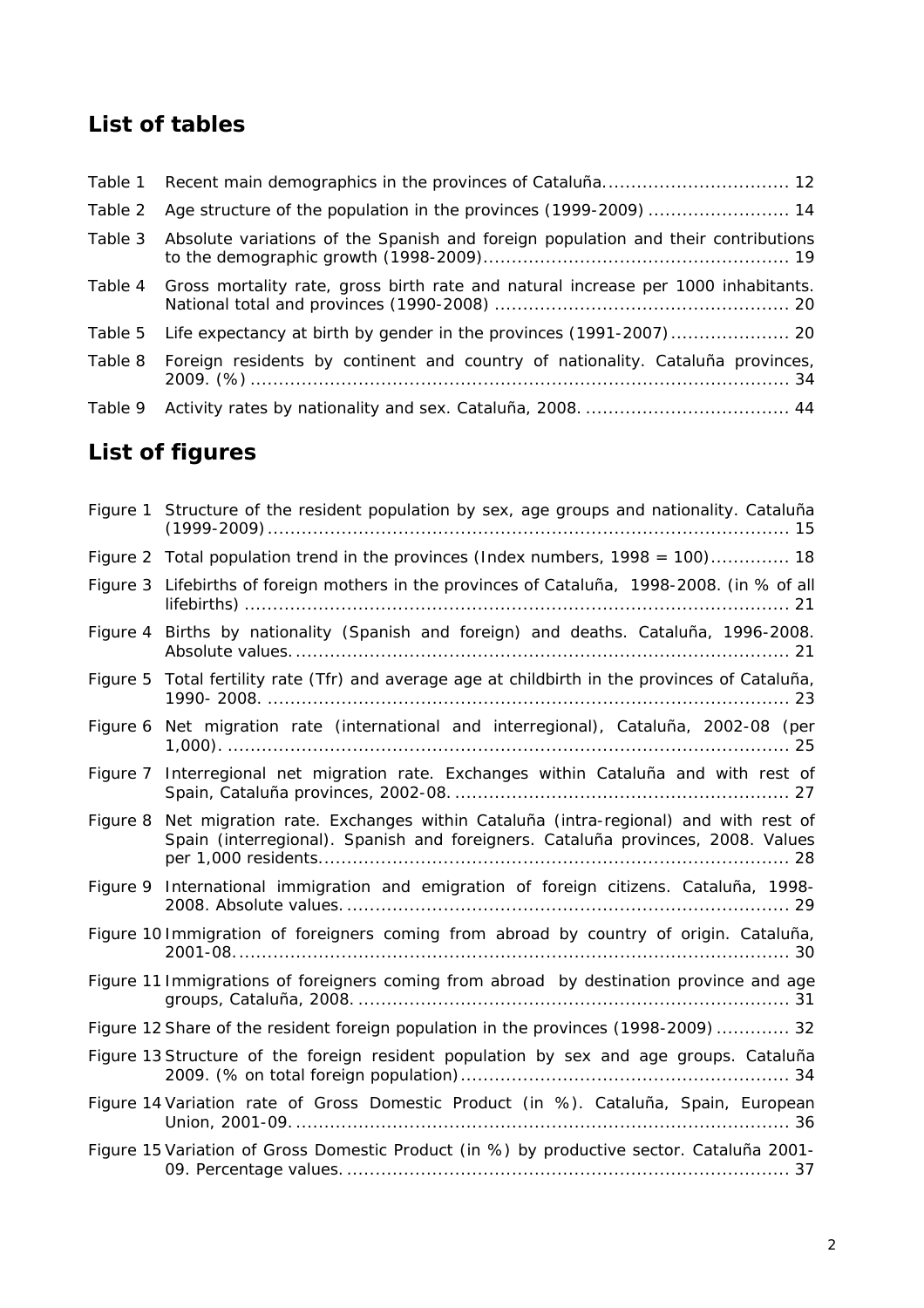| Figure 16 Employed population by province and economic sectors, 2001-09 (% of total      |
|------------------------------------------------------------------------------------------|
| Figure 17 Change in the employed population by sector of activity, Cataluna 2001-09 39   |
|                                                                                          |
| Figure 19 Variation of the working age population by age, sex and nationality. Cataluña, |
|                                                                                          |
| Figure 21 Unemployment rate per age group. Cataluña and Spain, 2001-09. Percentage       |
| Figure 22 Unemployment rates by nationality, Cataluña, 2005-08 (%)  44                   |
| Figure 23 DEMIFER policy scenarios. Total population of Cataluña, 2005-50 46             |
| Figure 24 DEMIFER policy scenarios. Age structure of population by sex and age groups.   |

## **List of maps**

| Map 3 | Population 65 years and older (%), Cataluña municipalities, 1.1.2009.  17     |  |
|-------|-------------------------------------------------------------------------------|--|
| Map 4 | Foreign resident population (% on total population), Cataluña municipalities, |  |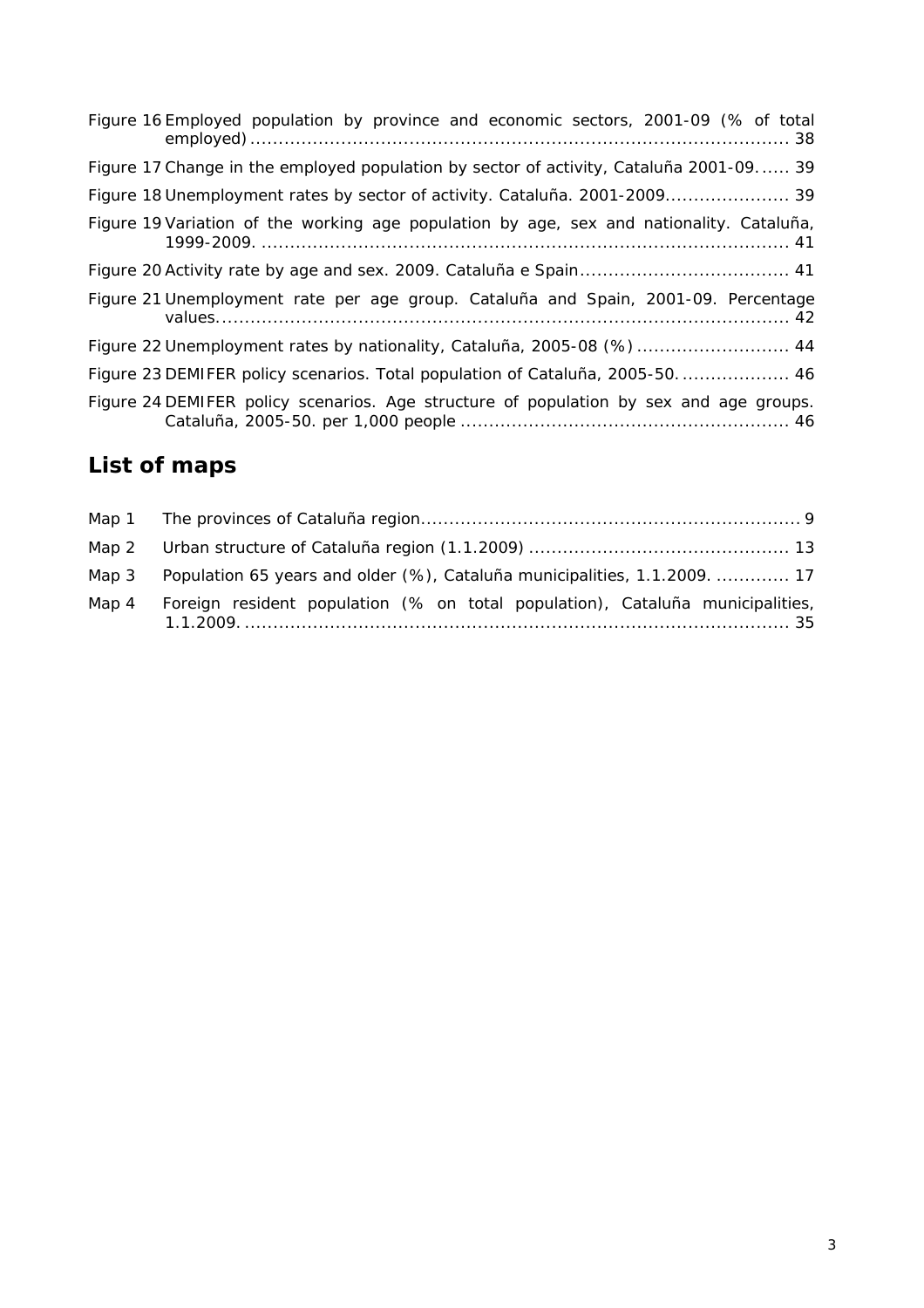### *Key findings*

- *Cataluña is one of the richest and most industrialised regions of Spain, his economy presents a good degree of diversification (services, manufacturing, agriculture, tourism). The region has got a fast development during the 1990s, thanks to many elements such as the industrial restructuring, the presence of a very important Mediterranean port and the Olympic games in Barcelona of 1992.*
- *After a period of demographic stagnation, during the 2000s the strong international migratory inflows represented the most relevant component of demographic growth. The foreign immigrations gave an important contribution to rejuvenation of age structure and to recovery of fertility rates.*
- *The rejuvenation in the 2000s is not only tied to an exogenous component, that being the contribution by the international migrations in terms of births from foreign mothers and entrances of children following their families. An endogenous component in the rejuvenation is also present due to the entrance of a generation of women in the most reproductive age (30-34)*  larger than the one that proceeded it, producing a number of births higher *than in the past.*
- *The share of foreigners in the region is higher than the average of Spain, above all in the municipality of Barcelona, where is high the incidence of working age immigrants. In the coastal provinces the immigration of elderly is strong due to the transfer of pensioners coming from developed countries.*
- *During the current decade the local workforce has increased in amount and improved the educational level. The employment growth occurred before the crisis had also been due to a higher flexibility and uncertainty in the nature of work contracts.*
- *The less qualified workers coming from non-European countries are those who mainly fill up the low level segments of labour market and assume a complimentary function compared to the native workforce. Compared to the Spanish, the foreign citizens are more often employed with temporary contracts that, in a phase of economic instability, give less guarantees of keeping the job.*
- *The recent economic crisis caused a decrease of international immigration and a large rise of unemployment rate, concerning with particular intensity the productive sectors (industry and constructions), where many foreign men are employed.*
- *In prospect, the Demifer policy scenarios foresee a strong (high scenarios) or a moderate (low scenarios) population growth and a decrease of young labour force.*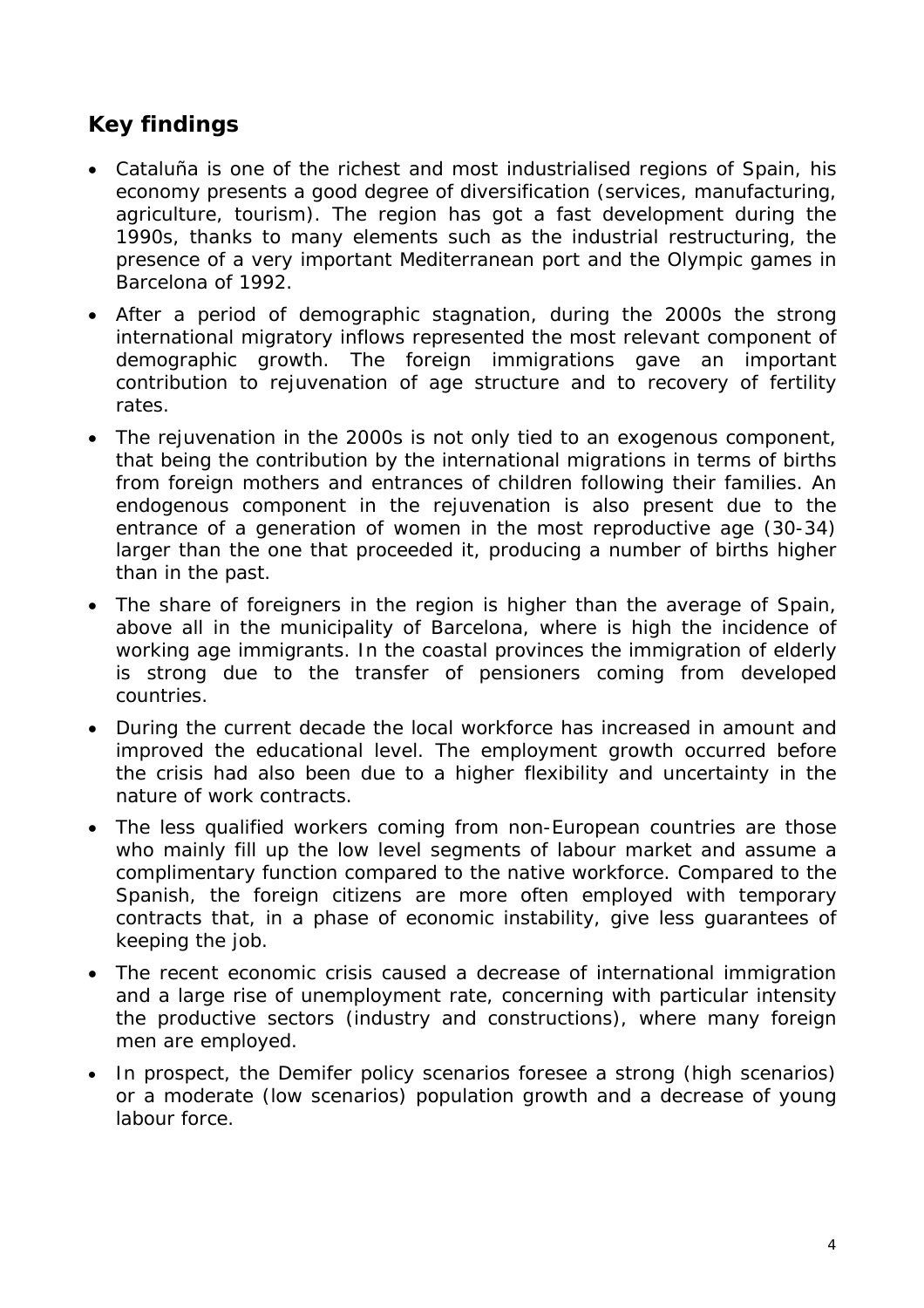### **1. Introduction**

The DEMIFER 'Case studies' have a twofold aim: they contribute to the improvement of knowledge on demographic and migratory flows focusing on the aspects of internal and international migration, and translate the output of the policy oriented activities into specific regional settings. The case studies bring together the various activities, connecting the implementation of the analyses, the development of the typology, the scenario building and the formulation of the policy implications and illustrate the results and impacts at a regional and sub-regional level. The selection of the NUTS 2 regions that serve as case studies are based on the results of the DEMIFER activities 2 'Typology of regions and cities'. From each type defined in the typology at least one region or city, preferably the closest to the cluster centre, is selected to serve as case study. A total of 12 NUTS 2 regions are selected, but obviously the case studies cannot cover the entire socio-economic diversity of the European regions.

The Spanish region of Cataluña belongs to the cluster 'Young Potentials', with other 14 ESPON regions. This cluster includes 10 Spanish regions (Cataluña, Comunidad Foral de Navarra, La Rioja, Comunidad de Madrid, Castilla-la Mancha, Comunidad Valenciana, Illes Balears, Andalucia, Región de Murcia, Canarias), the two Irish regions (Southern Eastern; Border, Midlands and Western), Cyprus, Flevoland in the Netherlands and Vienna in Austria. As regards the population size, it is the smallest cluster of Continental Europe, with 39.5 million inhabitants accounting for 7.7% of the total ESPON population. This cluster has the highest level of population increase, as a result of one of the highest natural population increases (average 3.6 per 1000) and of the highest net migration rate (17.1 per 1000). The structure of population is characterised by the highest percentage of population in the age group 20- 39 (32,3 %) and the lowest level of aging in the clusters of Continental Europe (14.5% of the population 65 and older).

The cluster comprises three subtypes. The first subtype (including Ireland, Flevoland and Cyprus) shows the lowest share of the population 65+ (10.9%) and the highest natural increase (7.1 per 1000). A second subtype contains only Spanish regions (Madrid, Balears, Canarias, Comunidad Valenciana, Región de Murcia) and features the highest percentage of population in the age group 20-39 (34.4%) and the highest net migration (22.2 per 1000) within the cluster. The third subtype includes Cataluña, the other Spanish regions of the cluster and Vienna. Its distinguishing factors from the other subtypes are the relatively high share of the 65+ population (17.1, just above the ESPON space average) and the relatively low natural population increase (1.2 per 1000).

#### **1.1 Specification of the research questions and aims**

The Young potentials cluster presents well defined characteristics, both as far as the demographic dynamic is concerned and regarding the population structure. As regards the demographic dynamic it must underline how regions that are part of this group characterize themselves by a high rate of migratory growth and by a level of natural increase generally superior to the ESPON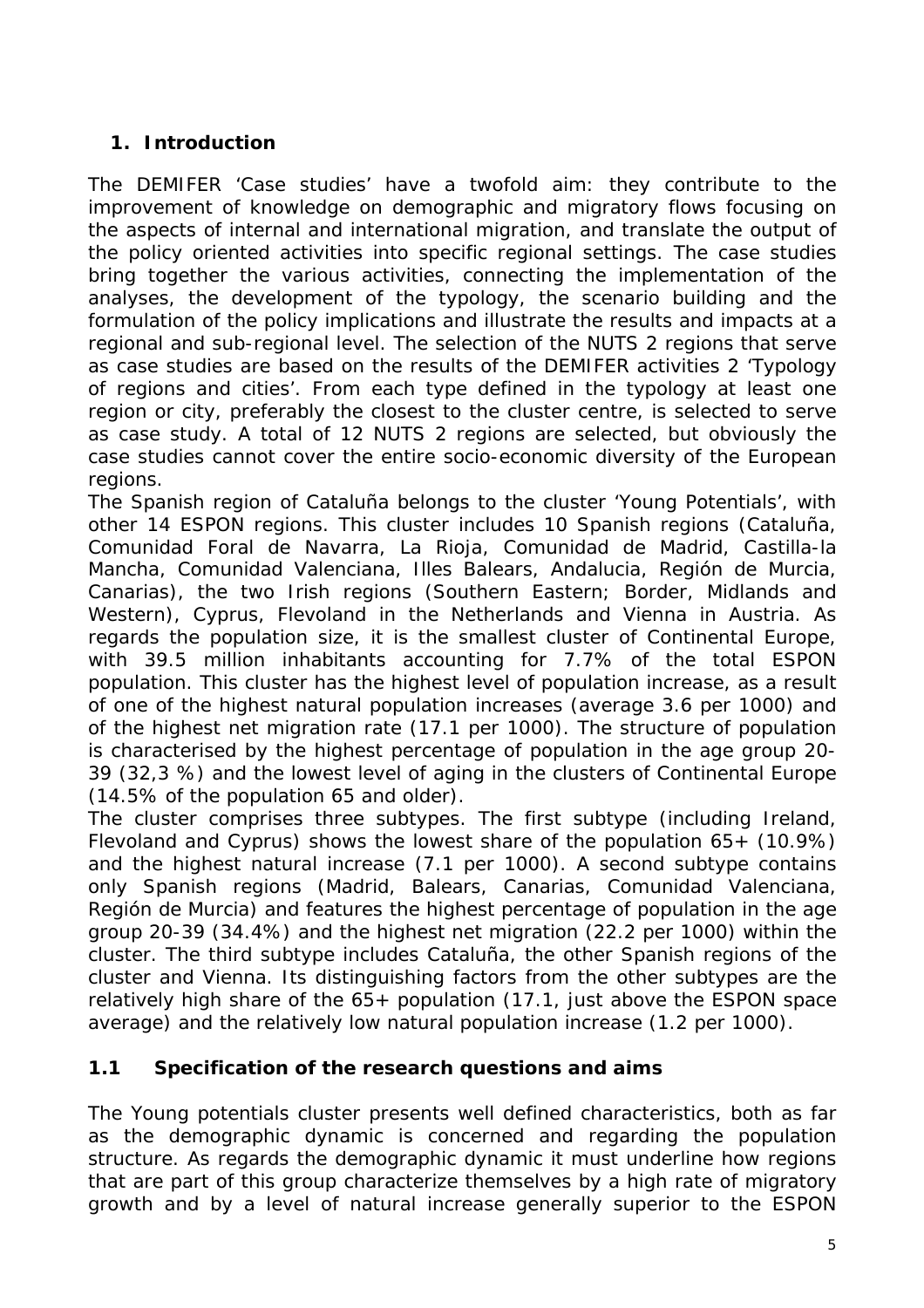average. The net migration rates recorded between 2001 and 2005 in the fifteen regions of the cluster are amongst the highest of the continent, varying from a minimum of 9.96‰ in Andalucía and a maximum of 26.3‰ of the Baleares Isles. The increments determined by natural dynamic are more moderate with only one negative value in Vienna (-0,2‰) and a maximum of 9.8‰ in the Dutch region of Flevoland. The overall result of these two dynamics is a very high total population change, from 12.2‰ in Vienna to 29.6‰ for the Baleares Isles. This latter value is only overtaken by Guyane that, in the ranking of ESPON regions according to total growth rate, is followed by 12 regions belonging to the Young Potentials cluster whereas only five regions of other groups present values that are superior to Vienna's, it being the lowest in the group.

Such a high increase in the population size is accompanied by evident specificities also from a structural point of view. The examined group presents, in fact, a population quota between 20 and 39 years of age (32.3%) higher than the ESPON average (27.8%), whereas it has a lower percentage of elderly people (14.5) in respect to the total value of the ESPON area (16.6). In the first case, the Young Potentials cluster values moves from a minimum of 29.6 for the Border, Midlands and Western Ireland region, to a maximum of 35.9% for the Canaries; in the second case they move from 10.8 for South East Ireland to 19.0 for the Castilla – la Mancha..

Such differences compared to the ESPON average are more moderate than those registered in the levels of population increase, especially for the high migratory level. We are clearly in the presence of a demographic structure that suffered less from population aging processes that are characterising the European scene. This is a situation that concerns both the experience of working age and the total population and shows clear positive effects from an economic point of view. On one hand, the economy can take advantage of a higher quota of working aged youth. On the other, the share of people who should have ceased their contribution to the workforce because of to their age is low.

In the end, we are in the presence of a region characterised by a strong demographic dynamism, especially due to net migrattion which is particularly intense and whose contribution to population change is, in all the cluster regions, higher than the one due to natural change. In some cases such a factor was helped by a high natural increasing dynamic because of a total fertility rate still around 2 children per women such as in Ireland, and because of a low death rate due to a young age structure compared to the European average (Flevoland, Cyprus, Irish regions, Canarias).

Cataluña is the case study analysed in the Young Potentials cluster. As we have seen, the region belongs to a sub type of the group, characterised by a higher share of elderly people and a lower level of natural increase. Such values are, for Cataluña, respectively, 16.9% and 2.0‰. Such values reflect a demographic dynamic that, starting from the second half of the 70's, was characterised by 20 years of rapid and intense decline in fertility. The TFR for the region, in fact, decreased from 2.86 children per women in 1975 to a minimum of 1.15 in 1996. After 1996 we registered a recovery in fertility, also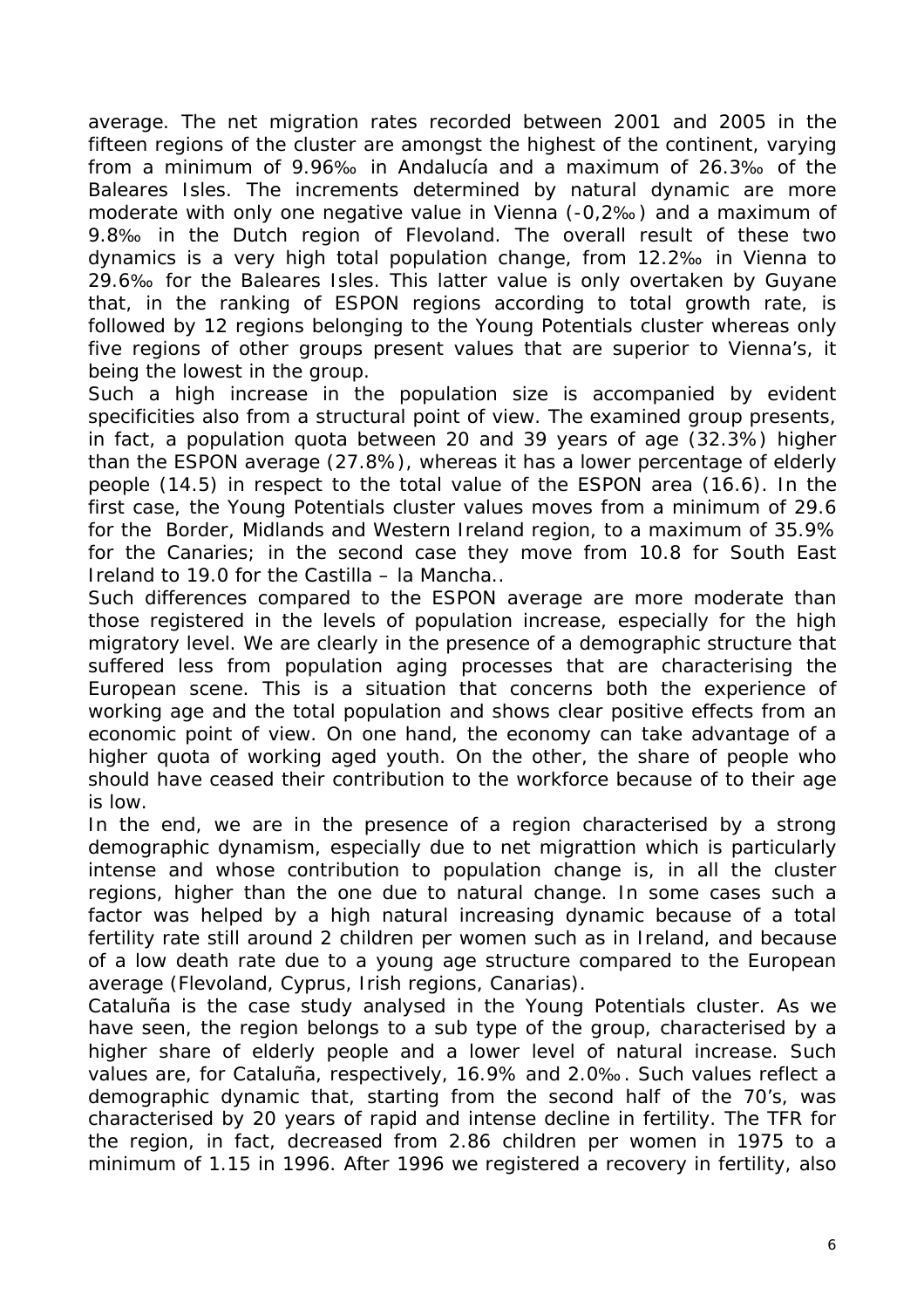due to strong immigration from abroad, that led to a value of 1.58 children per woman in 2008. However, this is still below the level of replacement.

In all evidence the main research question related to this studied case is the effect of an interregional and international migration gain, particularly intense, on the demographic situation of an area characterised by a low fertility for years. In such a situation, migrations on one hand contribute to rejuvenating the population's age structure through the arrival of young people and, on the other, generally contribute to high fertility. The positive effects of such a demographic path are evident. However the prospective for the future, especially as time passes, is more uncertain. It is, in fact, evident that such external contribution, even if determined by demographic factors present in the area, is also tied to a demand for work coming from the local economy and it depends on the more general ability of the host society to absorb a relevant number of immigrants that may have cultural backgrounds also very different from the local one. In the specific case of the Young Potential cluster we must underline how a large part of the regions of such a cluster are amongst those that are suffering the world economic crisis the most, and where the near future of migratory flows is the most uncertain.

#### **1.2Historical and economic background**

The autonomous community of Cataluña is one of the richest and most industrialised regions in Spain. Its GDP per capita was 27, 500 euro in 2007, higher than the one of Spain (23,500) and the EU27 (24,900). 2.3% of the workforce is employed in agriculture, 22.9% in industry, 9.6% in construction and the remaining 65.2% in the service sector. Cataluña's economy presents, therefore, a good degree of diversification. As a whole the service sector represents 63.3% of the Catalan economy. Agriculture itself, although it represents less than 3% of the total workforce, may count on quality products (wine, ham, fruit, etc). The industrial sectors' strong points are cars, chemicals, food, furniture, etc. Construction is tied to tourist development. Such a sector is of great importance for the region's economy. In 2004, for instance, Cataluña welcomed 12.8 million foreign tourists (23.8% of the Spanish total) and 5.1 million Spanish tourists, making the region one of the most attractive destinations for world tourism<sup>1</sup>. Another important service sector is that of trade that contributes, like tourism, to 11% of the regional GDP.

The region had already gained an important role in commerce in ancient times. During the middle ages Catalan merchants competed for a long time with those from Genoa and Venice, whereas some centres of the textile industry started developing at the end of the 13<sup>th</sup> century. With the merging of the Aragona and Castiglia kingdoms (1479), for Cataluña began a long period of economical decline due to the centralised policy of the Spanish state and because of the discovery of America that moved the world's economic centre from the Mediterranean to the Atlantic. A long period of economic growth began in the 18<sup>th</sup> century when the first industrial centres of the country started developing in the region and in the Basque regions. The origins of the

j

<sup>&</sup>lt;sup>1</sup> This data and the following drawn from the web site of Generalitat de Catalunya (April 2010).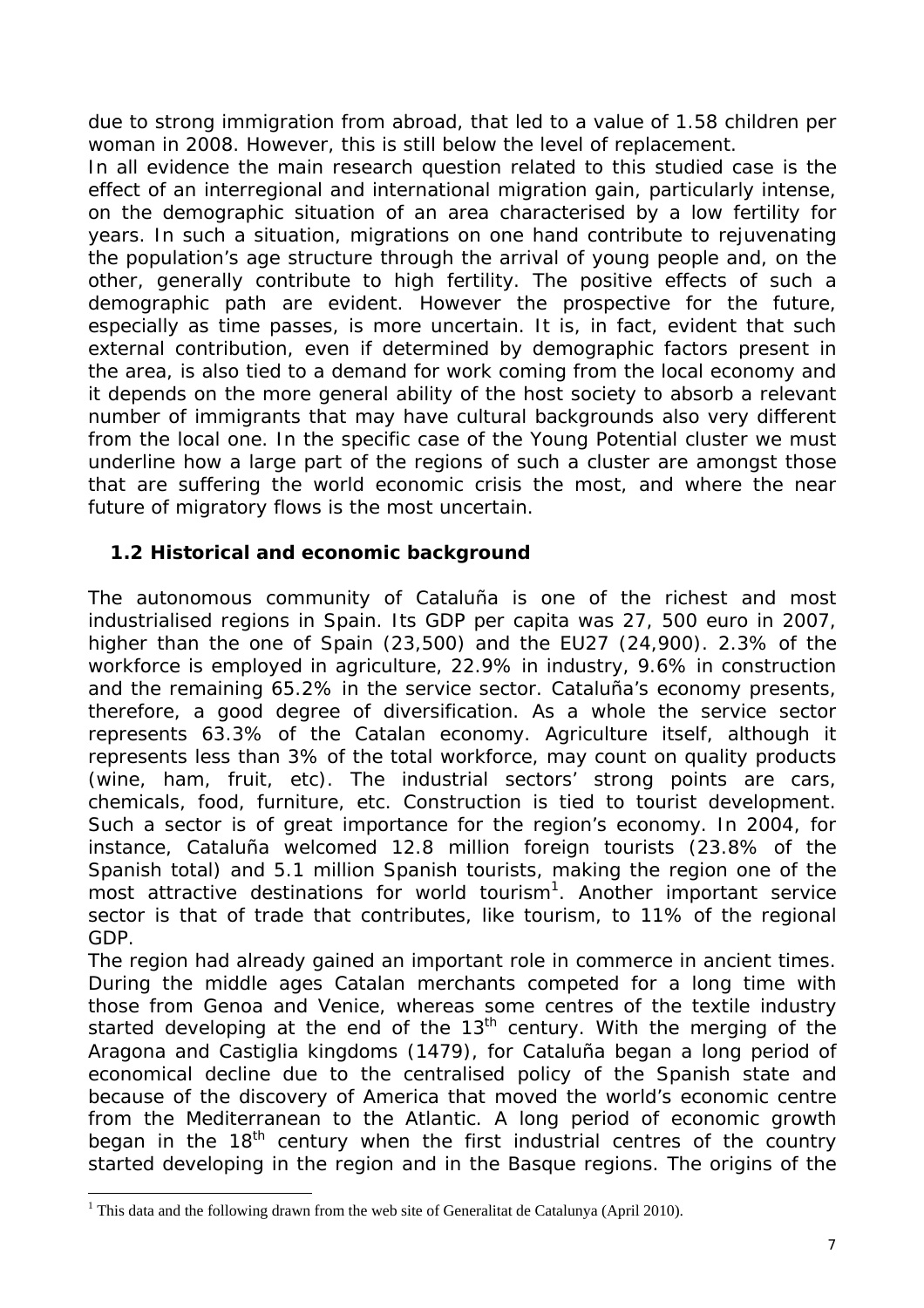industrial sector in Cataluña can be found in the structural transformations of the agricultural sector that began in the previous century, thanks to a growth in wine exports. The availability of capital favoured, in fact, around 1730, the beginning of the first calico–printing industries in Barcelona (Mora-Sitjà 2002). Such an activity grew in importance over the following decades so much so that, according to some estimates, in 1787, almost 10% of Barcelona's population was employed in such activity (ivi).

Such an important industrial role that Cataluña had within the country grew during the 1800s and the first part of the 1900s also thanks to the development of other industrial sectors (cork stoppers, metallurgy and electrical goods) that sided with the cotton industry (Harrison, 1978). For some evaluations, at the beginning of the  $20<sup>th</sup>$  century, the people involved in the region's industries were 151,000 and Cataluña was, in 1920, alongside the Basque regions, the first Spanish region where industrial production value overtook the agricultural sector.

"In the early part of the Franco dictatorship, Cataluña suffered for its support of the defeated republic but, from the 50's, was the location for many of the regimes development initiatives, with the consequent influx of waves of immigrants from Southern Spain, bringing its population up from under 3 million in 1940 to just under 6 million in 1980" (Keating et al. 2003, p.43). The end of the Franco regime (1975) and the entrance of Spain into the EU (1986) have represented an important factor in the economic development of the Catalan region. In particular, the insertion in an area of the free market allowed the region to regain an important role in continental commerce. The processes of industrial restructuring during the 80's had important effects in Cataluña, though less intense than in other areas of traditional Spanish industrialisation (ibidem). Another important element is the presence of Barcelona, the second metropolis in the country and one of the most active ports in the Mediterranean. Furthermore, Barcelona was home to the 1992 Olympic games, an event that represented an important economic development and urban transformation factor (Brunet 1995).

#### **1.3 Regional morphology, connections, and human settlement**

Cataluña is located in the North East of Spain (Map 1). Its surface area is about 32 000 sq km. The Pyrenees separate it from France and the Mediterranean wets it in the East. It borders with France and Andorra in the North and with the autonomous community of Valencia in the South and with the autonomous community of Aragon in the West.

Cataluña's capital is Barcelona. The region includes four provinces (Girona, Barcelona, Tarragona and Lleida), 41 comarques (counties) and 946 municipalities. The provinces of Girona, Barcelona and Tarragona face the Mediterranean. The mountain range called Catalanides separates the coastal plain from the river Ebro. This range has historically represented the border between the industrial cities along the coast and the mainly agricultural inland. The population is mainly concentrated along the coast, also thanks to a strong development of the Barcelona area during the last century.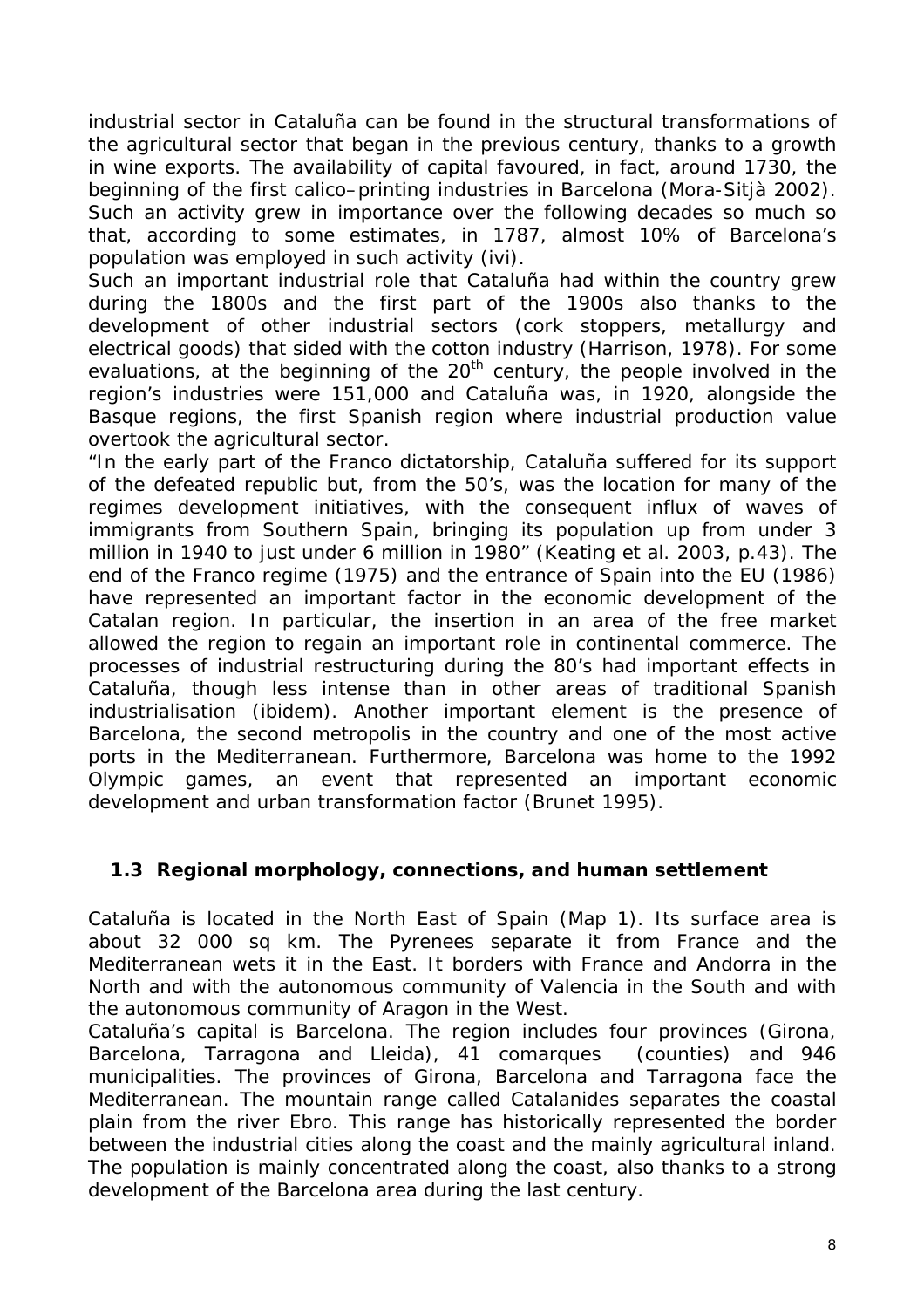



#### **1.4Outline of the case study report**

The report provides a short overview of demographic and migratory flows from XIX century (section 2), before illustrating in section 3 the main demographic structures and trends of the region. In particular, age structure, natural change, internal and international migratory flows, and foreigners are analysed. In section 4, recent economic change and population trends are put in relation, with a special attention to the characteristics of the working age population and to the role of migration. Section 5 shows the future evolution of population according to the Demifer policy scenarios and section 6 includes observations about demographic challenges faced by Cataluña.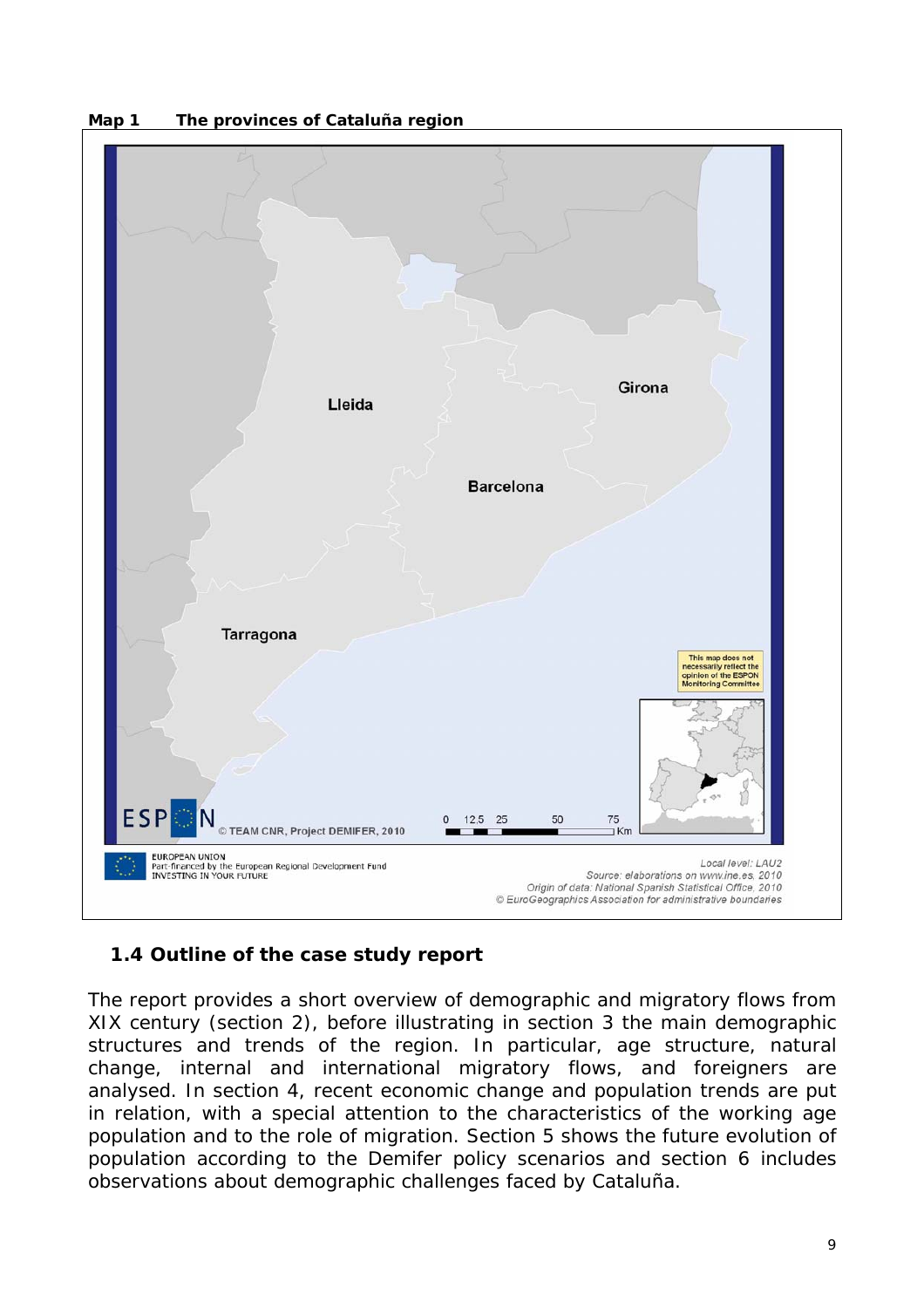#### **2. Demographic and migratory flows in Cataluña: a short overview**

Cataluña has been one of the first European regions to follow France in the process of demographic transition. The lowering of the fertility began, in fact, around the mid 1800s and concerns not only the urban Barcelona area but also the rural areas (Benavente 1989; Cabré 1989). Intense migratory flows counteracted a demographic dynamic that could imply a long period of decline or a stagnation of the population. Bare in mind that, despite the high emigration to the Americas, Cataluña presents, in the second half of the 1800s, a positive migratory balance thanks to immigration from Aragon, the Valencia region and the Baleari islands with the only exception being the decade between 1880 and 1890 (Cabré 1989).

As a whole the second half of the 1800s, in any case, sees a slowing down in demographic growth compared to the very high rhythms recorded in the first half of the century. The available estimates state that the average annual rate of population growth decreases from 10.6 per thousand in the period 1797- 1860 to 3.6 per thousand between 1860 and 1887 and to 5.4 per thousand between 1887 and 1910 (Reher and Rowland 1999). A slowing down that reflects, the rapid decrease in fertility, a still high mortality rate and a small migratory gain (Cabré and Pujadas 1989). The years that run between the end of the first world war and the economic crisis of 1929, instead, are of strong demographic growth. Those were years when fertility approached the level of replacement, decreasing from 2.6 children per woman in 1922 to 2.2 in 1930<sup>2</sup> (Cabré and Pujadas 1987). The mortality rate decreased and, most of all, the internal migration intensified with an enlargement in the attraction area to the Murcia and Almeria regions (Cabré and Pujadas 1989). The following years show a demographic stagnation. The economic crisis, the civil war and the first years of Franco's dictatorship strongly affected Cataluña. Between 1936 and 1940 a slight decrease in the population occurs.

The situation radically changes between 1950 and 1975. The number of the region's inhabitants increases, in fact, from 3,240,000 to 5,663,000, a growth of almost 75% in just 25 years, equal to an annual average rate of 22.6 per thousand. Such a intense increase is due to the migratory movement and the natural one. Internal migrations acquire an extraordinary dimension during this period. The net internal migration is of about 1.4 million persons as a whole, with flows coming mainly from Andalucía and Estremadura but also from other regions (Cabré and Pujadas 1989). The natural increase is also intense, with an increase of about 1 million persons during the period as an effect of a fertility revival and a decrease in mortality. Fertility, after having decreased already to below the replacement level in 1935 and having reached 1.7 children per woman in 1950, during the following years registers an increase, leading the total fertility rate to 2.7 children per woman in 1975 (Cabré and Pujadas 1987). The variations of the mortality levels are just as intense. The life expectation at birth for both sexes increased, in fact, by almost nine years between 1950 and 1975, moving from 65.4 to 74.2 years, whereas the infant mortality rate precipitates in the same period moving, for men, from 53.2

 $\overline{a}$ 

 $2 \text{ In the same years, the total fertility rate for Spain was equal to 4,1 and 3,6 children per woman (Cabré and Pujadas)$ 1987).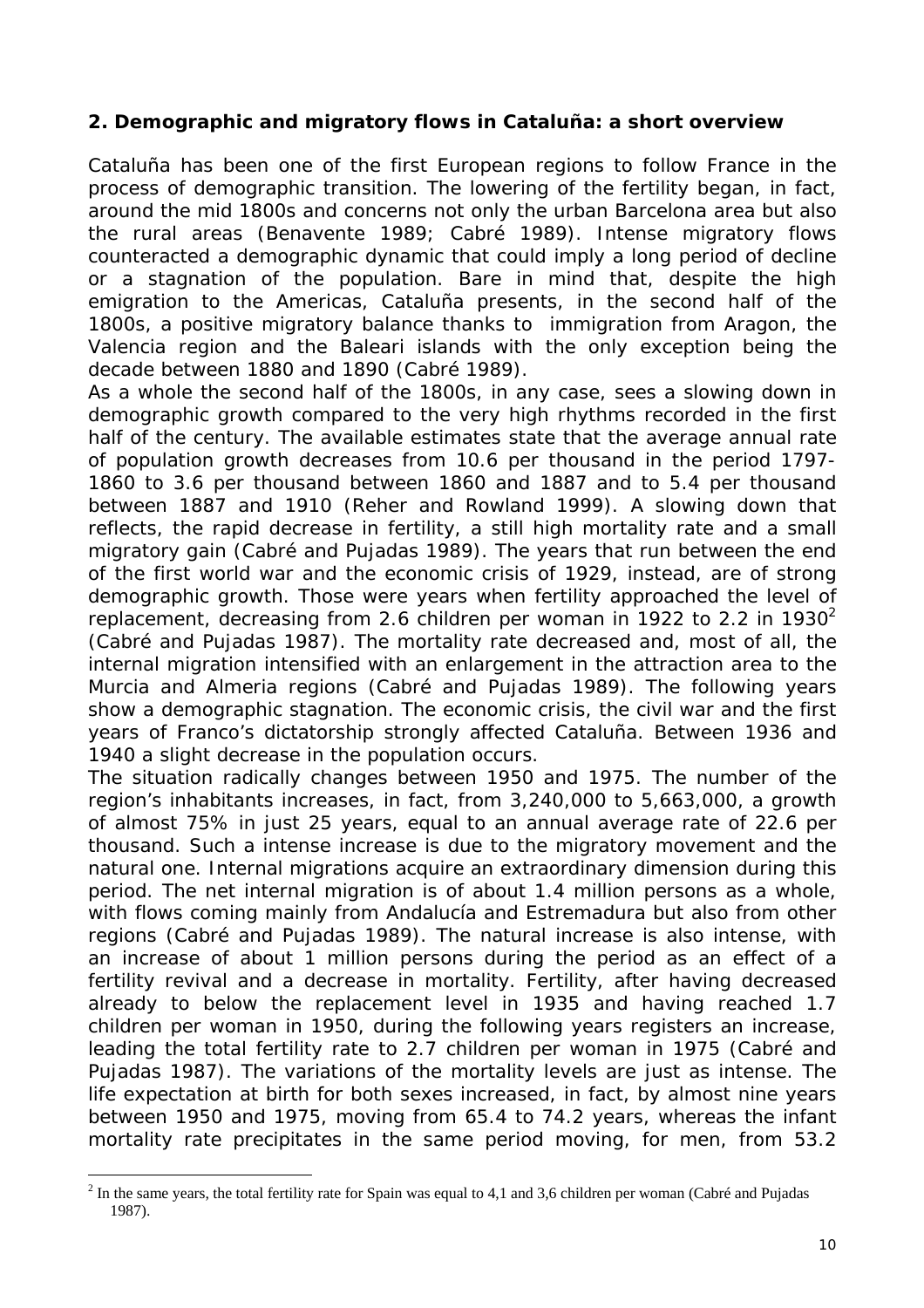deaths during the first year of life per 1,000 live births to 18 and for women from 41.5 to 14 (Cabré and Pujadas 1989).

The years of demographic boom are followed by years of stagnation. Cataluña's population, having reached nearly 6 million inhabitants by 1981, in 2000 had just 6,262,000 units. The net internal migration becomes negative in the1980s (González and Puebla 1996), while in the two following decades it is positive or negative but always of a small size. Fertility decreases again below replacement level and hence a radical change in the demographic situation of the region for at least 20 years occurs. Cataluña has a strong increase period during this decade. Such a growth is due to the large foreign immigration and due to a slight revival in fertility (Cabré and Domingo 2007). As a result, the population increases by about a million in just 9 years, reaching 7,363,000 in 2009 with an average yearly growth of 18 per thousand.

#### **3. The main demographics of the Cataluña region**

During the current decade Cataluña has attracted massive migratory flows from abroad. Such flows have increased the population by more than a million units after almost 20 years of stagnation. Migrations have also contributed to the rejuvenation of the entire demographic structure, in particular, the workforce. This has been due to the high share of young adults amongst the migrants. About half of the active population's expansion that took place in recent years is due to that (Oecd, 2009). The arrival of women coming from high level fertility countries, brought about the recent increase in the regional fertility rate, which was rather low during the 90's. Such elements have contributed to the demographic rejuvenation of Cataluña and have allowed the region to be placed amongst the "young potential" DEMIFER typology.

Cataluña is the second Spanish autonomous community per number of inhabitants after Andalucía. The region counts almost 7.5 million residents, almost 16% of the country's population and its territory is divided into 4 provinces (Map 2): Barcelona, Girona, Lleida and Tarragona. The province of Barcelona is strongly urbanised and is inhabited by 5.5 million residents, almost three quarters of Cataluña's population. In the urban heart of the area, the municipality of Barcelona, live 1.6 million residents. This is almost one third of the province's inhabitants. The other 3 provinces have a much smaller population, going from the 436,000 residents in Lleida to 803,000 in Tarragona (Table 1). The inner and rural province of Lleida and, especially, the city of Barcelona, have the highest percentage of population 65 years and older. In Barcelona they represent more than a fifth of the population. In the rest of Barcelona's province - that from here on we will call the *hinterland -* we find the percentage of elderly people lower (14.7%) because of a higher presence of young families with children.

The strong international migratory inflows that recently reached Cataluña represent the most relevant component of the demographic growth experienced in all the regional areas. Between 2002 and 2009 the population of Cataluña had an average annual growth rate of 17.2‰. Natural change contributed with 2.8‰ and the migratory balance with Spanish regions was slightly negative. The international migration contributed most to the net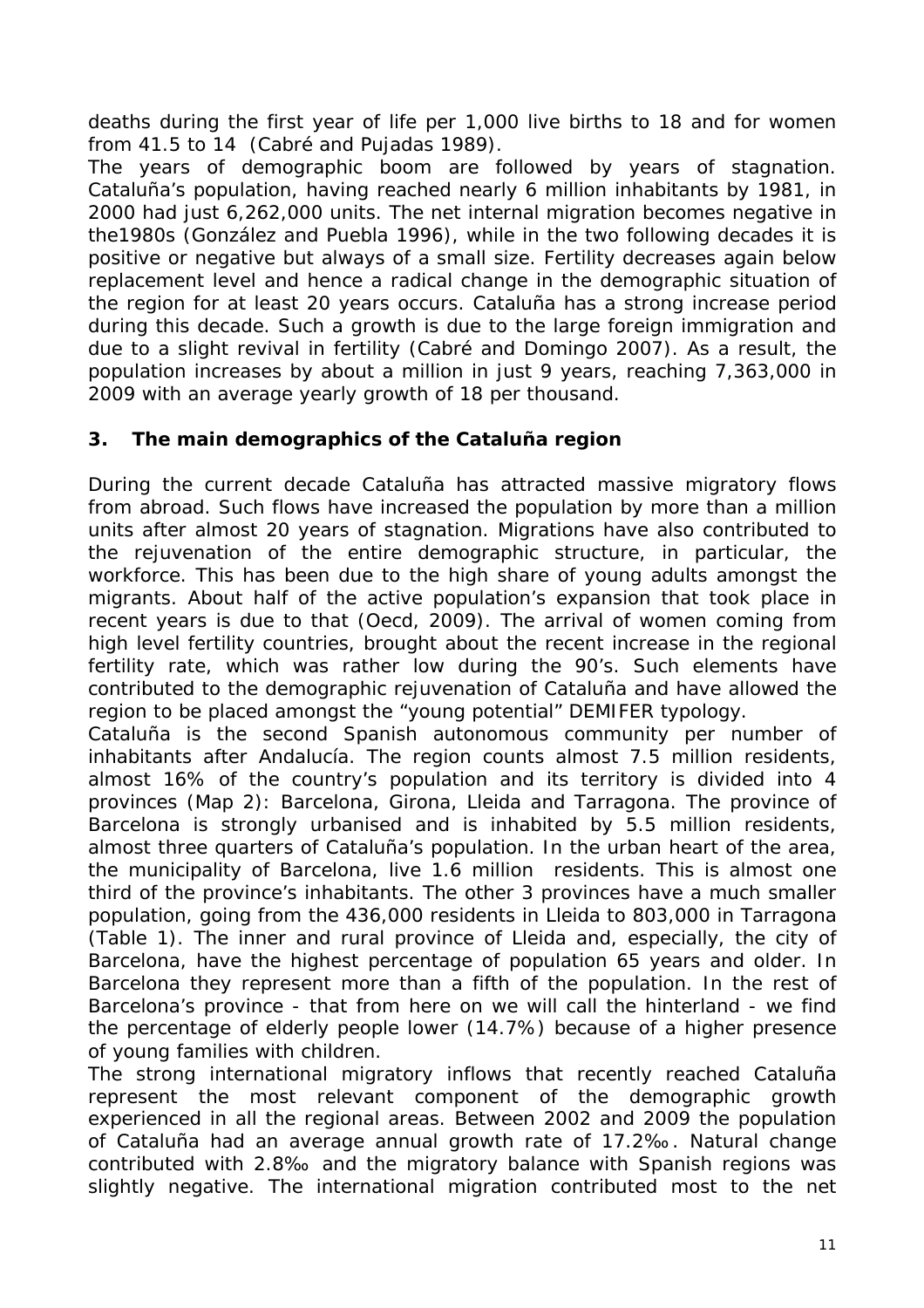migration. It produced almost 90% of the total growth component (15.1‰). The highest total growth (over 30‰) occurred in the coastal provinces of Girona and Tarragona and it increased, apart from external flows, also via internal migratory dynamics. The growth of the Lleida province was instead almost exclusively tied to international migration. In the province of Barcelona, the hinterland municipalities (14.5‰) grew more than the urban core (8.5‰). The latter owes its increment only to external flows that counterbalance a slight deficit in the natural dynamics and a strong deficit in the internal migrations, especially in the interchange with the periurban centres. The intensity of immigration brought about the result that, in 2009, foreign citizens represent a more and more important quota of the regional population, higher than the national average, 15.9% as opposed to 12.1%. The foreign presence is particularly high in the province of Girona (21.4%), whereas in Barcelona's hinterland it is less intense than i the municipality

|                                          |                  |              |                              | 2002-2008 av. an. rate of change |        |                   |                                     |
|------------------------------------------|------------------|--------------|------------------------------|----------------------------------|--------|-------------------|-------------------------------------|
|                                          |                  |              | 1/1/2009 resident population | (‰)                              |        |                   |                                     |
| Reference<br>areas.<br>Region, Provinces | Total<br>(x1000) | $65+$<br>'%) | Foreigners<br>(%)            | Total                            |        | Natural migration | Internal International<br>migration |
| Spain                                    | 46,745.8         | 16.6         | 12.1                         | 15.7                             | 2.0    | 0.0               | 13.7                                |
| Cataluña                                 | 7,475.4          | 16.3         | 15.9                         | 17.2                             | 2.8    | $-0.7$            | 15.1                                |
| Barcelona Province                       | 5,487.9          | 16.4         | 14.6                         | 12.6                             | 2.9    | $-3.3$            | 13.0                                |
| Girona                                   | 747.8            | 15.5         | 21.4                         | 33.5                             | 3.6    | 6.2               | 23.7                                |
| Lleida                                   | 436.4            | 17.8         | 17.8                         | 23.7                             | 0.1    | 0.5               | 23.0                                |
| Tarragona                                | 803.3            | 15.6         | 18.6                         | 35.2                             | 2.8    | 10.4              | 22.0                                |
| Barcelona                                |                  |              |                              |                                  |        |                   |                                     |
| Municipality                             | 1,621.5          | 20.4         | 17.5                         | 8.5                              | $-0.9$ | $-14.5$           | 23.9                                |
| <b>Barcelona</b>                         |                  |              |                              |                                  |        |                   |                                     |
| Hinterland                               | 3.866.4          | 14.7         | 13.4                         | 14.5                             | 4.6    | 1.7               | 8.2                                 |

**Table 1 Recent main demographics in the provinces of Cataluña.** 

Source: Ine, *Padròn municipal*.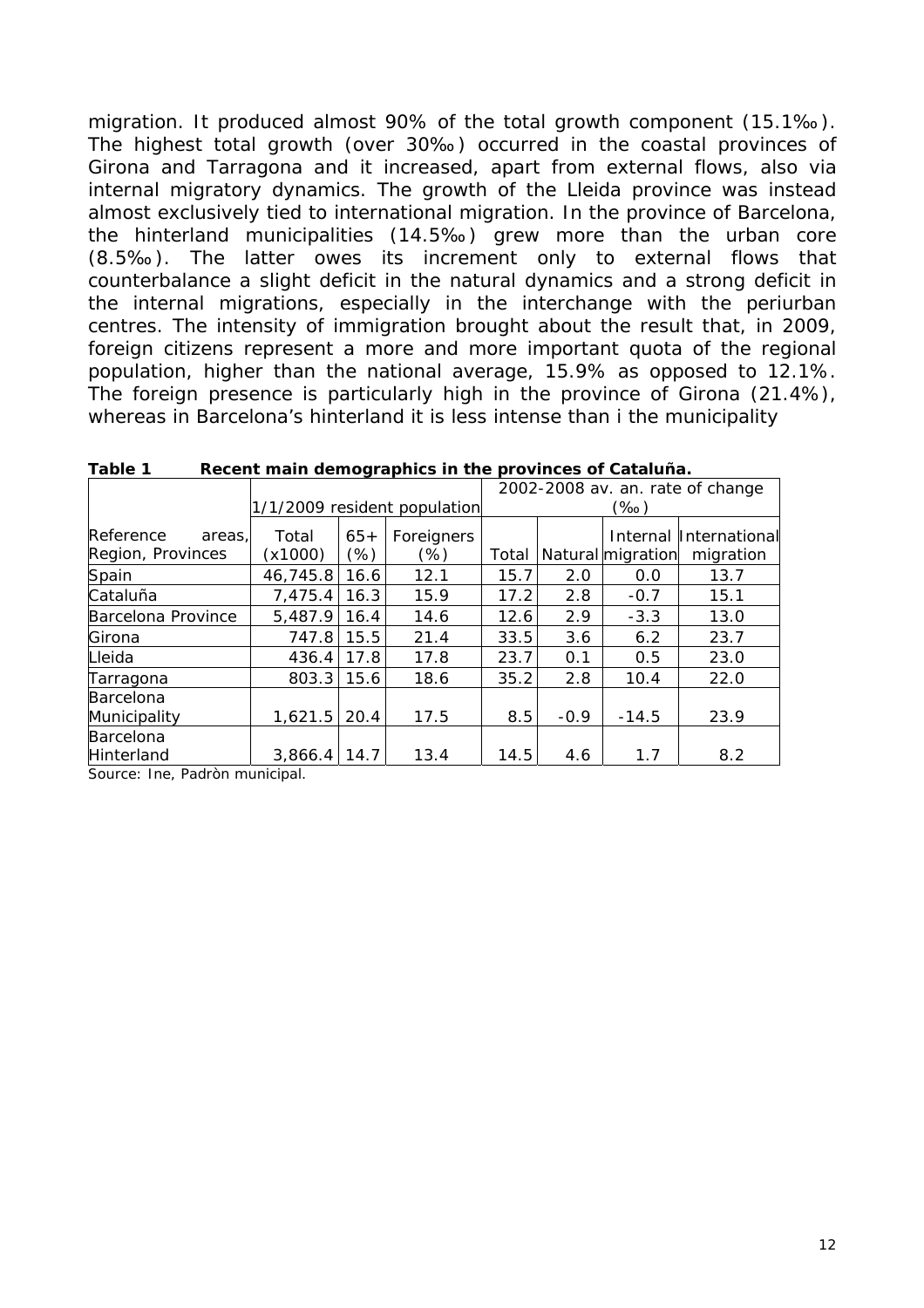

**Map 2 Urban structure of Cataluña region (1.1.2009)**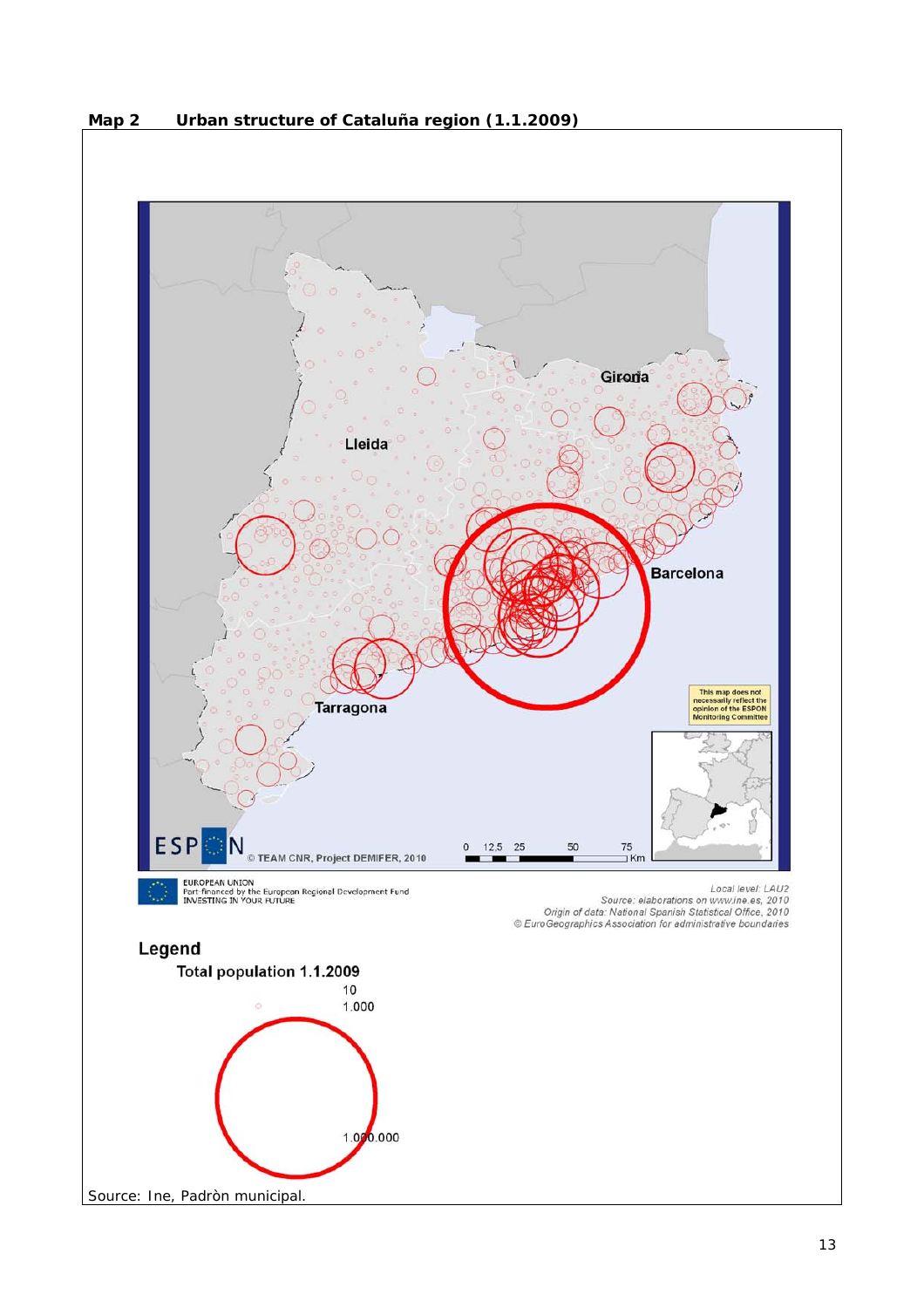#### **3.1 Age structure of the population**

During the current decade the age structure of the Spanish population has slightly aged (Iv: 114,2) and in 2009 the share of the 65 years and older age group was higher than the quota for the under 15 by 2 percentage points (Table 2). In Cataluña the ageing index (AI) clearly decreased (from 125 to 108.7) approaching a level of balance between young and old. The population's rejuvenation occurred in all the Cataluñan provinces. In the province of Barcelona the AI decreased both in the urban core, that being the municipality, whose age structure remains clearly older than the regional average (AI: 172.3), and in the hinterland where the resident population is younger (AI: 91.1). In the provinces of Girona and Tarragona, the AI level is around 100 whereas the population of the province of Lleida is the oldest in Cataluña.

Between 1999 and 2009 the working age population does not record relevant changes in the whole region: the resident population between 15 and 64 represents 68.7% of the population in 2009. An equal share is found in three provinces out of four with the exception of Lleida where it is slightly less (67.7%). During the decade considered the Catalan provinces show two different tendencies: the Barcelona area sees a decrease in its middle-aged population whereas the other three provinces show an increase higher than a percentage point.

| Reference         | 0-14 years |      | 15-64 years |      | $65+$ years |      | AI    |       |
|-------------------|------------|------|-------------|------|-------------|------|-------|-------|
| Region,<br>areas, |            |      |             |      |             |      |       |       |
| Provinces         | 1999       | 2009 | 1999        | 2009 | 1999        | 2009 | 1999  | 2009  |
| Spain             | 14.8       | 14.6 | 68.4        | 68.8 | 16.8        | 16.6 | 113.4 | 114.2 |
| Cataluña          | 13.8       | 15.0 | 69.0        | 68.7 | 17.2        | 16.3 | 125.0 | 108.7 |
| <b>Barcelona</b>  |            |      |             |      |             |      |       |       |
| Province          | 13.6       | 14.9 | 69.5        | 68.8 | 16.8        | 16.4 | 123.5 | 110.2 |
| Girona            | 14.8       | 15.6 | 67.5        | 68.9 | 17.7        | 15.5 | 120.1 | 99.4  |
| Lleida            | 13.3       | 14.4 | 65.6        | 67.7 | 21.1        | 17.8 | 159.1 | 123.5 |
| Tarragona         | 14.5       | 15.6 | 67.8        | 68.9 | 17.7        | 15.6 | 122.1 | 100.1 |
| <b>Barcelona</b>  |            |      |             |      |             |      |       |       |
| Municipality      | 11.6       | 11.9 | 66.4        | 67.7 | 22.0        | 20.4 | 190.3 | 172.3 |
| <b>Barcelona</b>  |            |      |             |      |             |      |       |       |
| Hinterland        | 14.6       | 16.1 | 71.0        | 69.2 | 14.4        | 14.7 | 98.7  | 91.1  |

**Table 2 Age structure of the population in the provinces (1999-2009)** 

Note: The ageing index (AI) is calculated as the number of persons 60 years old or over per hundred persons under age 15.

Source: Ine, *Padròn municipal*.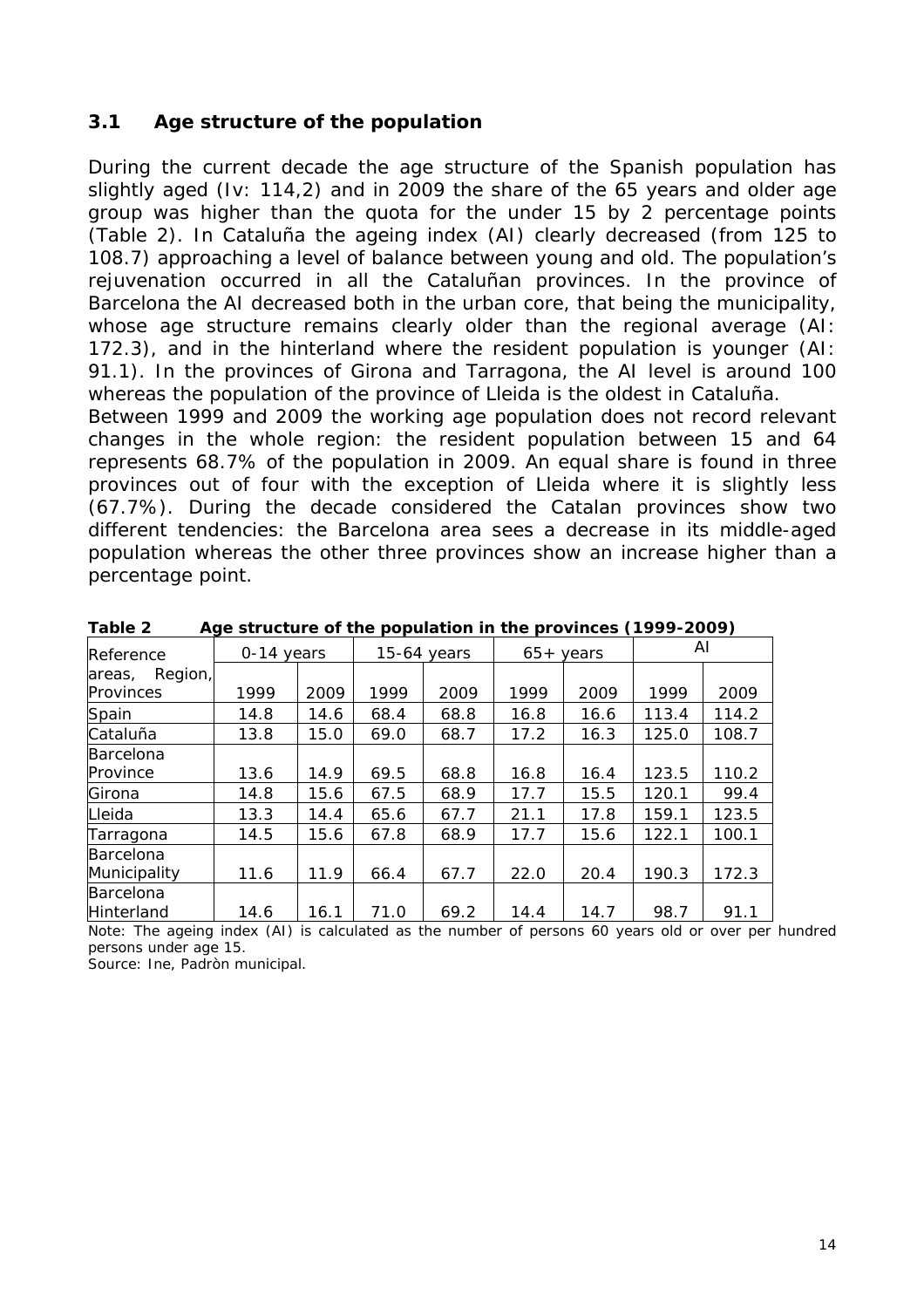

**Figure 1 Structure of the resident population by sex, age groups and nationality. Cataluña (1999-2009)** 

Source: Ine, *Padròn municipal*.

The rejuvenation of the Catalan population appears evident through the observation of the age pyramid in Figure 1 that describes the quinquennial structure by age, sex and citizenship of the population in 1999 and 2009. The base of the pyramid that in 1999 was heading towards contraction, after ten years, shows a clear tendency to widening due to the more important growth of the younger age groups (0-4 and 5-9) respect to the entire population.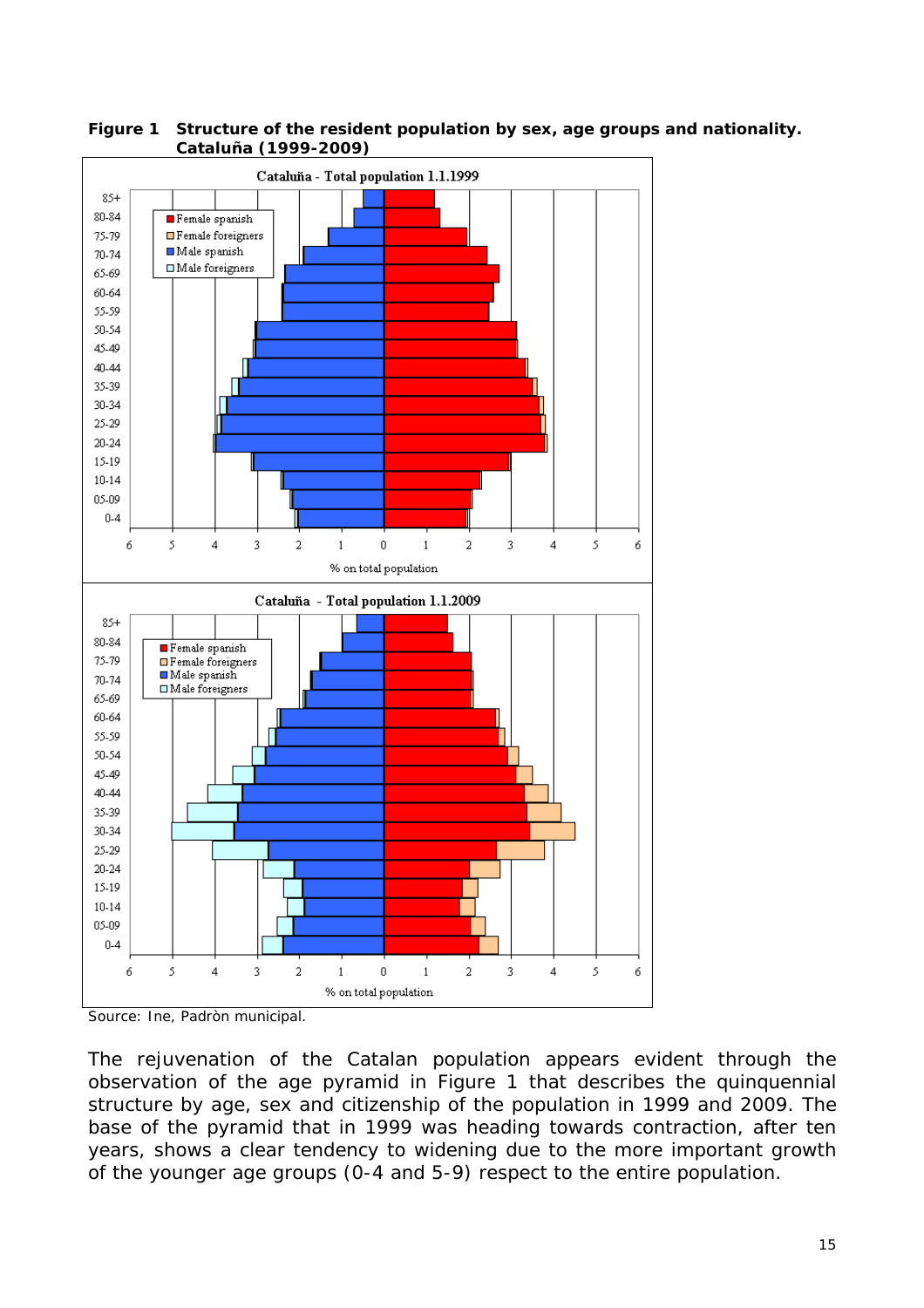The increase in the very young is not only tied to an exogenous component, that being the contribution by the international migrations in terms of birth from foreign mothers and entrances of children following their families coming from abroad. An endogenous component in the rejuvenation is also present. In fact, the pyramid's base for the local population is also growing thanks to a renewal in the birth rate amongst Spanish women due to the entrance of a generation of women in the most reproductive age (30-34) higher than the one that proceeded it, producing a number of births higher than in the past. From a short term perspective, when considering a scarce number of generations of women that in 2009 are between 10 and 29 years, a contraction in Spanish births seems highly probable. If such a process should occur, the rejuvenation of the age structure that took place in the current decade may not last for long. The municipalities with the oldest age structure, more than 25% of 65 years and older, are concentrated in the inner countryside, above all in the provinces of Lleida and Tarragona (Map 3). On the contrary, the youngest municipalities of Cataluña, less than 15% of 65 years and older, are in the hinterland of Barcelona, where 20.4% of residents are elderly people.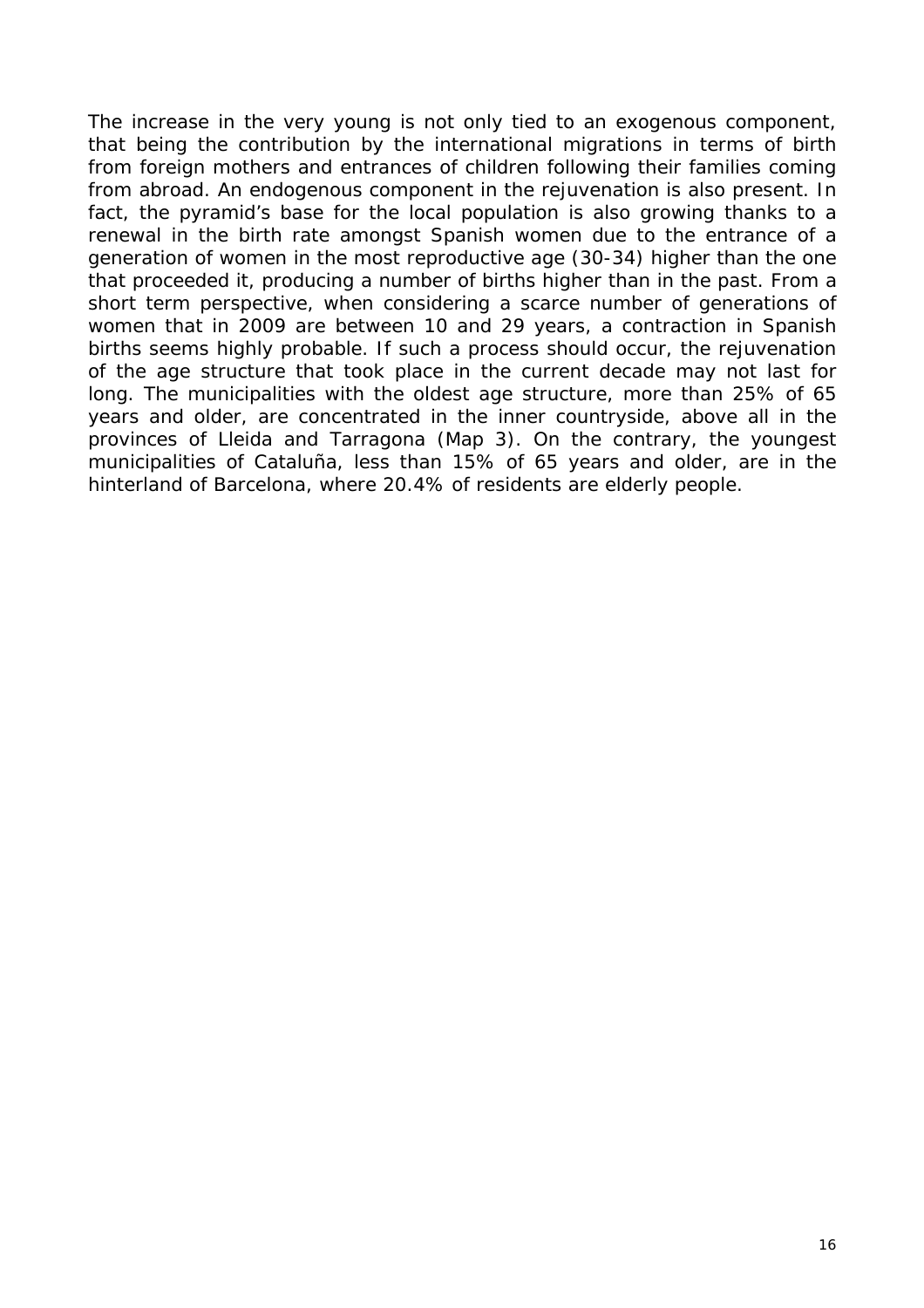

**Map 3 Population 65 years and older (%), Cataluña municipalities, 1.1.2009.** 

Source: Ine, *Padròn municipal*.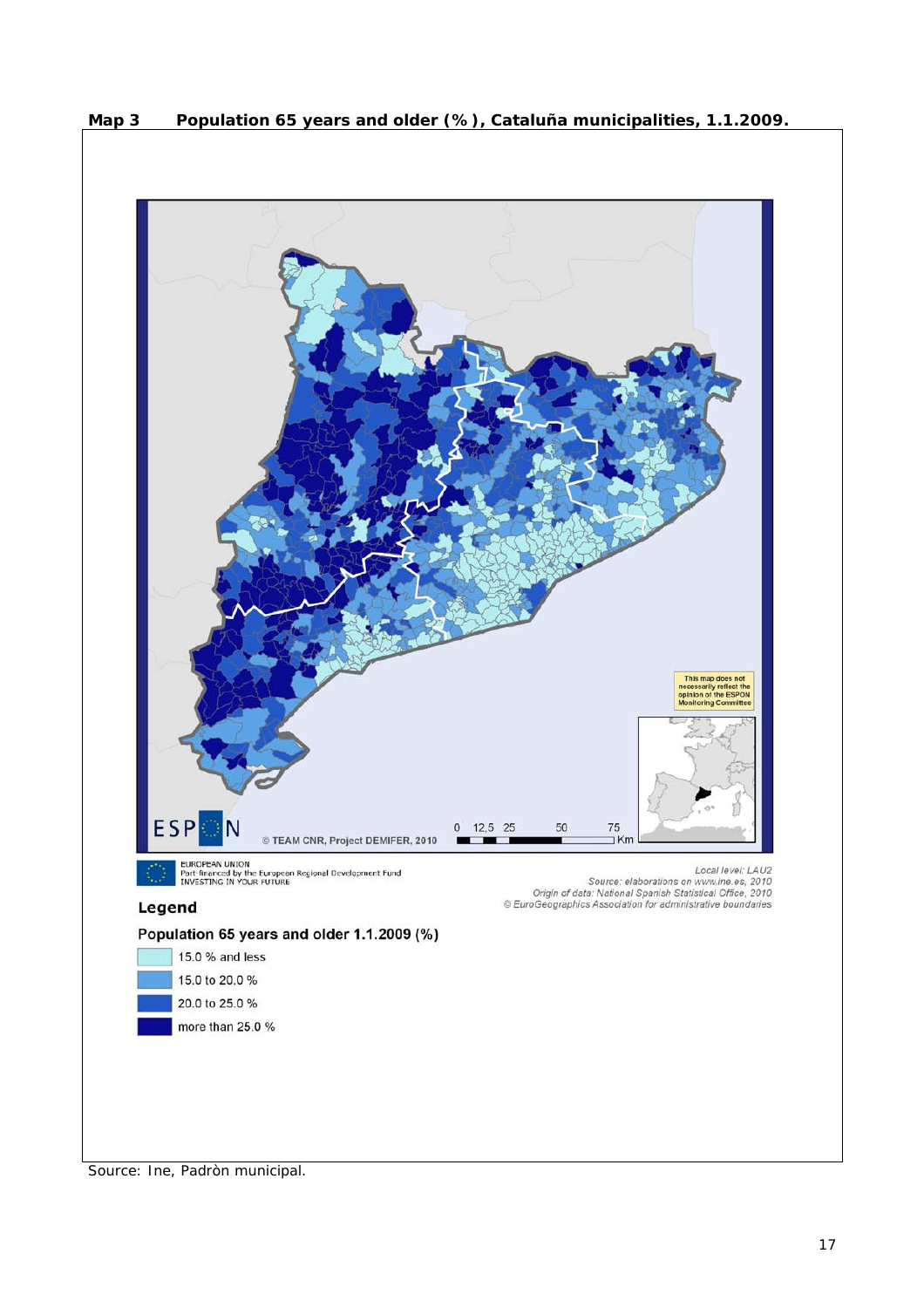#### **3.2 Population change and its components**

After 15 years of stagnation, in a little more than ten years, Cataluña's population grew by 1.3 million people, 22% more than 1998, reaching 7.5 million residents in 2009 (Figure 2). In the province of Barcelona the increase was 18%, far less in the municipality (8%) than in the hinterland (22%). Even if the demographic growth of the municipality was less intense than in the other areas, we must say that international immigrations have stopped the demographic decrease that was ongoing for at least 20 years. The higher relative increase took place in the provinces of Girona and Tarragona (+ 38%), where happened a very strong growth in the foreign population. The increasing population in the province of Lleida was in line with the regional average.

Between 1998 and 2009, Cataluña witnessed an increase in the Spanish population (+260,000), due to a favourable natural dynamic. The growth in foreign citizens reached one million units (Table 3). Hence, 80% of the significant demographic growth of the region is due to the rapid increase in the foreign population. Over half of the absolute growth that took place in Cataluña is concentrated in the province of Barcelona (+ 821,000), in particular in its hinterland (+ 705,000), where a third is tied to the Spanish population's growth. The municipality of Barcelona, involved in a phenomenon of periurbanisation that mainly concerns Spanish nationals, lost many local residents (-136,000) and owes its growth exclusively to the increase in foreigners (+ 252,000). The provinces of Girona and Tarragona show a more intense growth than the regional average, each gaining more than 200,000 inhabitants, with two thirds due to the foreign population. The inner province of Lleida is the least dynamic of the four, gaining a total of 78,000 residents, but only a small number of them is Spanish (7.3%).



**Figure 2 Total population trend in the provinces (Index numbers, 1998 = 100)** 

Source: Ine, *Padròn municipal*.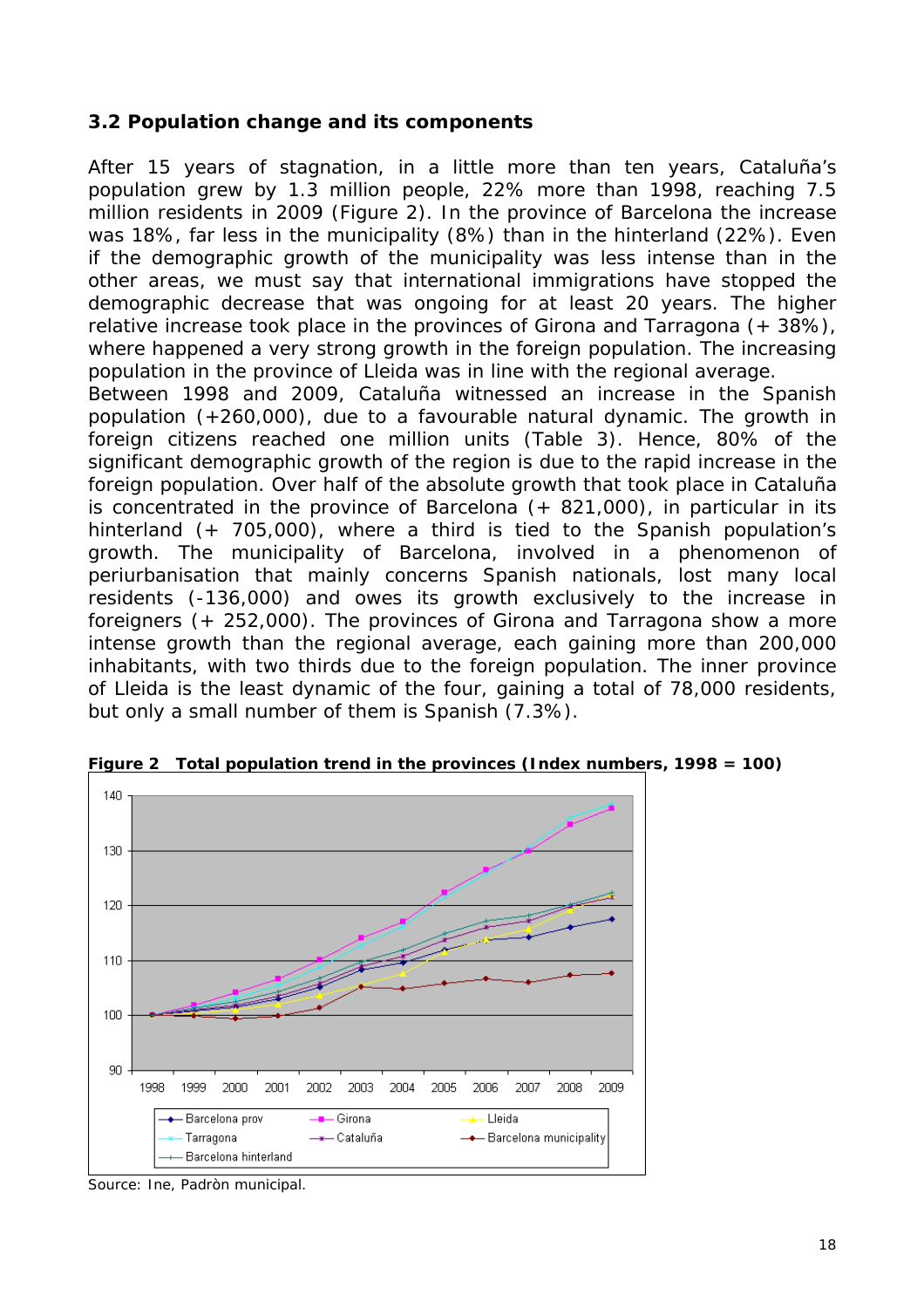|                               |            | Absolute values    |         | %       |           |       |
|-------------------------------|------------|--------------------|---------|---------|-----------|-------|
| Reference<br>areas,           |            |                    |         |         | Foreigner |       |
| Region, Provinces             | Spanish    | Foreigners         | Total   | Spanish | S         | Total |
| Cataluña                      | 259.893    | 1.067.9171.327.810 |         | 19,6    | 80,4      | 100,0 |
| Barcelona Province            | 103.424    | 718.240            | 821.664 | 12,6    | 87,4      | 100,0 |
| Girona                        | 66.365     | 138.226            | 204.591 | 32,4    | 67,6      | 100,0 |
| Lleida                        | 5.762      | 72.737             | 78.499  | 7,3     | 92,7      | 100,0 |
| Tarragona                     | 84.342     | 138.714            | 223.056 | 37,8    | 62,2      | 100,0 |
| <b>Barcelona Municipality</b> | $-136.212$ | 252.168            | 115.956 | O, O    | 100,0     | 100,0 |
| <b>Barcelona</b>              |            |                    |         |         |           |       |
| Hinterland                    | 239.636    | 466.072            | 705.708 | 34,0    | 66,0      | 100,0 |

**Table 3 Absolute variations of the Spanish and foreign population and their contributions to the demographic growth (1998-2009)** 

Source: Ine, *Padròn municipal*.

#### **3.3 Natural change: fertility and mortality**

The natural dynamic of Cataluña over the current decade has had a decisive revival. At the beginning of the 90's the regional natural balance was less positive compared to the national data: 0.7‰ versus 1.8‰. Mortality rates were at equal levels. What made a difference was the lower mortality in Cataluña (Table 4). In 2008 the two mortality rates were equal, not far from 8.5‰ but the Catalan birth rate grew by almost 3 points reaching 12.3‰ in 2008. Over the last 20 years the natural growth rate on a regional level increased from 1.6‰ in 2002 to 4.1‰ in 2008 showing a constant growth in all the Catalan provinces. In general, the gross mortality rate diminishes, in particular in the areas of Girona and Tarragona, whereas the gross birth rate increases. Over the last two decades the rates of the province of Lleida recorded an opposite tendency, that led to a change from negative to positive in the natural balance. The gross mortality rate between 1990 and 2000 grew everywhere because the number of deaths, due to an increasing elderly population, grew at a higher rhythm compared to the resident population that was overall stable. On the contrary, between 2000 and 2008, the gross mortality rate decreased, because of the immigrants coming from abroad that led to a rapid growth in the resident population.

Compared to the first years of the 90's, Cataluña witnessed a clear improvement in life expectancy at birth (Table 5): over 15 years, men extended their life expectancy by almost 4.5 years and women by about 3.5 years. In 2007 the population of Cataluña lived slightly longer than the Spanish average. This is valid both for men (78.2 years) and for women (84.5 years). Girona is the Catalan province where men live longest (78.5 years) whereas for women born in 2007 in the province of Barcelona a life expectancy 84.6 years is estimated.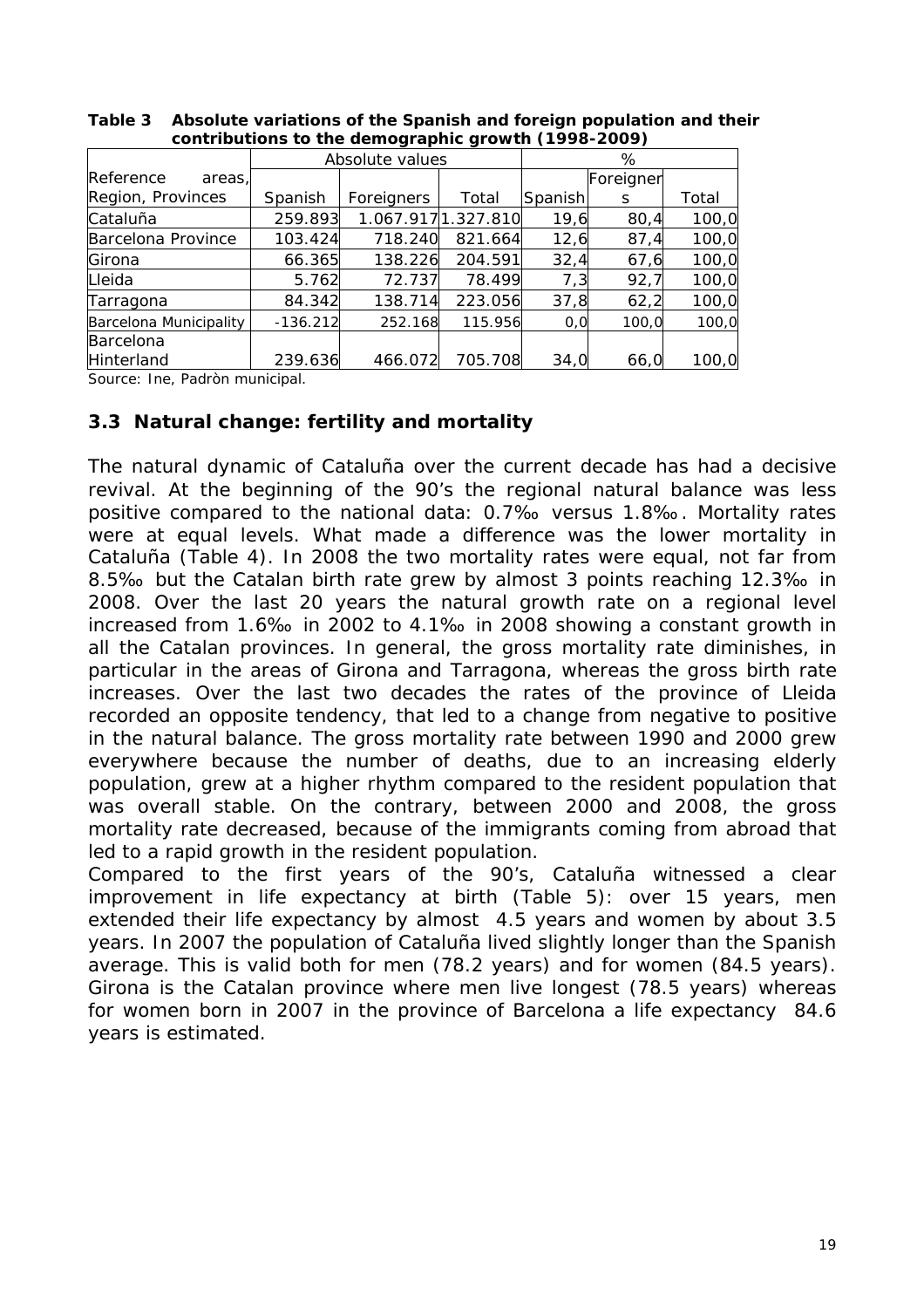| Reference areas,  |      | Gross mortality rate |      |      | Gross birth rate |      |        | Natural increase |      |  |
|-------------------|------|----------------------|------|------|------------------|------|--------|------------------|------|--|
| Region, Provinces | 1990 | 2000                 | 2008 | 1990 | 2000             | 2008 | 1990   | 2000             | 2008 |  |
| Spain             | 8.6  | 9.0                  | 8.5  | 10.3 | 9.9              | 11.4 | 1.8    | 0.9              | 2.9  |  |
| Cataluña          | 8.7  | 9.0                  | 8.3  | 9.4  | 10.2             | 12.3 | 0.7    | 1.3              | 4.0  |  |
| Barcelona         | 8.4  | 8.7                  | 8.3  | 9.2  | 10.2             | 12.1 | 0.8    | 1.5              | 3.8  |  |
| Girona            | 9.0  | 9.2                  | 8.1  | 10.5 | 10.6             | 13.0 | 1.5    | 1.5              | 4.9  |  |
| Lleida            | 10.0 | 10.8                 | 9.8  | 8.8  | 9.2              | 12.2 | $-1.2$ | $-1.5$           | 2.4  |  |
| Tarragona         | 9.3  | 9.4                  | 8.2  | 9.9  | 10.4             | 12.7 | 0.6    | 1.0              | 4.5  |  |

**Table 4 Gross mortality rate, gross birth rate and natural increase per 1000 inhabitants. National total and provinces (1990-2008)** 

Source: Ine

#### **Table 5 Life expectancy at birth by gender in the provinces (1991-2007)**

| Reference |         |      |      |      |
|-----------|---------|------|------|------|
| areas,    |         |      |      |      |
| Region,   |         |      |      |      |
| Provinces | Sex     | 1991 | 2000 | 2007 |
| Spain     | Males   | 73.5 | 75.9 | 77.8 |
|           | Females | 80.7 | 82.7 | 84.1 |
| Cataluña  | Males   | 73.7 | 76.2 | 78.2 |
|           | Females | 80.9 | 83.1 | 84.5 |
| Barcelona | Males   | 73.5 | 76.1 | 78.3 |
|           | Females | 80.9 | 83.2 | 84.6 |
| Girona    | Males   | 74.3 | 76.4 | 78.5 |
|           | Females | 81.0 | 83.3 | 84.4 |
| Lleida    | Males   | 74.2 | 76.6 | 78.0 |
|           | Females | 80.6 | 83.0 | 84.1 |
| Tarragona | Males   | 74.7 | 76.3 | 77.8 |
|           | Females | 80.5 | 82.3 | 84.1 |

Source: Ine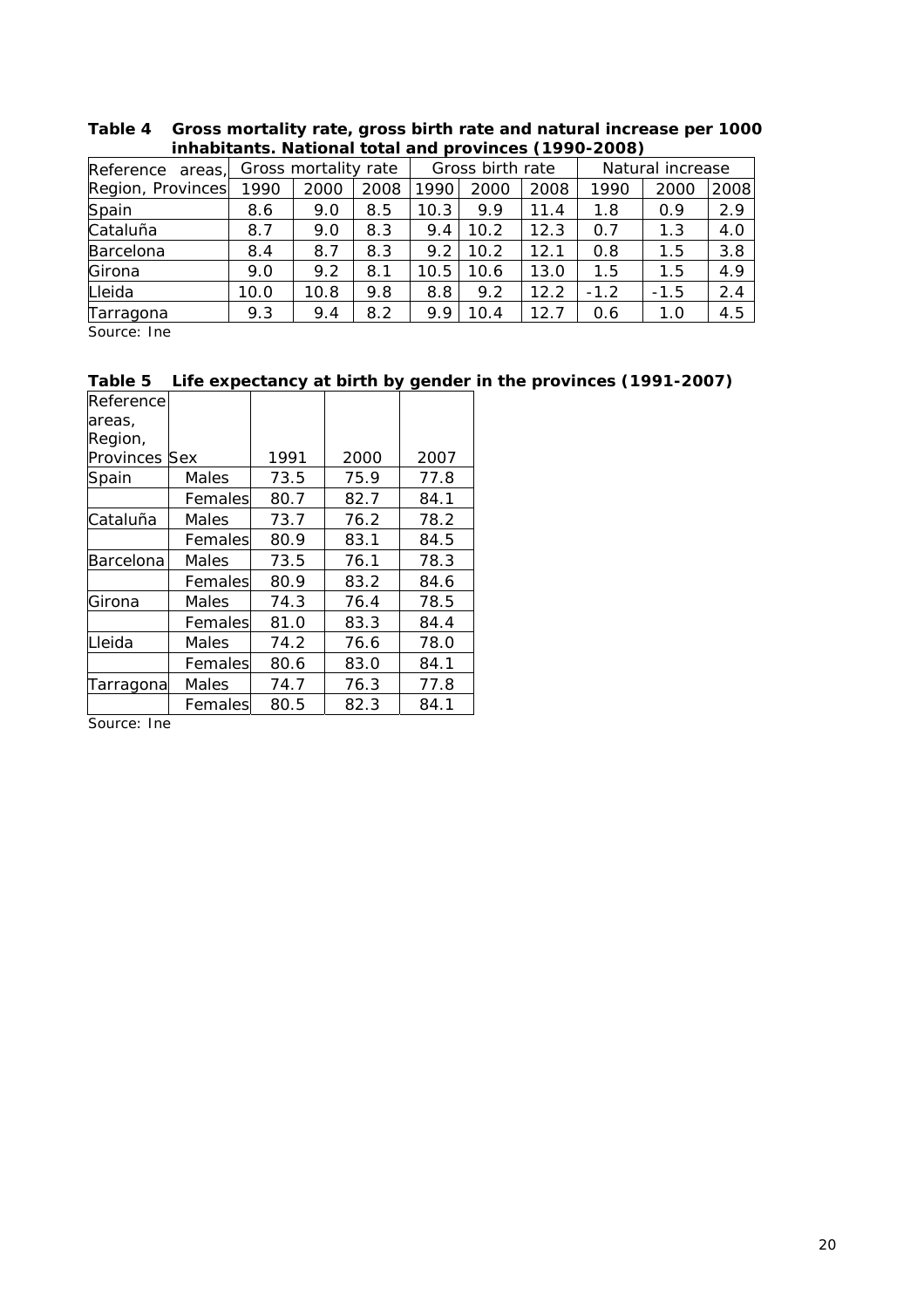

**Figure 3 Lifebirths of foreign mothers in the provinces of Cataluña, 1998-2008. (in % of all lifebirths)** 

Source: Ine





Source: Ine

The increase in foreign immigration deeply influenced the trend of birth rates over the current decade. Such migrations contributed to the change in a situation of low birth rates. By the end of the 90's, the incidence of births from foreign mothers was about 5% in Spain and in Cataluña, where the province of Girona was an exception with 13.4% (Fig 3). In just one decade, this occurrence on a national level overtook 20% and reached 28.2% in Cataluña, with particularly high percentages in the three provinces of Girona, Lleida and Tarragona, where over a third of the mothers have foreign citizenship. The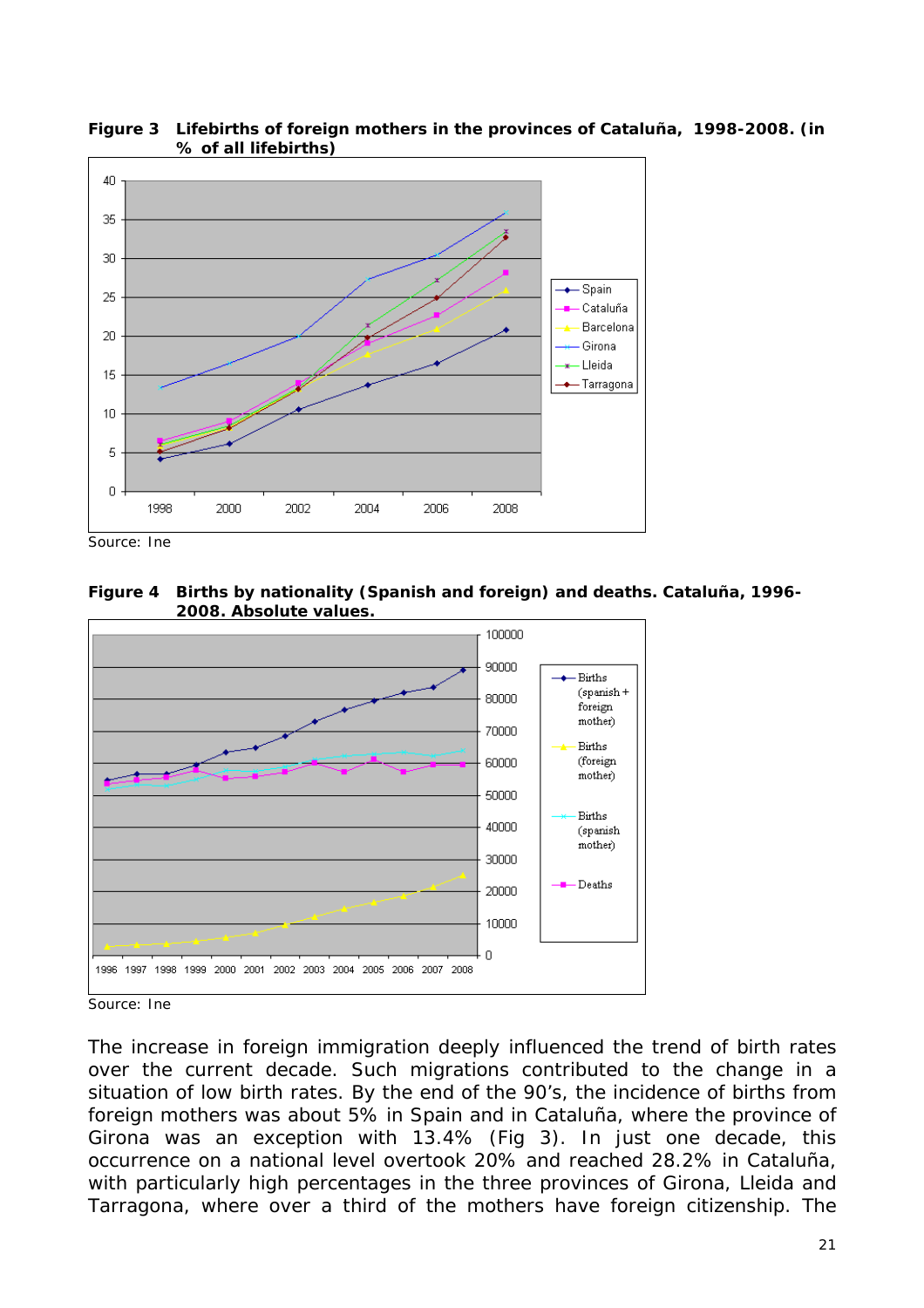increment was very rapid and moved parallel to the increase of the number of foreign residents in the area<sup>3</sup>.

The contribution by foreign citizens to the Catalan birth rate is even more evident when we compare the trend of deaths with the trend of births per nationality from the mid 90's till today (Figure 4). As a whole, the number of births moved from 55,000 to 89,000. The number of deaths moved from 53,000 to 59,000. Therefore, the natural balance is increased from +2,000 to +40,000. When considering just the births from Spanish mothers, the balance is negative from 1996 to 1999 and slightly positive during the year 2000, recording a +4,000 in 2008. In other words, without the contribution of births from foreign mothers, increasing from little less than 3,000 in 1996 to 25,000 in 2008, the natural dynamic of Cataluña would have been stagnating.

However, a part of this recovered in births also had an endogenous origin: between 1996 and 2005 the number of births from Spanish mothers grew by 12,000 units, remaining stable up until 2008. Such a rise depended on the increase in the fertility of the Spanish and on the entry in an age group highly fertile, between 30 and 34 years of age, of generations of women more numerous than their predecessors<sup>4</sup>.

The start of international immigration represented a real *shock* in a demographic framework that was characterised, up until then, by stagnation. It also led to a change in the intensity and in the calendar of Catalan and Spanish fertility as a whole. During the mid 90's, the decrease of fertility reached its lowest point, both in Spain and Cataluña, with a Total fertility rate (Tfr) in both the areas at about 1.15 (Fig 5). During the following years in Cataluña, the average number of children per woman rapidly grew more compared to the rest of the country, reaching 1.58 in 2008. In the provinces of Girona, Lleida and Tarragona, it reached even higher levels, between 1.60 and  $1.67<sup>5</sup>$ .

The average age at childbirth in Cataluña, after increasing from 29.0 to 30.9 years during the 90's, in the last decade stabilized a little bit below 31.0 years. In 2008 in the provinces of Girona, Lleida and Tarragona, the average age of childbirth is around 30, slightly higher in the area of Barcelona (31). The halt in growth of the average age at childbirth during the beginning of the  $21<sup>st</sup>$ century, is also due to the relevant increasing number of births from foreign mothers whose average age at childbirth is lower.

-

<sup>&</sup>lt;sup>3</sup> The impact of international migrations on the birth rate is even stronger if we consider the childbirths with at least one foreign parent (foreign mother or father) over the total number of births. In 2008 this incidence increased to 24.1% in Spain and 32.2% in Catalonia, with a maximum of 39.8% in the province of Girona.

<sup>&</sup>lt;sup>4</sup> Between 1974 and 1989, the number of baby girls born in Catalonia halved going from 54, 000 to 27, 000.

 $5$  The Tft of Spanish women, following certain estimates, should have increased from 1.14 to 1.25 between 1996 and 2004 (Devolder, Trevino 2007). It is not simple to calculate the average number of children per foreign mother because of the strong differences in quantifying the foreign resident population that, depending on the utilised source - census rather than pardon continuative - tend to over estimate or under estimate the phenomenon.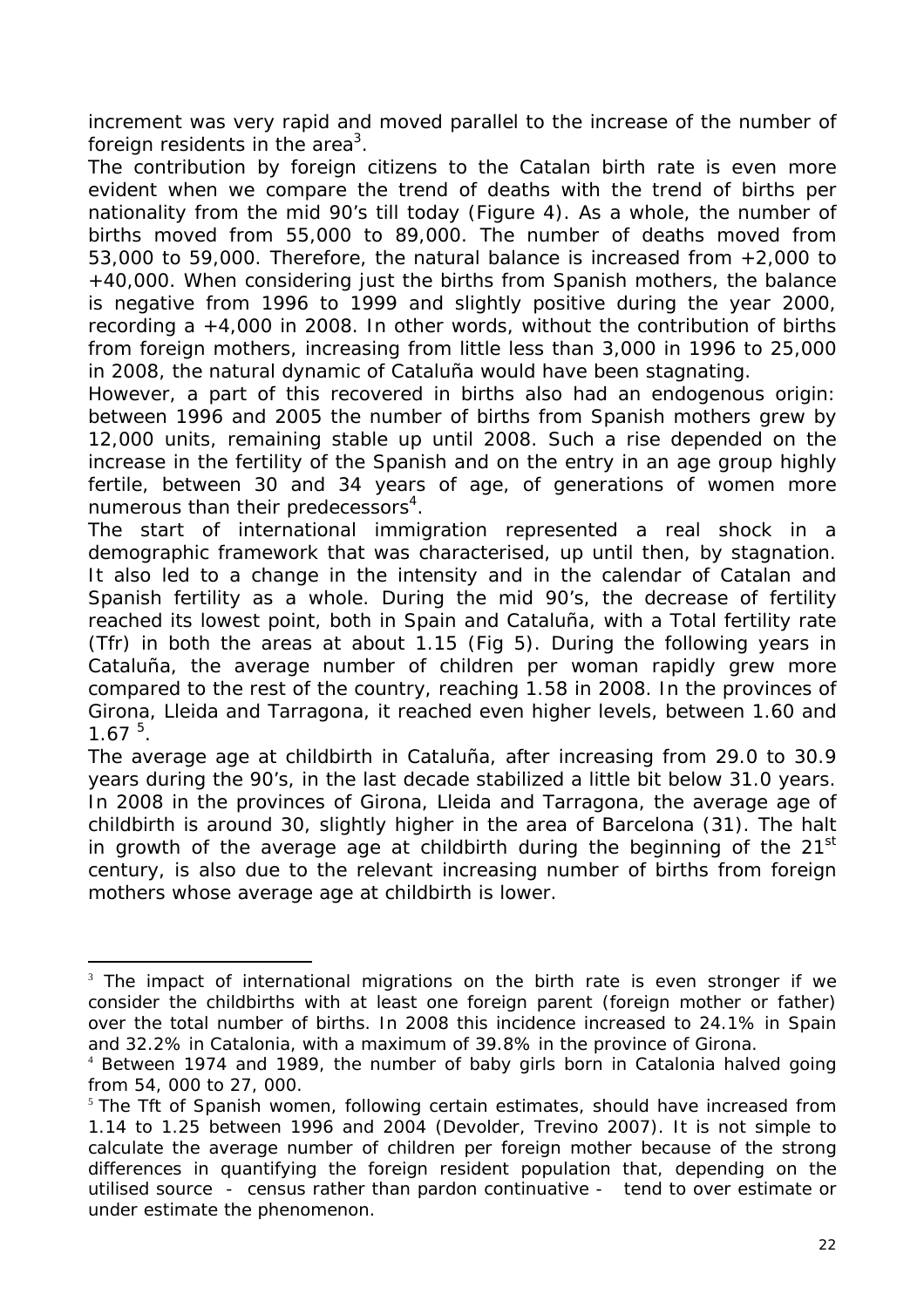**Figure 5 Total fertility rate (Tfr) and average age at childbirth in the provinces of Cataluña, 1990- 2008.** 



Source: Ine

#### **3.4 Net migration and migration flows**

The changes of residency within the autonomous community of Cataluña are distinguished by a dynamic of suburbanisation, where the municipality of Barcelona loses population (-13.8‰) in favour of the hinterland municipalities and coastal provinces (Table 6). On average the city of Barcelona loses around 20,000 inhabitants every year who move to the other areas of the region. Tarragona is the province that gains the most from the interchange within the region (9.3‰), much weaker is the gain of the province of Lleida.

In the period 2002–2008 Cataluña had a positive net migration rate (14.4‰), thanks to the very favourable flows that widely compensated for the slight negative in-flows (-0,7‰). In the 60's Cataluña attracted considerable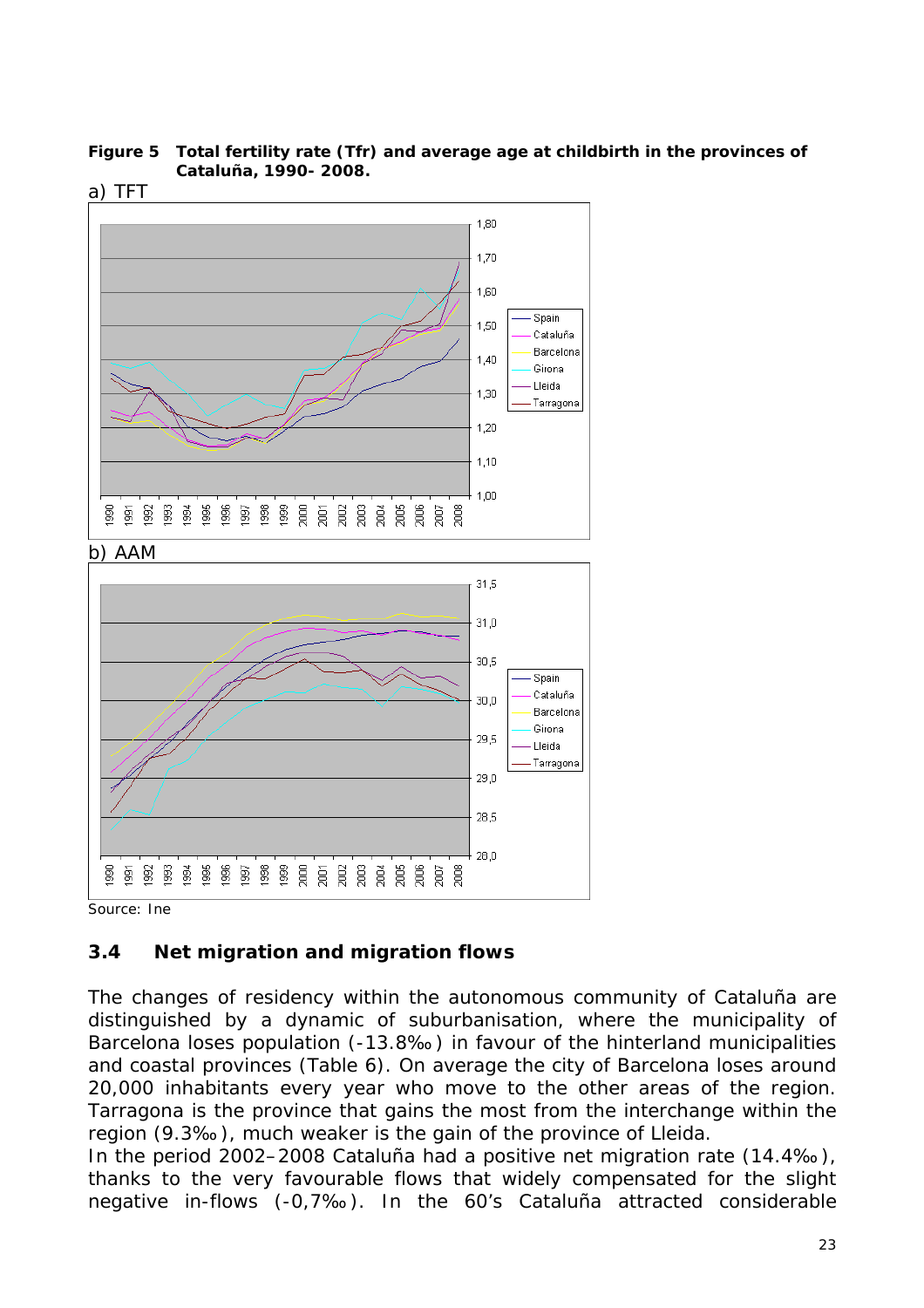migrations from other Spanish regions. Such internal flows rapidly slowed down in the second half of the 70's and the effect of the return migrations at the beginning of the 80's led to a negative net migration. After a long phase, characterised by an interchange substantially balanced with the rest of the country, during the last years the Catalan national migration rate is constantly negative. Over the last ten years Cataluña witnessed around 300,000 inner changes residency per year going out with as many coming in. Almost a third of such movements concerned foreign citizens. A higher proportion compared to its incidence on the residence population, confirming the strong territorial mobility of foreign immigrants compared to the locals.

The internal migratory dynamic of foreigners partially compensates the negative net migration that characterises the Spanish population. Over the last year, we must underline that while the internal net migration of the Spanish population is negative (-6,000 per year), the foreigners show a slightly positive value (1,000 per year). The region that Cataluña has the most consistent interchange with is Andalucía, which, alone, absorbs two thirds of the internal Catalan negative migratory balance. At the Nuts3 territorial level, the province of Barcelona is the area that loses the most population compared to other provinces (-1,1‰), Girona and Lleida are not far from a balanced situation. Only Tarragona shows a positive net migration rate (Table 6).

| Reference areas,<br>Region, Provinces | Intra-<br>Cataluña<br>(1) | Extra-<br>Cataluña (2) | National<br>balance<br>$(3=1+2)$ | International<br>(4) | Total<br>migratory<br>balance<br>$(5=3+4)$ |
|---------------------------------------|---------------------------|------------------------|----------------------------------|----------------------|--------------------------------------------|
| Cataluña                              | 0.0                       | $-0.7$                 | $-0.7$                           | 15.1                 | 14.4                                       |
| Barcelona Province                    | $-2.1$                    | $-1.1$                 | $-3.3$                           | 13.0                 | 9.7                                        |
| Girona                                | 6.2                       | 0.1                    | 6.2                              | 22.7                 | 29.0                                       |
| Lleida                                | 0.7                       | $-0.2$                 | 0.5                              | 21.4                 | 21.9                                       |
| Tarragona                             | 9.3                       | 1.1                    | 10.4                             | 20.0                 | 30.3                                       |
| <b>Barcelona Municipality</b>         | $-13.8$                   | $-0.7$                 | $-14.5$                          | 23.9                 | 9.4                                        |
| Barcelona Hinterland                  | 3.0                       | $-1.3$                 | $1\,7$                           | 8.2                  | 9.9                                        |

**Table 6 Migratory balance. Annual average per 1,000 residents. 2002-08.** 

Note: the international migratory total of the Barcelona municipality has been calculated as difference between total and national balance.

Source: Ine, *Padròn municipal*.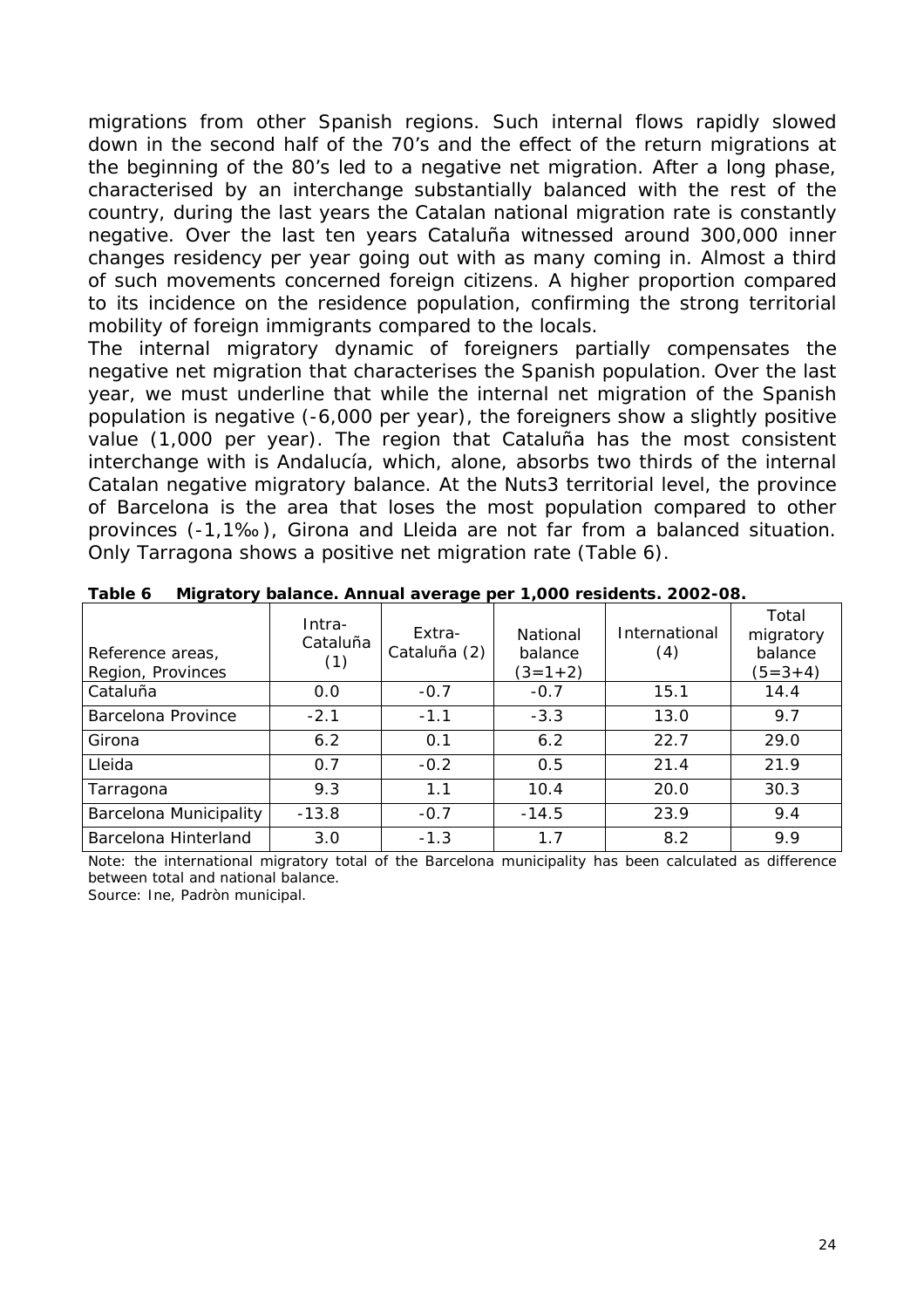#### **Figure 6 Net migration rate (international and interregional), Cataluña, 2002-08 (per 1,000).**



a) International net migration rate

Source: Ine, *Padròn municipal*.

The international net migration rate is, therefore, the element that contributes the most to the Catalan migratory dynamic. As is shown in Figure 6, the impact of the foreign migratory rate on the growth of the Catalan population between 2002 and 2008 was dominant compared to the national net migration rate which considers both the internal migrations within the region (interprovincials), and those with other Spanish regions (interregional). From 2004 on, the international net migration rate of all the Catalan provinces is higher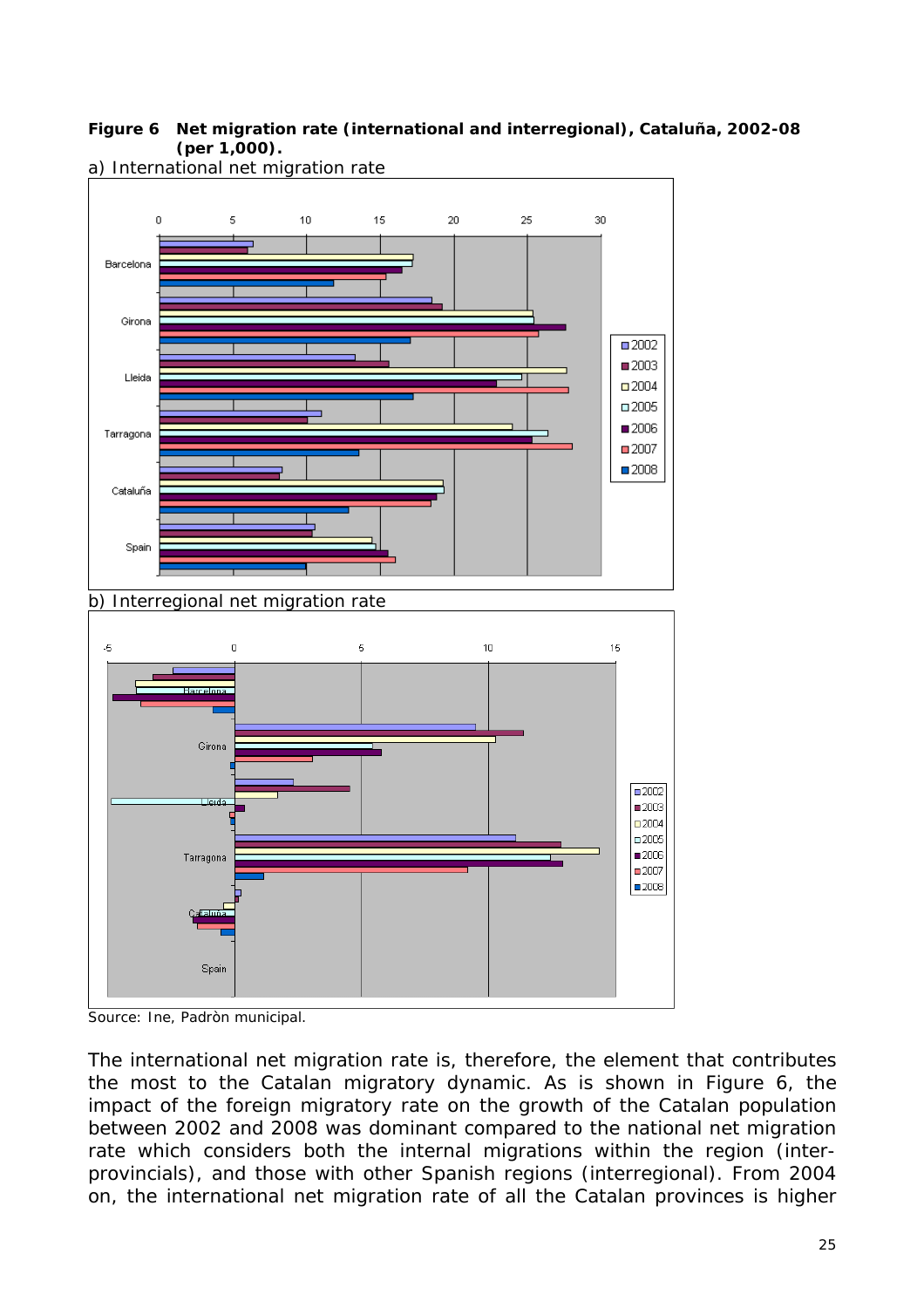than the national average. The same evolution of the rate, showing an increase from 2004 to 2007 and a sudden decrease in 2008, is evident in all the areas. During the last year of 2008 the values of the national net migration rate of all the areas approached zero. In the case of Tarragona the decrease is particularly evident, but the rate remains positive, the only case amongst the Catalan provinces. As far as is concerned the Barcelona municipality, which loses population with the other Catalan provinces and with the rest of Spain, the international migration balance is the only positive value.

### **3.4.1. Interregional migration**

The level of net migration exchange *within Cataluña* is much higher when compared to the net migration exchange *between Cataluña and the other regions of Spain* (Figure 7). The values of the first rate are within -18,8‰ in Barcelona's municipality and +12.3‰ for the Tarragona province; the second indicator varies from -2.8‰ for Lleida and 2.8‰ for Tarragona. In the period 2002–2008 the city of Barcelona systematically loses population in favour of all the other regional territories. During the latter years, the passive values tend to diminish and the negative rate of 2008 more than halved when compared to 2003.

The trend of net migration exchange with the other Spanish regions shows a reversal of tendency in all the areas except for Barcelona's hinterland where it is still negative during the whole period. In the provinces of Girona, Lleida and Tarragona, the rate moves from being positive to negative, whereas in the city of Barcelona, it turns positive in 2008. Cataluña as a whole finds itself having a deficit from 2004 onwards.

In 2008 the net migration exchange within the region differs on the basis of citizenship (Fig 8). Considering just the Spanish residents, the traditional centrifuge dynamic from the urban core towards peripheral provinces is confirmed: the migratory rate is negative in the province of Barcelona (- 0.8‰) in favour of the other provinces, Tarragona in particular (3.3‰). If we focus our attention on foreign citizens, the direction of flows revolves: the province of Barcelona gains residents and the other three provinces lose population. The interchange with the other regions of Spain is negative for all areas when it concerns the changes in residency of the Spanish population, whereas Barcelona, Lleida and Cataluña as a whole attract foreign citizens.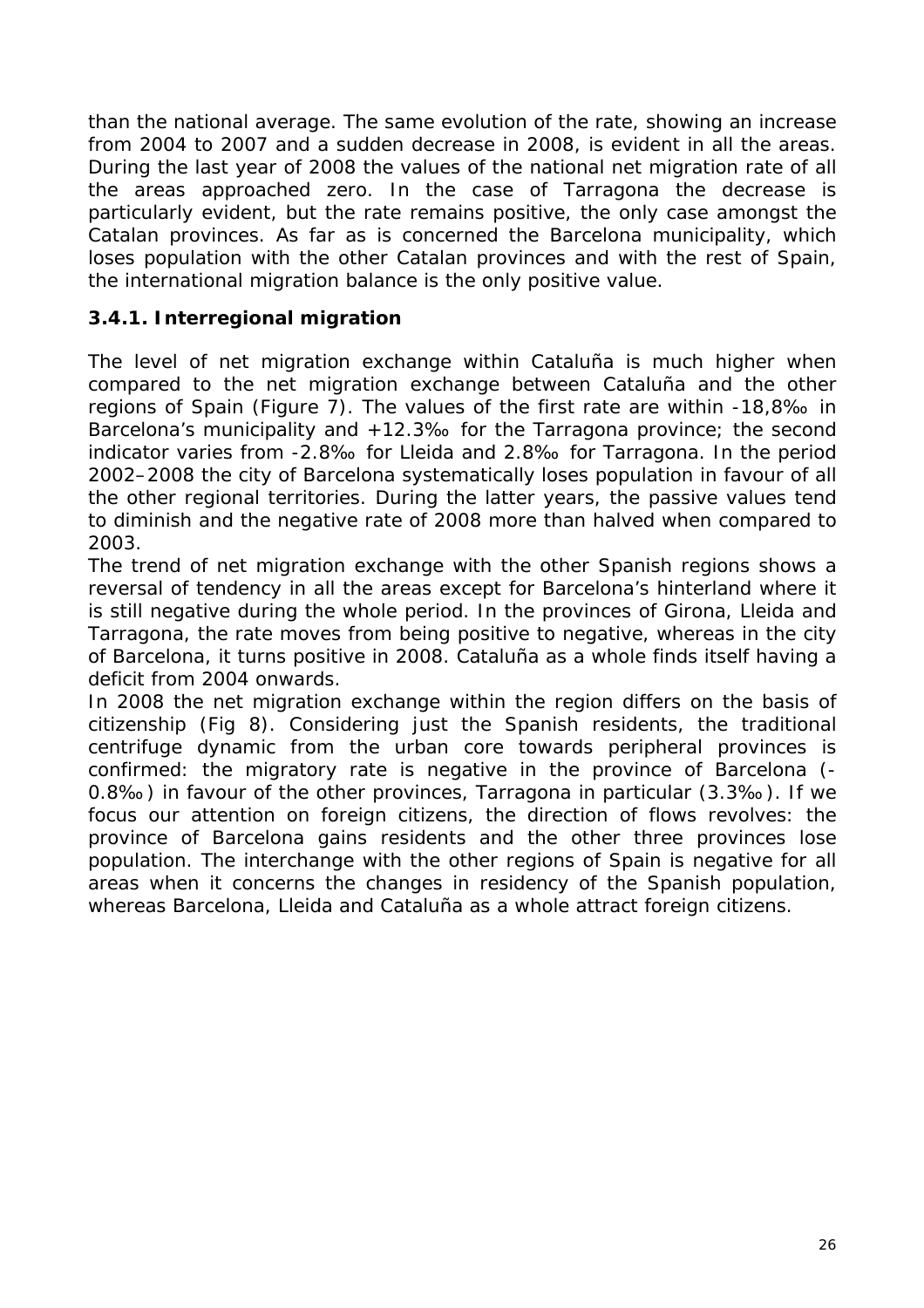#### **Figure 7 Interregional net migration rate. Exchanges within Cataluña and with rest of Spain, Cataluña provinces, 2002-08.**  a) Exchanges within Cataluña



Source: Ine, *Padròn municipal*.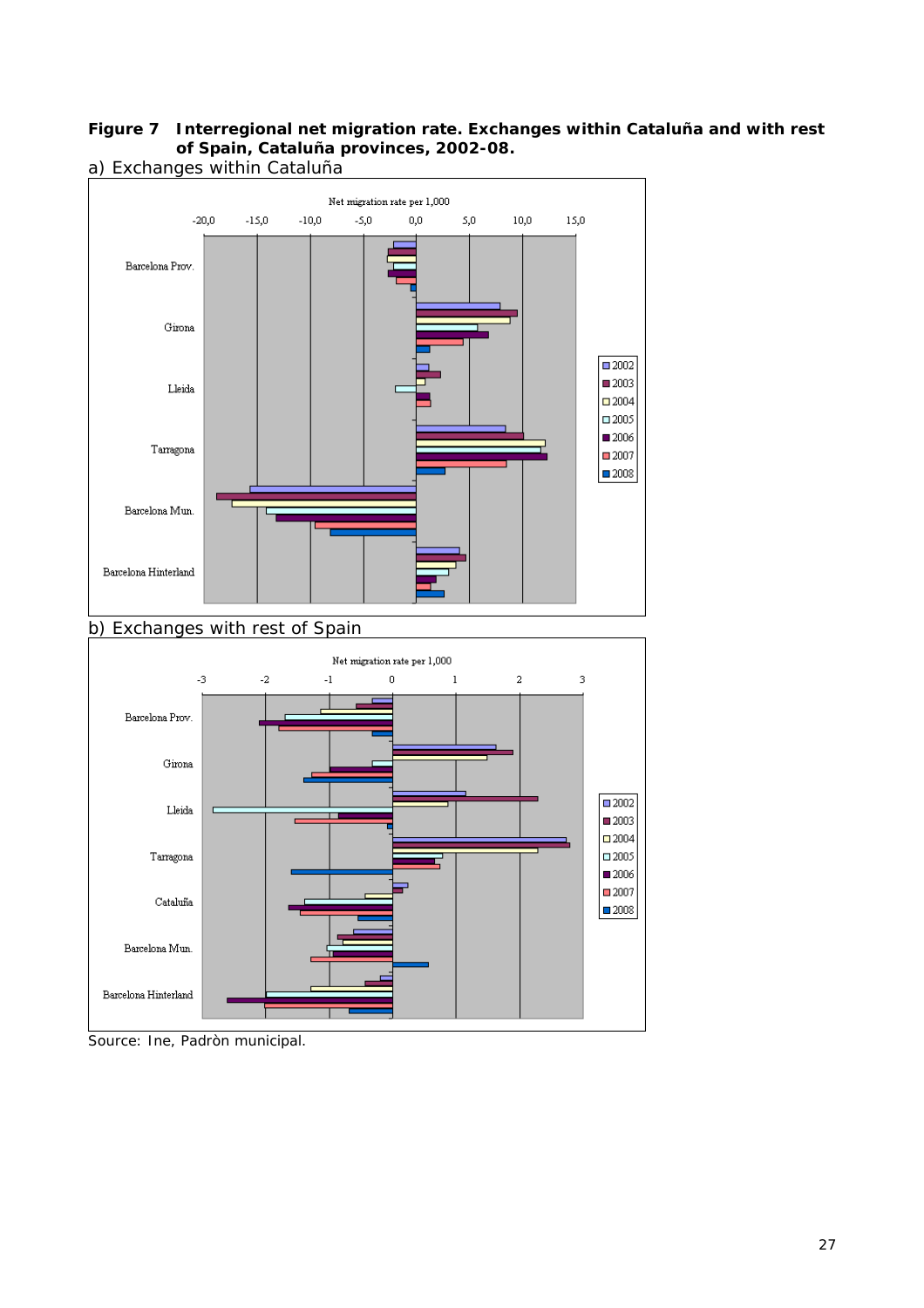**Figure 8 Net migration rate. Exchanges within Cataluña (intra-regional) and with rest of Spain (interregional). Spanish and foreigners. Cataluña provinces, 2008. Values per 1,000 residents.** 



Source: Ine, *Padròn municipal*.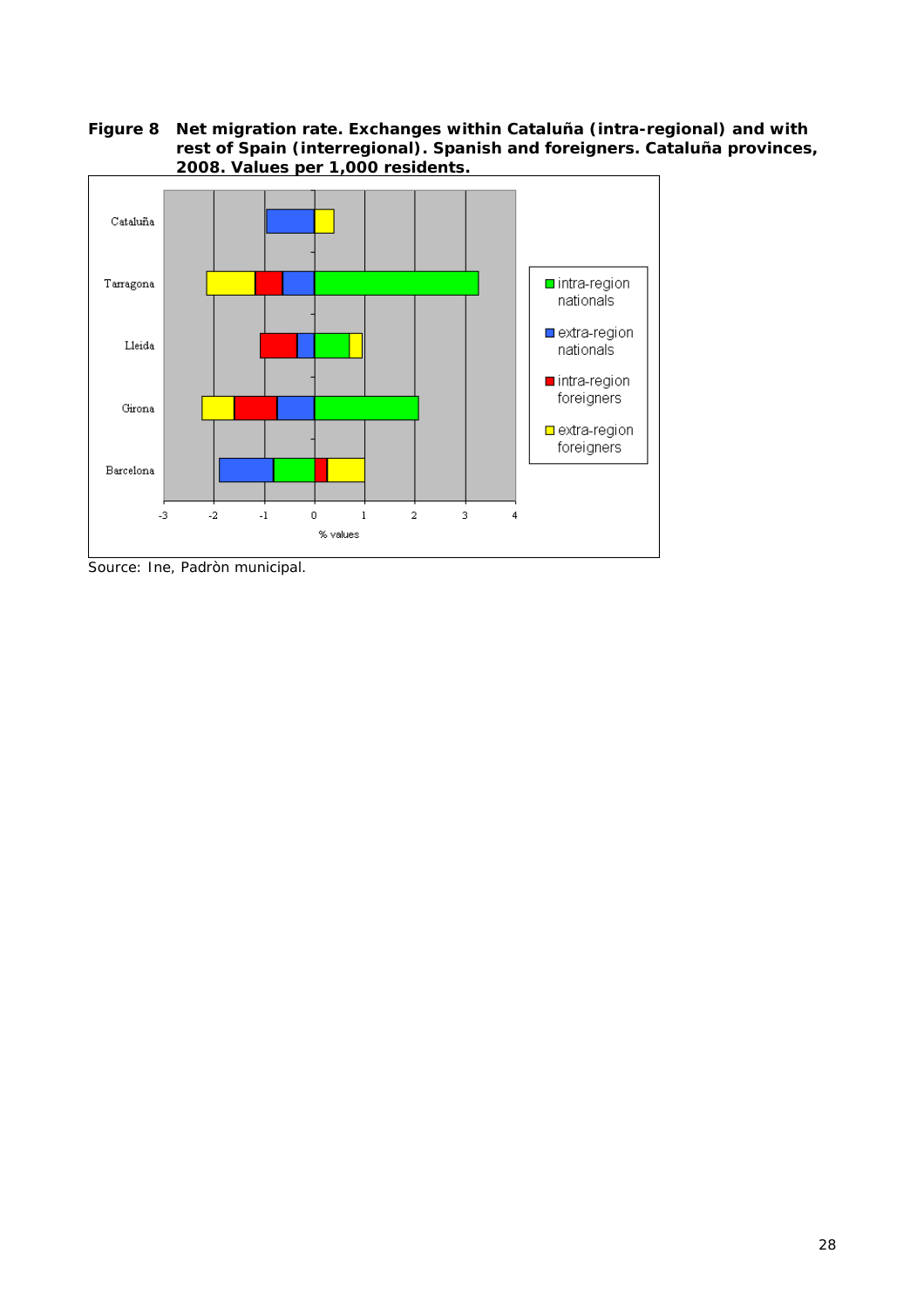#### **3.4.2. International migration**

The beginning of international immigrations has transformed the Catalan demographic framework in a rapid and remarkable way. The recent evolution of immigrations and emigrations of foreign citizens is manifest. At the end of the 90's the yearly arrivals did not reach 15,000, in 2000 they more than doubled and in 2002 they reached 55,000 persons (Figure 9). The big jump in registrations, also tied to administrative motivations, occurred in 2004 with 150,000 entrances, almost triple the number of flows of the year before. Up until 2007 the growth in immigrations is constant and almost reaches 200,000 persons. In 2008, also due to the international economic crisis after a decade of growth, more or less continuous, the first contraction to 25,000 entrances occurred. Alongside the immigrations, also the number of emigrations of foreign citizens increased. In 2002 the values were very small, just above 1,000 and rapidly grow up to 75,000 cancellations in 2008, also due to an improvement in the counts of the outgoing flows. It's possible that such counts of the "returning migrations" represent an under estimate of the real dimensions of the phenomenon, as migrants normally have little interest in giving information on their departure to the host country's authorities.



**Figure 9 International immigration and emigration of foreign citizens. Cataluña, 1998-2008. Absolute values.** 

Source: Ine, *Padròn municipal*.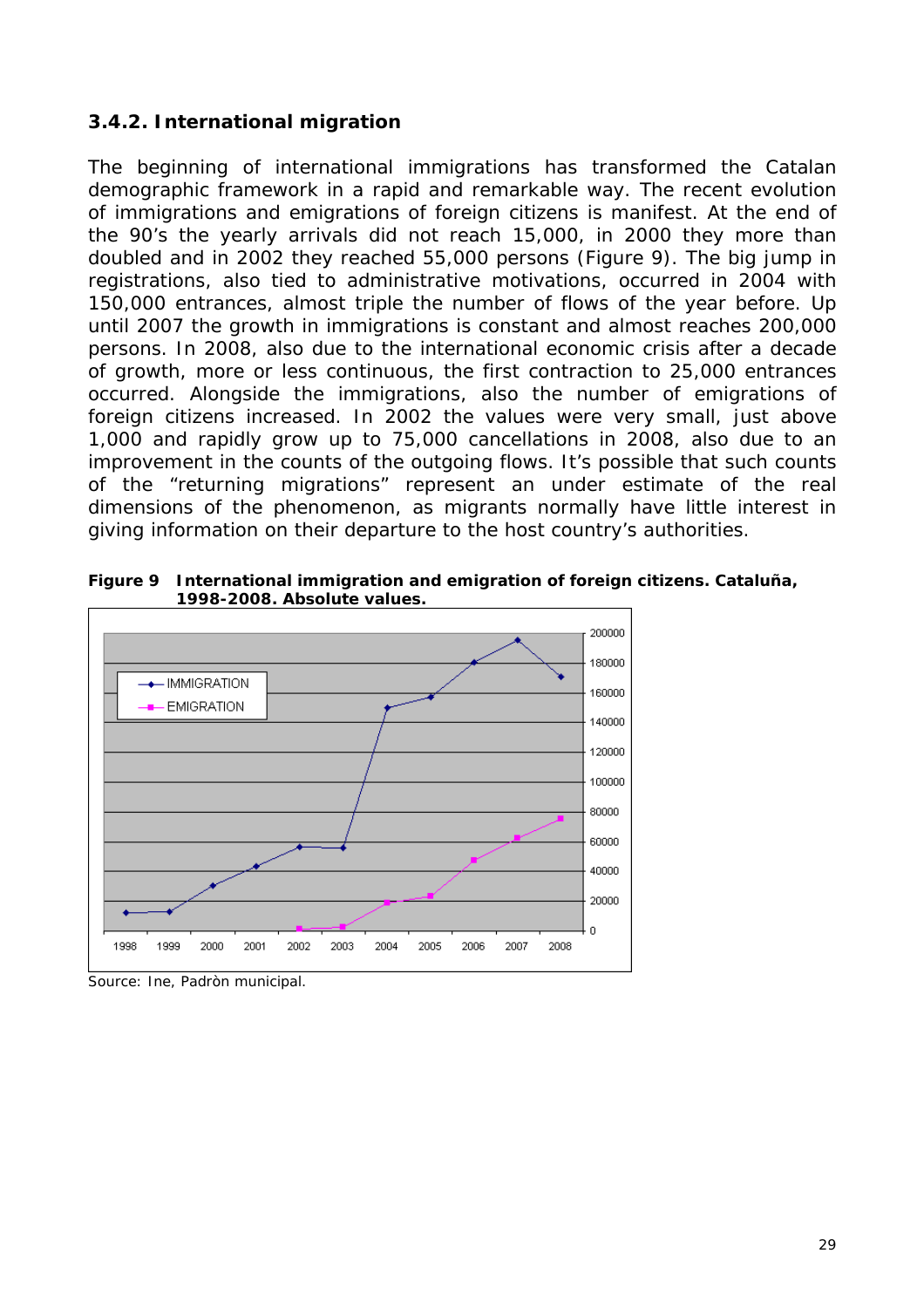

**Figure 10 Immigration of foreigners coming from abroad by country of origin. Cataluña, 2001-08.** 

Source: Ine, *Padròn continuo*.

The reconstruction of the trend of immigration in Cataluña from abroad per area of origin is complicated by the great number of records without an indication of the country of origin. The amount of the unknown countries tends to diminish, from 68,000 in 2004 to 29,000 in 2008. In any case they are very consistent amounts (Figure 10).

The majority of foreign immigrants that entered Cataluña in 2001 is from South America, also because of the cultural and linguistic affinity with the host country. Several immigrants also come from Africa, in particular from Morocco. The enlargement of the EU to new member countries, has led to an increase in the quota of flows from the Central Eastern Europe, especially in 2005 and 2007. The flows coming from non EU countries in 2008 have therefore reached very small numbers, like those in 2001. The entrances from Asia are in constant rise, increasing from 1,000 in 2001 to 20,000 in 2008.

In 2008 the age structure of foreigners registering from abroad in a Catalan municipality is mainly characterised by a strong presence of young adults between 25 and 34 years of age, representing over two thirds of new immigrants. The share of entrances of working age population (15 – 64 years) overtakes 80%. As a whole it is a young population, mainly concentrated in central age groups with a share of under 16 higher than that of over 45's. We observe some territorial differences: in the province of Barcelona the incidence of working age immigrants is higher whereas in the coastal provinces, especially Girona, where the immigration of elderly represent a higher quota due to the transfer of pensioners coming from developed countries.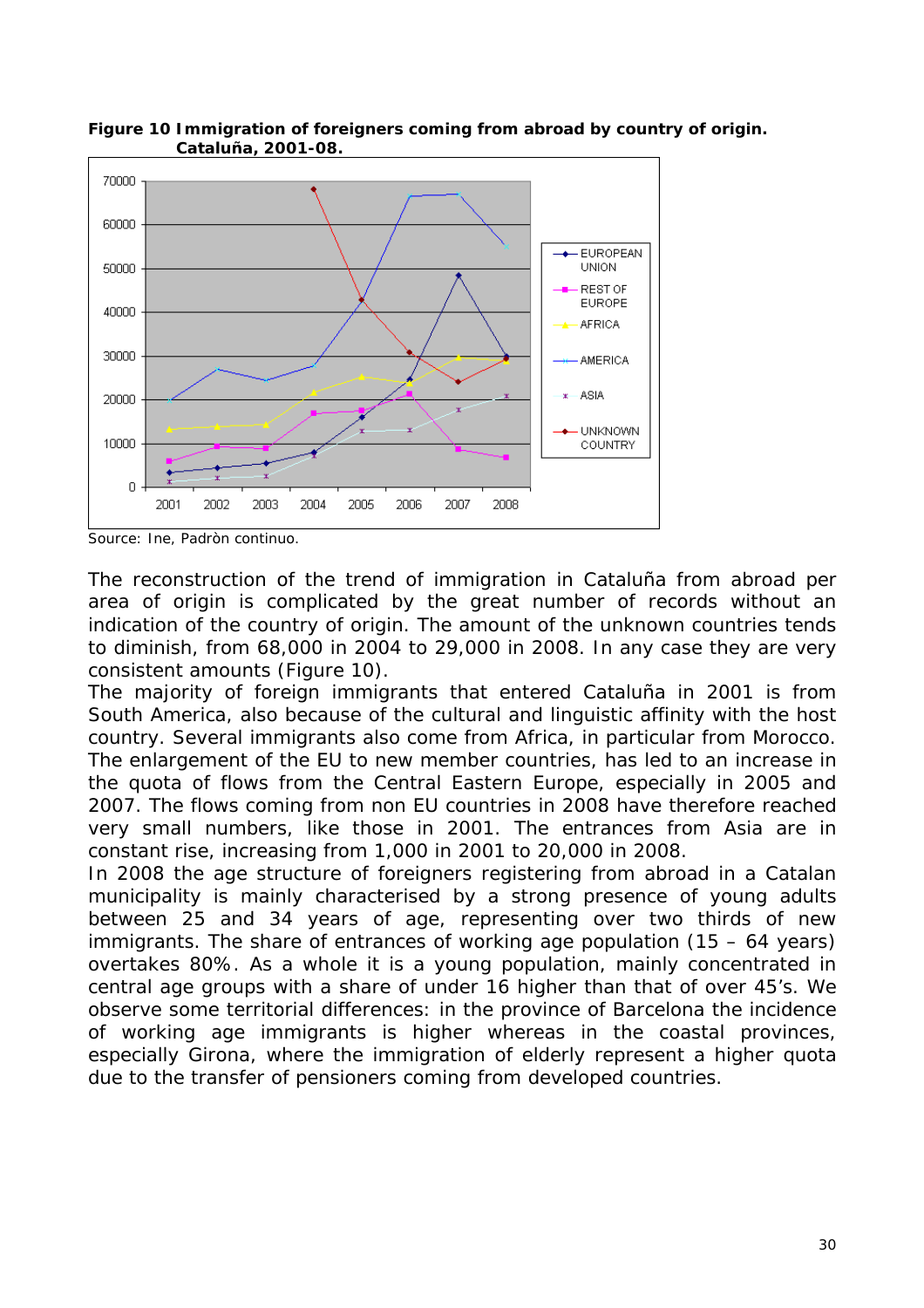

**Figure 11 Immigrations of foreigners coming from abroad by destination province and age groups, Cataluña, 2008.** 

#### **3.5 The presence of foreign migrants: provenance and characteristics**

At the beginning of 2009 the foreigners living in Cataluña are little less than 1.2 million, the 21% of the total in the country (Table 7), 800,000 of those in the province of Barcelona alone. The share of foreign citizens on the total population of Cataluña is higher compared to the national average, 15.9% versus 12.1%. The province of Girona shows the highest incidence with over one fifth of the residents, whereas the province of Barcelona shows a foreign presence higher in the municipality rather than in the hinterland. The influence of international immigrations on the rejuvenation of the age structure in the region is confirmed by the share of under 15 and the relative importance of births from foreign mothers. This share is particularly higher in the provinces of Girona, Lleida and Tarragona where the very young foreigners are more than a quarter of the total and the children of foreign mothers are one third of the total 2008 childbirths. In the area of Barcelona the values are lower but, in any case, high. The sex structure sees a prevalence of men over women. The latter, over the past few years, tends to diminish. That being a signal of reequilibrium that, along others, indicates the intensifying of the process of insertion of foreign families into Catalan society. The relationship between the gender is conditioned also by the prevailing sector of insertion into the local workforce. In the province of Lleida the percentage of men is much higher than the Catalan average (M\F: 136.1), because the immigrants residing there are often working in the agricultural sector. In the city of Barcelona the large demand for labour is in the tertiary sector and in services to families. Such factors favour a higher equilibrium between the sexes (M\F: 111.9).

The intense international migratory flows have led to an increase, in one decade, in the incidence of foreigners residing in Cataluña from 2% to 15.9%

Source: Ine, *Padròn municipal*.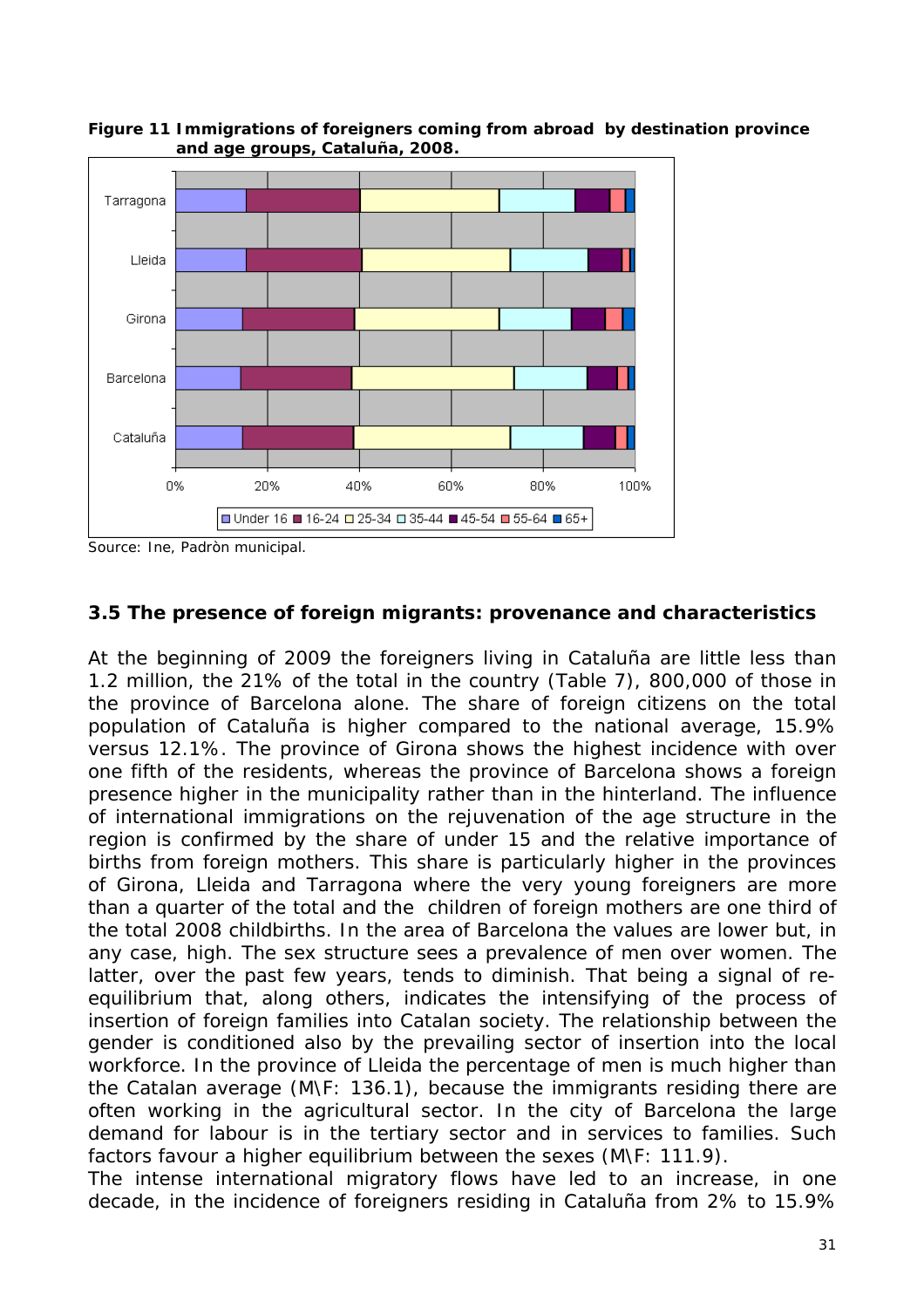(Figure 12). In 1998 in all the Catalan provinces the foreign presence was very little, around 2%, with the exception being the Girona province that then, like today, maintained a slightly superior percentage than the Catalan average. The growth in foreign incidence is constant in all the areas during the entire period and, from 2002, has risen.

| .                      |              |            |                 |            |       |
|------------------------|--------------|------------|-----------------|------------|-------|
| Reference areas,       |              |            | % foreigners in |            |       |
| Region,                | n.foreigners | total      | $0 - 14$        | new births |       |
| Provinces              | 1.1.2009     | population | population      | 2008       | M/F   |
| Spain                  | 5,648.7      | 12.1       | 13.4            | 20.8       | 112.7 |
| Cataluña               | 1,189.3      | 15.9       | 20.3            | 27.8       | 119.5 |
| Barcelona Province     | 802.0        | 14.6       | 17.6            | 25.9       | 116.6 |
| Girona                 | 160.3        | 21.4       | 31.0            | 31.8       | 122.4 |
| Lleida                 | 77.8         | 17.8       | 27.8            | 33.5       | 136.1 |
| Tarragona              | 149.2        | 18.6       | 26.3            | 32.6       | 124.4 |
| Barcelona Municipality | 284.4        | 17.5       | NА              | <b>NA</b>  | 111.9 |
| Barcelona Hinterland   | 517.6        | 13.4       | NА              | NА         | 119.3 |

**Table 7 Some features of the presence of foreign resident population in the provinces** 

Note: NA= not available

Source: Ine, *Padròn municipal*.



**Figure 12 Share of the resident foreign population in the provinces (1998-2009)** 

The shape of the age pyramid of the foreign population living in Cataluña (Figure 13), suffers from a disequilibrium in numbers amongst the sexes and it is typical of a population of recent immigration, with a strong prevalence of young adults, especially between 25 and 39 years of age, and a quota of very young immigrants that is rising, testified by the widening of the base of the pyramid. Men have a structure by age older than women and the age class of the male population (30–34) is higher than the female one (25–29). Men are more numerous by about 100,000 units but the major part of the numerical difference between the sexes is concentrated in the age group between 25 and

Source: Ine, *Padròn municipal*.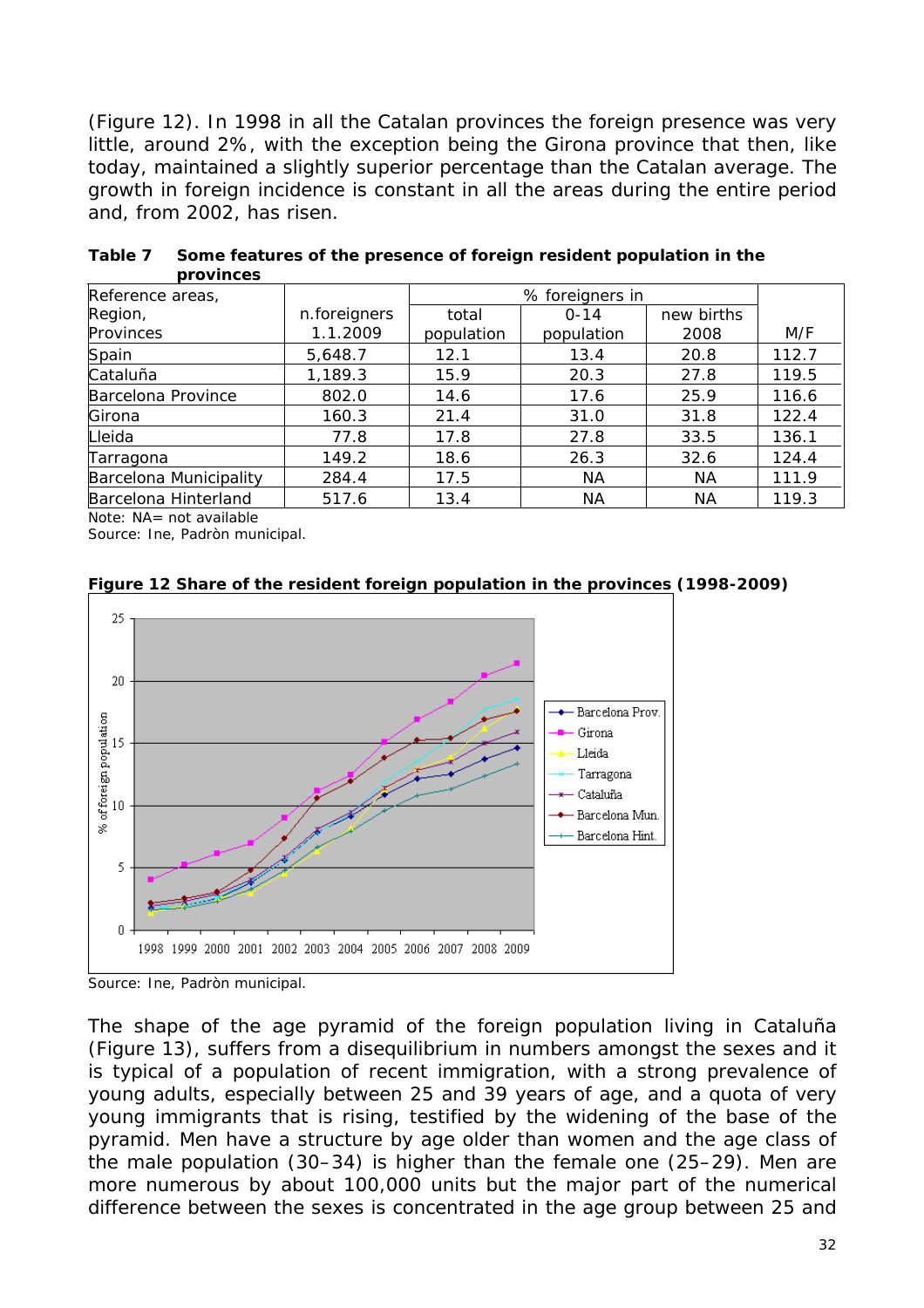44 years. The presence of the elderly population amongst immigrants is, for the time being, still very moderate.

The age structure of the Catalan provinces does not show strong differences, except for a higher quota of elderly in the coastal province of Girona that attracts flows of pensioners from many countries from North Western Europe, in particular Germany, Switzerland, Great Britain and nearby France.

Over one third of the foreigners that reside in Cataluña in 2009 come from America, especially South America (Table 8). African citizens and EU citizens are also numerous and the immigrants coming from Asia are growing. As far as the country of origin is concerned, the immigrants coming from Morocco are the large majority and represent almost one fifth of all the foreigners. Romanians, Ecuadorians and Chinese are also very present. The distribution per citizenship in the provinces shows few elements of differentiation. In the province of Barcelona the percentage of residents coming from America is particularly high (40.4%), especially in the municipality of Barcelona where the Moroccans are, instead, little present. In the other provinces it is African and EU citizens, often with over one third, that form the majority of foreign residents. The shares of foreign population are very high, more than 25%, in the Northern coast of Girona province, in the Southern coast of the Tarragona province and in few municipalities of the Lleida province, where is a large number of small town with an incidence of foreigners less than 5% (Map 4). In the province of Barcelona, the non nationals' share is higher in the urban core than in the hinterland municipalities, where the percentage of foreigners is often less than the average of the region.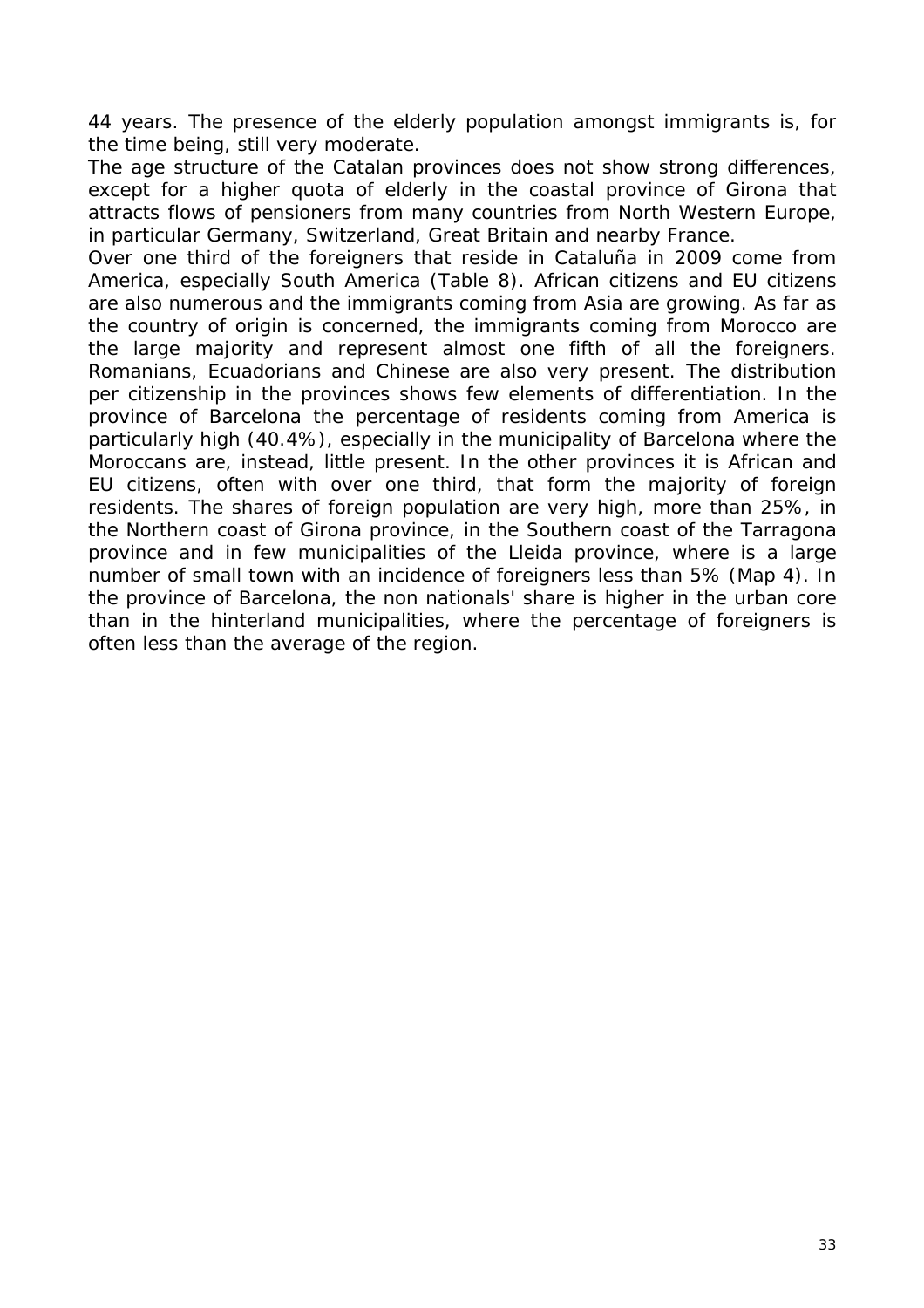

**Figure 13 Structure of the foreign resident population by sex and age groups. Cataluña 2009. (% on total foreign population)** 

Source: Ine, *Padròn municipal*.

| Table 8 Foreign residents by continent and country of nationality. Cataluña |
|-----------------------------------------------------------------------------|
| provinces, 2009. (%)                                                        |

| Continent and country<br>of nationality | Cataluña | Barcelonal<br>Province | Girona | Lleida | Tarragona |       | Barcelona Barcelona<br>Municip. Hinterland |
|-----------------------------------------|----------|------------------------|--------|--------|-----------|-------|--------------------------------------------|
| <b>EUROPE</b>                           | 30,3     | 25,3                   | 36,8   | 44,2   | 43,0      | 31,5  | 21,9                                       |
| European Union                          | 25,8     | 21,4                   | 30,9   | 38,3   | 37,7      | 26,6  | 18,5                                       |
| Romania                                 | 8,1      | 4,3                    | 8,5    | 26, 4  | 18, 5     | 2,3   | 5,4                                        |
| Non EU Europe                           | 4,5      | 3,9                    | 5,9    | 5,9    | 5,4       | 4,9   | 3,4                                        |
| AFRICA                                  | 25,6     | 22,1                   | 34,3   | 35,0   | 30,3      | 7,3   | 30,3                                       |
| Marocco                                 | 19,1     | 16, 9                  | 24,0   | 18, 7  | 25,5      | 4, 9  | 23,6                                       |
| AMERICA                                 | 34,2     | 40,4                   | 23,1   | 17,8   | 21,7      | 43,3  | 38,8                                       |
| Ecuador                                 | 6, 9     | 9,1                    | 2,1    | 2,1    | 3,0       | 7,6   | 10,0                                       |
| ASIA                                    | 9,8      | 12,1                   | 5,8    | 3,0    | 5,0       | 17,8  | 9,0                                        |
| China                                   | 3,8      | 4,5                    | 2,2    | 2,0    | 2,3       | 4,8   | 4, 4                                       |
| <b>OCEANIA</b>                          | 0,0      | 0,1                    | 0,0    | 0, 0   | 0, 0      | 0,1   | 0, 0                                       |
| <b>TOTAL</b>                            | 100,0    | 100,0                  | 100,0  | 100,0  | 100,0     | 100,0 | 100,0                                      |

Source: Ine, *Padròn municipal*.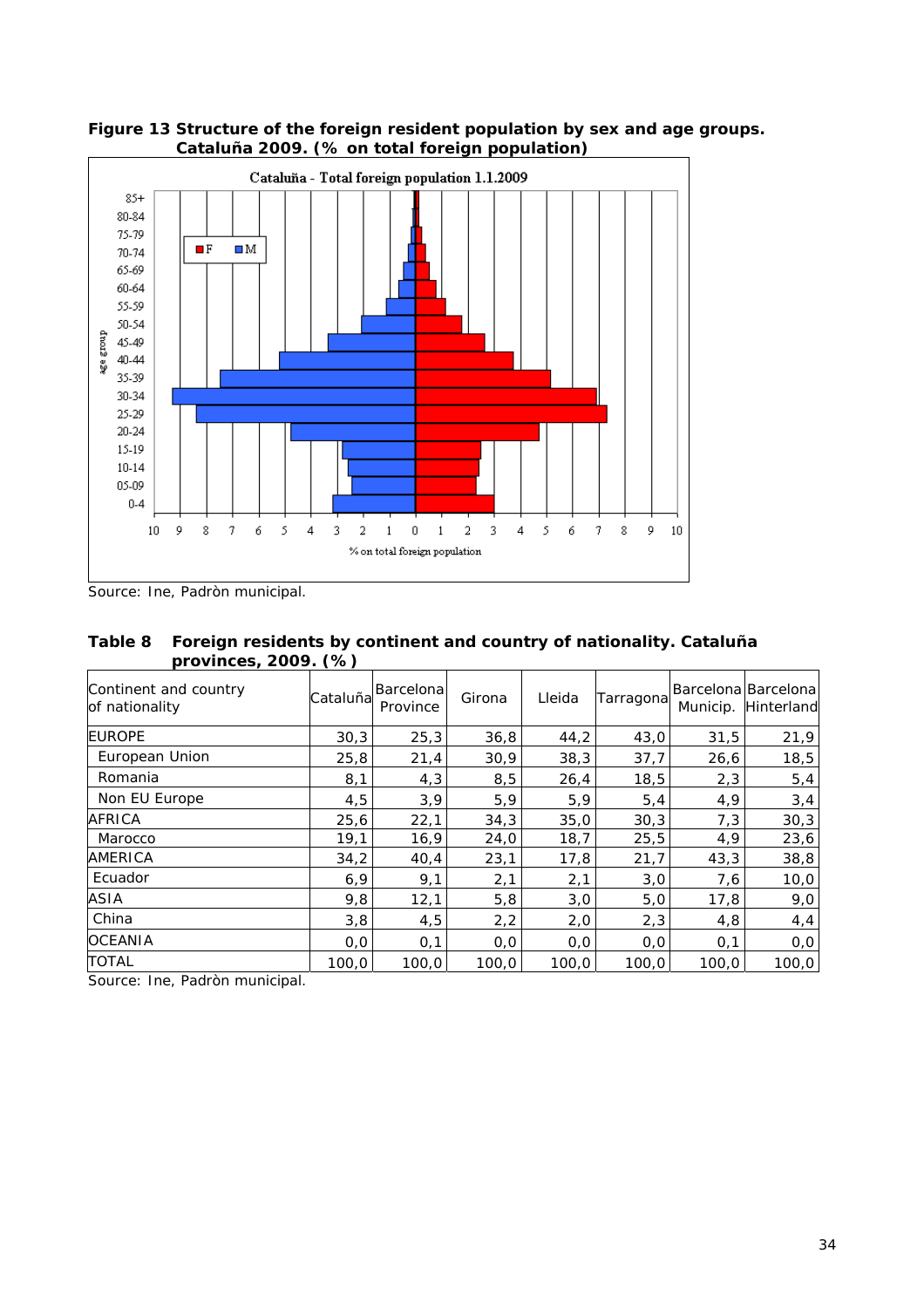

**Map 4 Foreign resident population (% on total population), Cataluña municipalities, 1.1.2009.** 

Source: Ine, *Padròn municipal*.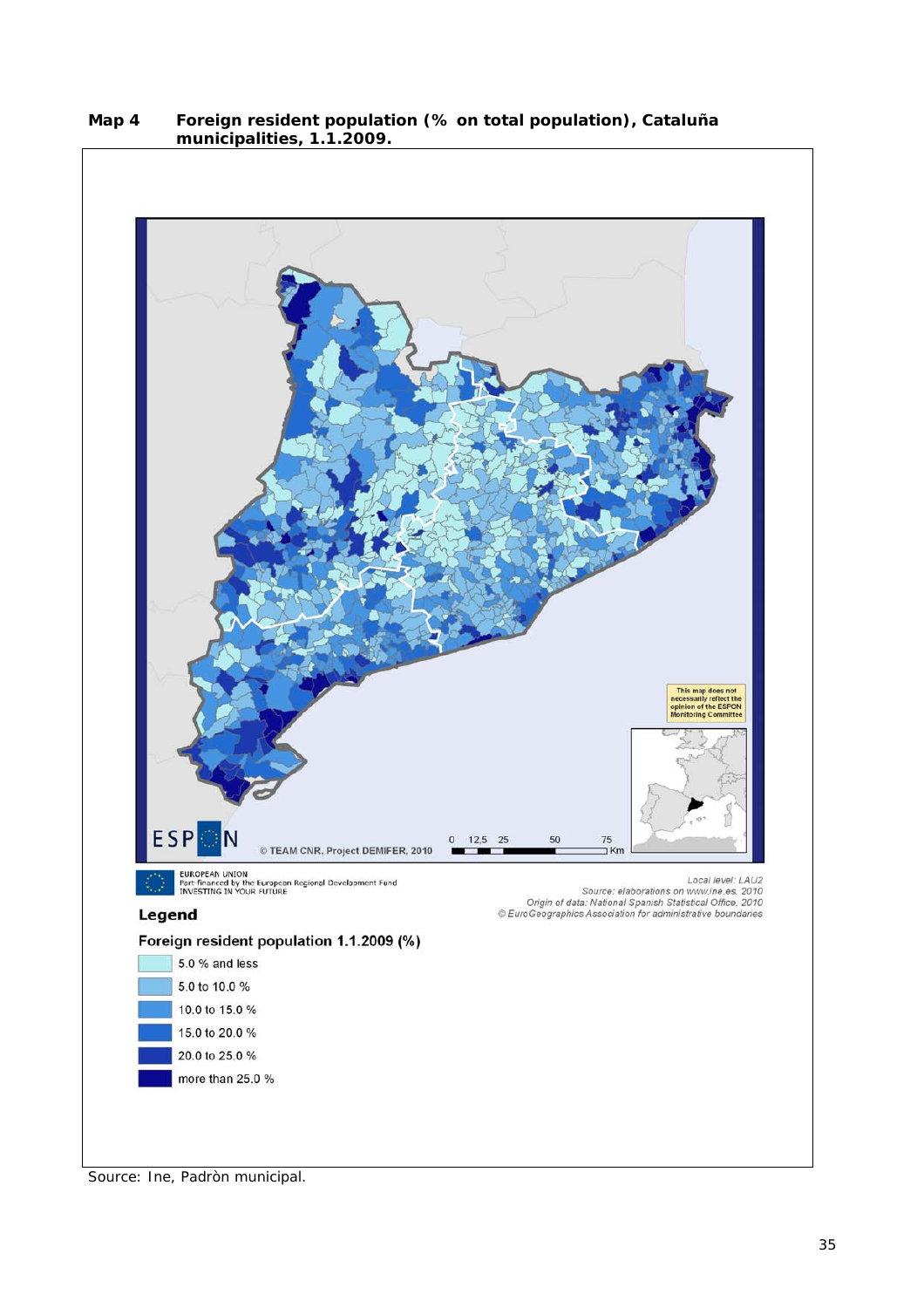#### **4. Economic change and population**

#### **4.1. Occupational structure and recent economic trends**

Cataluña is one of the most developed Spanish regions from the point of view of the economy. In 2009 its GDP per capita was higher than the average of the 27 EU countries by 26.4% and it was higher than the Spanish average by 22.5%. A balance with the national average GDP has been occurring for a few years, it being lower than 29.8% in the year 2000. After a phase of slight increment during the 90's, Cataluña's economy witnessed a period of great expansion between 2001 and 2007. Such an expansion led the GDP to a growth by a 3 to 4% per year, on slightly inferior levels when compared to the whole of Spain but superior to the EU countries average, even by a percentage point (Figure 14). In 2008 the effects of the international economic crisis began to be felt. Such a crisis almost brought the Catalan growth rate to zero and, the following year, the GDP was reduced by 4%, a decline similar to the Spanish and EU.





Source: Idescat e Eurostat.

The economic crisis did not concern all the productive sectors with the same intensity (Figure 15). The GDP of the agricultural sector, that occupies just 3% of the Catalan workforce, in the year 2000 had an alternating tendency and during the two years of the recession, even had a decisive increase from - 2.4% to +6.8%. The productive sector most hit was the industrial one, with a decrease of 12.7% in 2009. In all truth, even during the previous years the industrial sector's performance had not been particularly good. The industrial sector, that in 2009 had a more pronounced decrease in production, was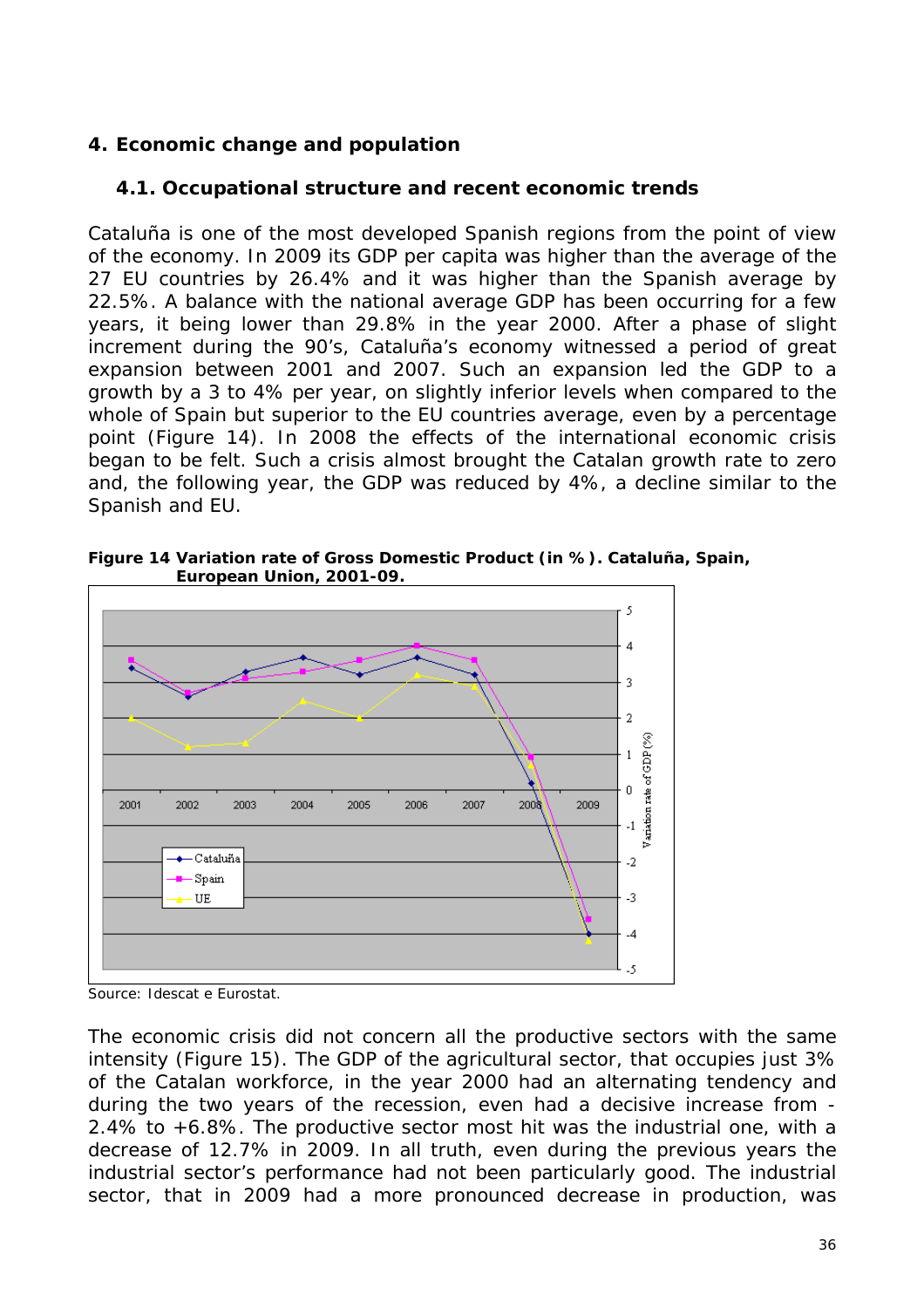metallurgy (almost -29.7%) and the manufacturing industry (-16.2%) whereas petrochemicals were less severely hit (-5.8%) while the pharmaceutical industry actually grew (+8.1%). The construction and tertiary sector led the strong economic expansion of Cataluña until 2007, though in the two years to follow they declined drastically. The value of the production of the large-scale services sector, as a whole, did not show much consistent loss. In the 2001- 2007 period it grew by 4-5% yearly and in 2009 lost 1.1%. Although some areas of the sector suffered more, such as trade (-14.8%), building services (- 9.7%) and tourism (-7.4%). The expansion of constructions has had its highest peak in 2006 with a growth close to 8% per year. In three years the "building-bubble" burst and in 2009 the decrease was about 6.6%. The crisis in such a sector is mainly due to a strong deceleration in the residential building trade. In 2009 the number of houses in the process of being built in fact diminished by 42.3%.

**Figure 15 Variation of Gross Domestic Product (in %) by productive sector. Cataluña 2001-09. Percentage values.** 



Source: Ine e Idescat

Cataluña is a region traditionally with a strong industrial development. Although between 2001 and 2009 the number of workers employed in the sector decreased by 9%, it is still higher when compared to the national average, 19.6% against 14.7% (Figure 16). The province of Barcelona has the highest percentage of people employed in industry, one fifth of the total, about 10 percentage points less when compared to 2001. Such a percentage moved to increase the number of people employed in the service sector, which in 2009 consisted of 70% of the employees. The region shows a percentage of people employed in the agricultural sector inferior when compared to Spain as a whole. This is also due to a high urbanisation level of the Barcelona metropolitan area. Within the other Catalan provinces, the agricultural sector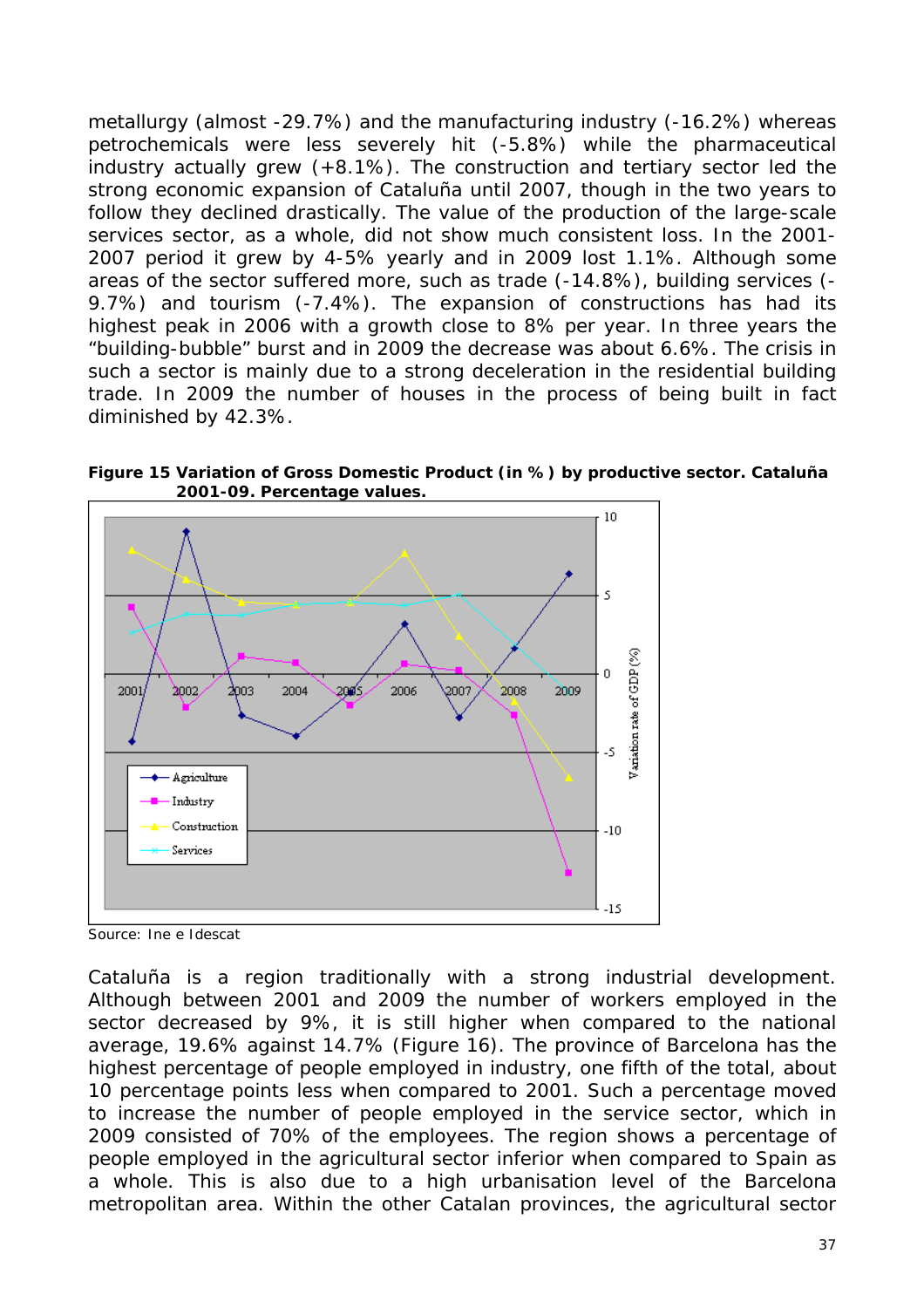holds a stronger weight, in particular in the Lleida province where 10% are employed in this sector. Another Catalan sector of production that employs a larger portion of workforce is constructions with a total similar to the national average (10.2%).

In absolute terms, during the years 2000, the number of employees in Cataluña grew by more than 350,000 units (+12.8%), two thirds of which are concentrated in the province of Barcelona alone. The positive number mainly derives from a growth in the workers employed in the services sector, which overtook half a million units (+32.5%) and by a minor increase in the building sector, whereas agriculture and industry lost over one fifth of its employees (Figure 17). The absolute decrease in the industrial sector is relevant. Such a decrease is slightly less than 200,000 units and mainly concentrated in the province of Barcelona alone. The province of Tarragona, with a countertendency to the rest of the region, saw a growth in workers employed in industry by 16.4% and a slight contraction in constructions, it being in expansion in the other provinces. The province of Lleida, as we have seen, has a strong agricultural vocation and it is the only one increasing its workforce employed in the sector, also thanks to the use of many seasonal foreign workers. The recession has had immediate effects on the unemployment rate which decreased during the year 2000 up to a historical minimum of 6.5% in 2007 and grew by 16.2% just two years later (Figure 18). The rural province of Lleida was less hit by the crisis that struck more heavily in the rest of the region, mainly in the province of Girona which in 2007 counts one person unemployed for every five workers. An increase in the unemployment rate occurred in all the production sectors. Some witnessed a particularly consistent loss. It is the case for the constructions sector which, after having aided the expansion phase of the Catalan economy, witnessed a rise in unemployment from 4.8% to 23.6% between 2007 and 2009.



**Figure 16 Employed population by province and economic sectors, 2001-09 (% of total employed)** 

Source: Economically Active Population Survey (EAPS), INE.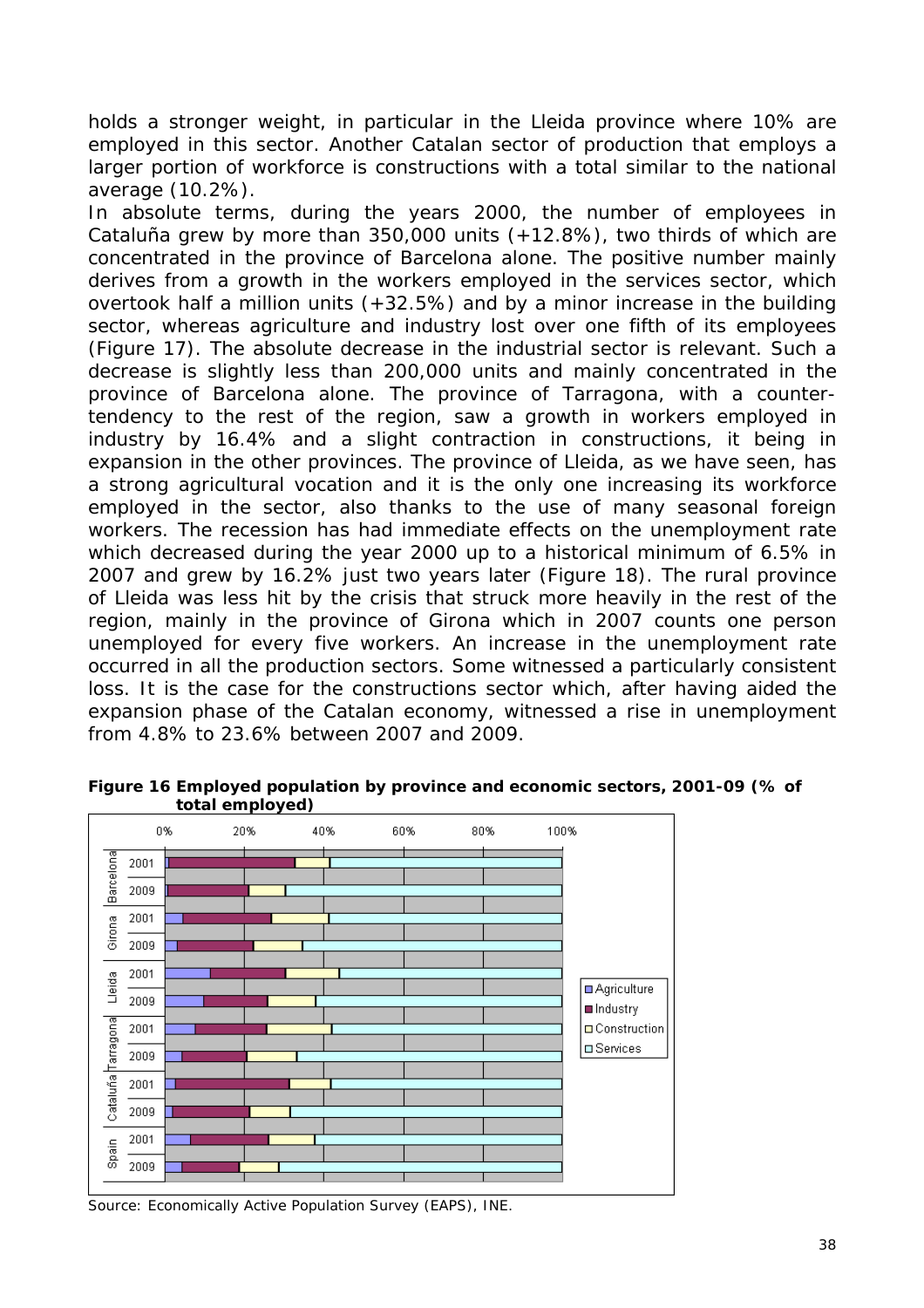

**Figure 17 Change in the employed population by sector of activity, Cataluña 2001-09.** 

Source: Economically Active Population Survey (EAPS), INE.



#### **Figure 18 Unemployment rates by sector of activity. Cataluña. 2001-2009.**

Note: those who never worked or left their previous occupation for more than a year are not classified in any sector of activity.

Source: Economically Active Population Survey (EAPS), INE.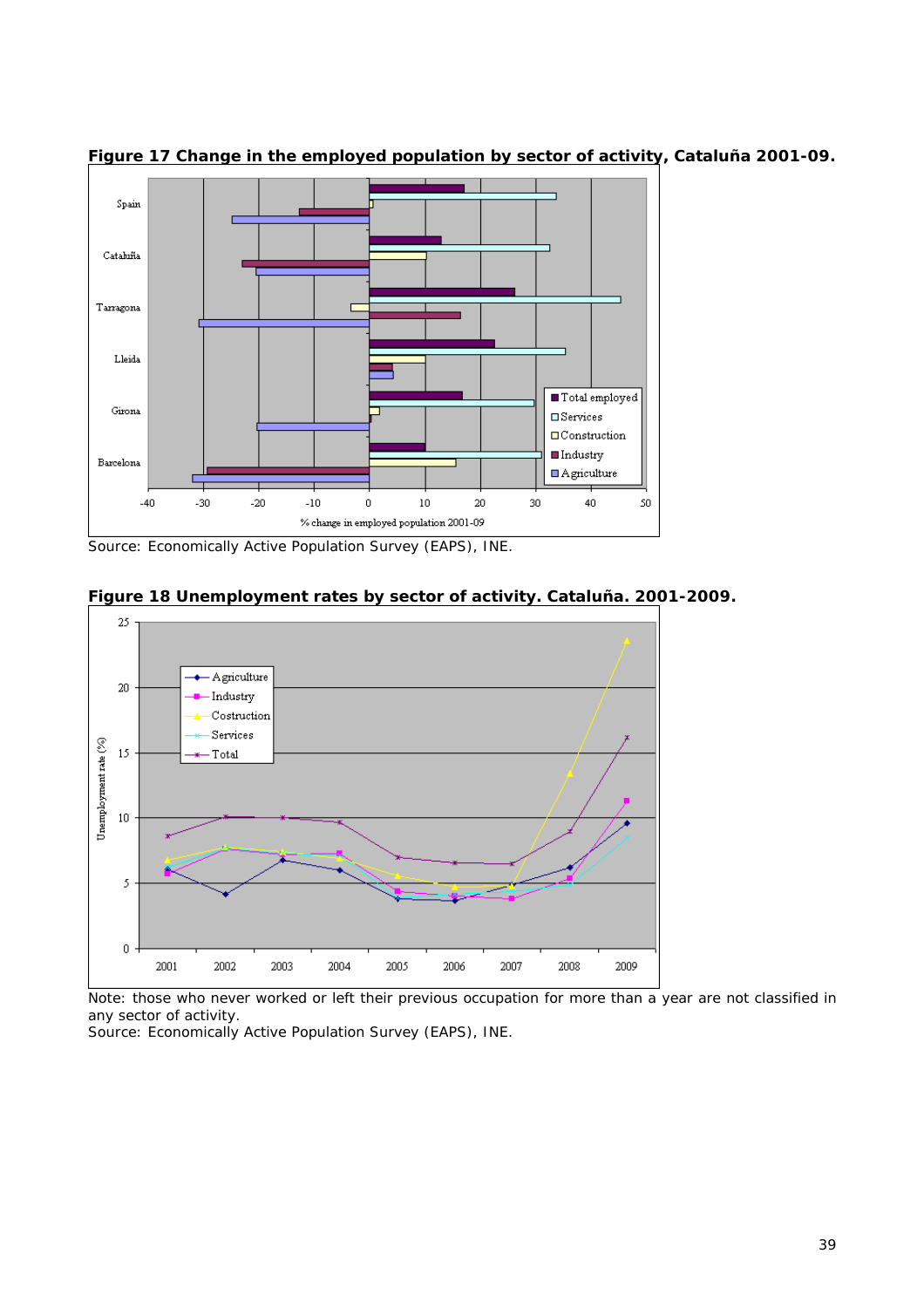#### **4.2 Demographic characteristics and changes of the working age population**

Between 1999 and 2009 the working age population in Cataluña increased by more than 850,000 units (+20%), solely due to foreign immigration (Figure 19). The Spanish working age population is mainly unvaried in number (-5,000 units), because of a strong diminution between 15 and 29 years and an increase between the 30 and 64 years, which made the age of the working population older. The decrease in the number of youth is due to the entrance of the generations from the 80s and 90s into the working age group. Such generations were born at the end of the "baby boom" and are much less numerous than those who proceeded them. In ten years the Spaniards of twenty-year-olds living in Cataluña diminished by about 300,000 units (- 28.8%), almost entirely compensated by new foreign residents. The foreign population naturally grows in all the age groups, especially in its male component and between 25 and 39  $(+475,000$  units). The number of the thirty-year-olds who reside in the region, both native and foreign, is noticeably increased (+14.8%). The province of Barcelona, with half a million units more, has absorbed the 58.6% of the regional growth of the working age population. In absolute terms, the growth of the workforce in the period 1999-2009 was the same as the working age population (+863,000), also due to a growth in the activity rate by more than 6 points, from 56.3% to 62.7%. In 2009 the activity rate in Cataluña was superior by almost 3 points compared to the Spanish rate. Until 24 years of age, in Cataluña and Spain, the gender differences in labour market participation is largely inferior by 10% points and the activity rate is between 45% for Spanish women and 58% for Catalan men (Figure 20). Between 25 and 34 the gap increases. The economic activity rates of males overtake at 90% and the female rates are just above 80%. The male participation remains superior to 90% for the two age groups that follow, whereas the female participation on a national level decreases until 68% in the 45-54 age group. In general, in 2009, the economic activity rate in Cataluña is higher than the national average for all ages, slightly for men and the younger age groups (up to 34 years of age) and considerably for women between 35 and 54 years of age. During the current decade female participation in the labour market in Spain witnessed a strong increase for all ages. The economic activity rate for women increases by more than 10 points going from 40% in 1999 to 51.9% in 2009. The female activity rate is higher in Cataluña than in the rest of Spain but the observed tendency during the current decade seems to underline a certain convergence in the labour force participation.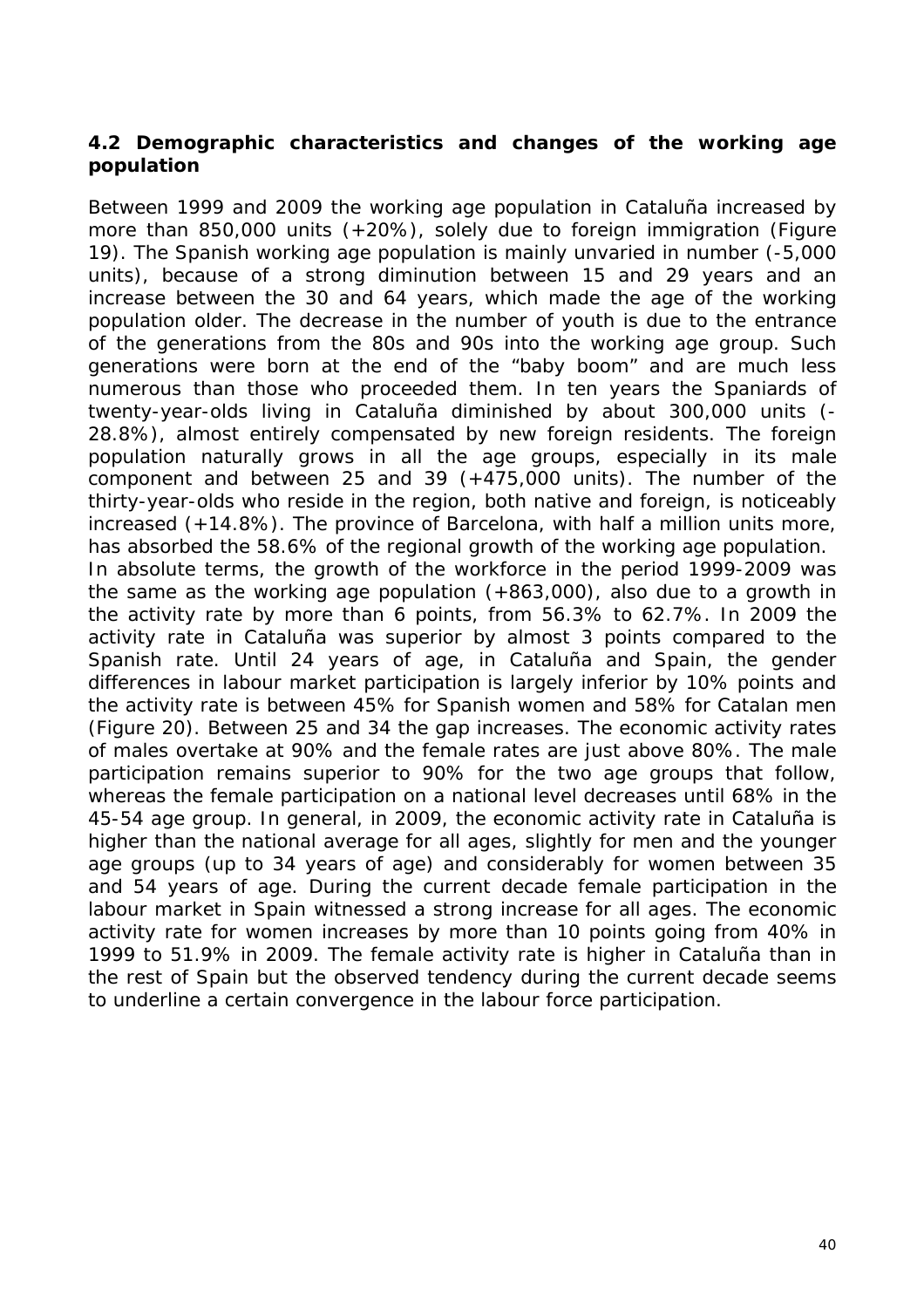

**Figure 19 Variation of the working age population by age, sex and nationality. Cataluña, 1999-2009.** 

Source: Ine, Padròn municipal.





Source: Economically Active Population Survey (EAPS), INE.

During the current decade the local workforce has increased its amount and improved its educational level. In 2008, 57% of the active population had at least finished the second stage of secondary education, versus 50% in 2001. Women continue to have a higher average level of education than men. More than one third of women have a higher educational level. The improvement of local workers' education level therefore proceeded fast. The number of workers of both sexes with a higher education rose by 328,000 units in seven years, mainly amongst women (+46%).

The employment growth that has occurred in recent years has also been due to a higher flexibility and uncertainty in the nature of work contracts. In 2007, 23.3% of Catalan dependent workers had an atypical work contract, with a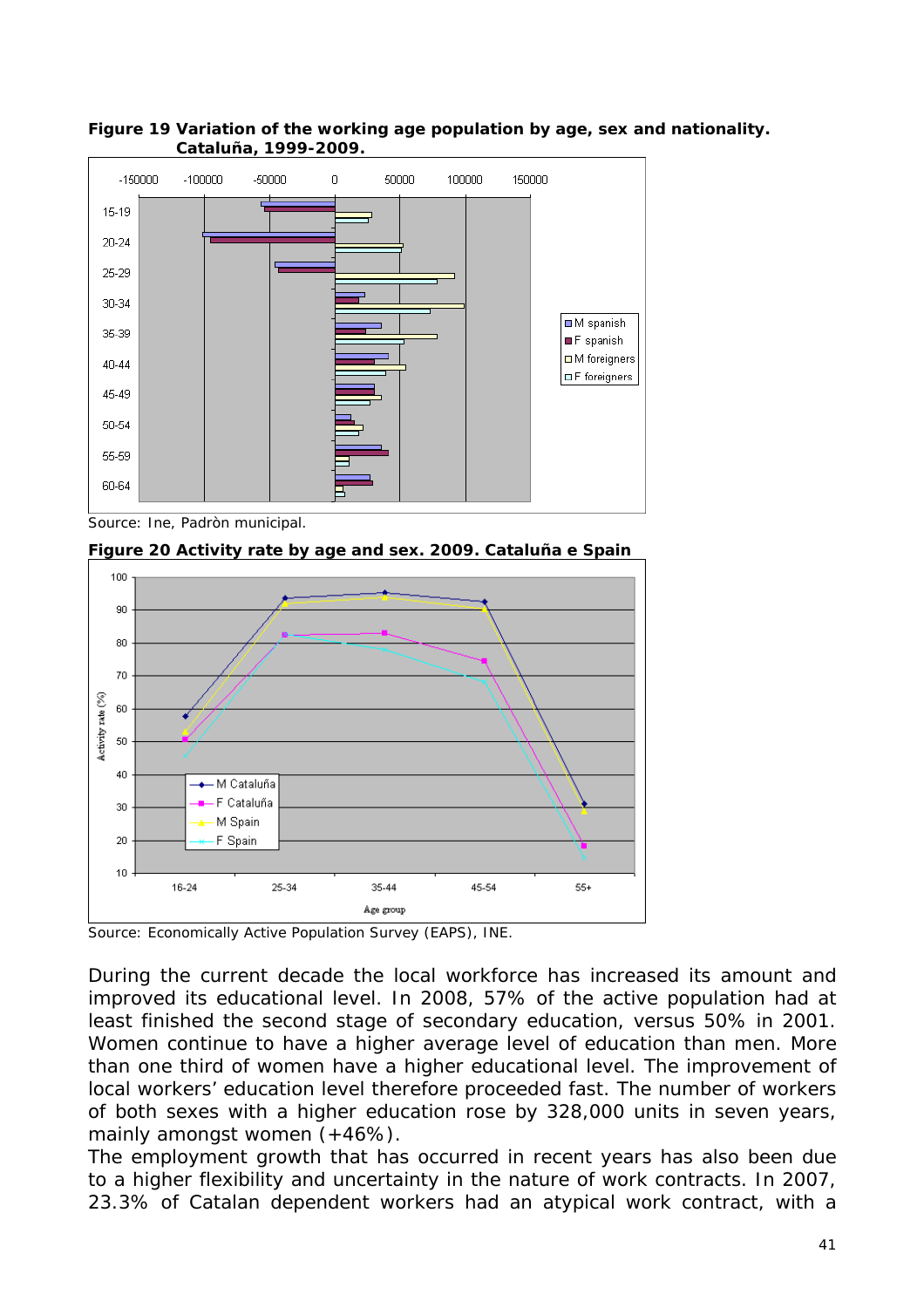higher number being amongst the under 25s, half of which were employed within a determined time work contract (Idescat, 2007). The sharp rise of Catalan unemployment rate amongst the 16 to 24 year age group, occurred between 2008 and 2009, was also due to a greater weakness in their work contracts. Such an unemployment rate increased by about 24 percentage points: from 13.5% to 37.1% (Figure 21). During the same period of time the older age groups, between 25 and 54 years, have more than doubled their level of unemployment, obtaining 14.7%. During the analysed short period, the change of the unemployment rates by age in Cataluña and Spain show strong analogies. Such analogies are summed up in two phases: a decrease in 2005 and a strong decrease in 2008-2009. It's remarkable that in all age groups Catalan unemployment is almost always lower when compared to the national average.



**Figure 21 Unemployment rate per age group. Cataluña and Spain, 2001-09. Percentage values.** 

Source: Economically Active Population Survey (EAPS), INE.

#### **4.3 The role of migration**

Before the recent migratory wave from abroad, Cataluña in the 60s and 70s, had already been the land for very strong migratory flows. These came from the least developed regions of Spain, mainly Andalucía and Extremadura, attracted by the industrial expansion of the region. Still today one fourth of the Spanish workforce in Cataluña is made up of individuals who were not born in the region (Diaz Serrano, 2010), despite the important return migrations of the 80s. Such a situation produced a negative net migration for almost a decade.

During the current decades the structure of Spanish working-age population is growing old, because of a slight generational exchange in the younger age groups. The beginning of foreign immigrations is tied not only to the simple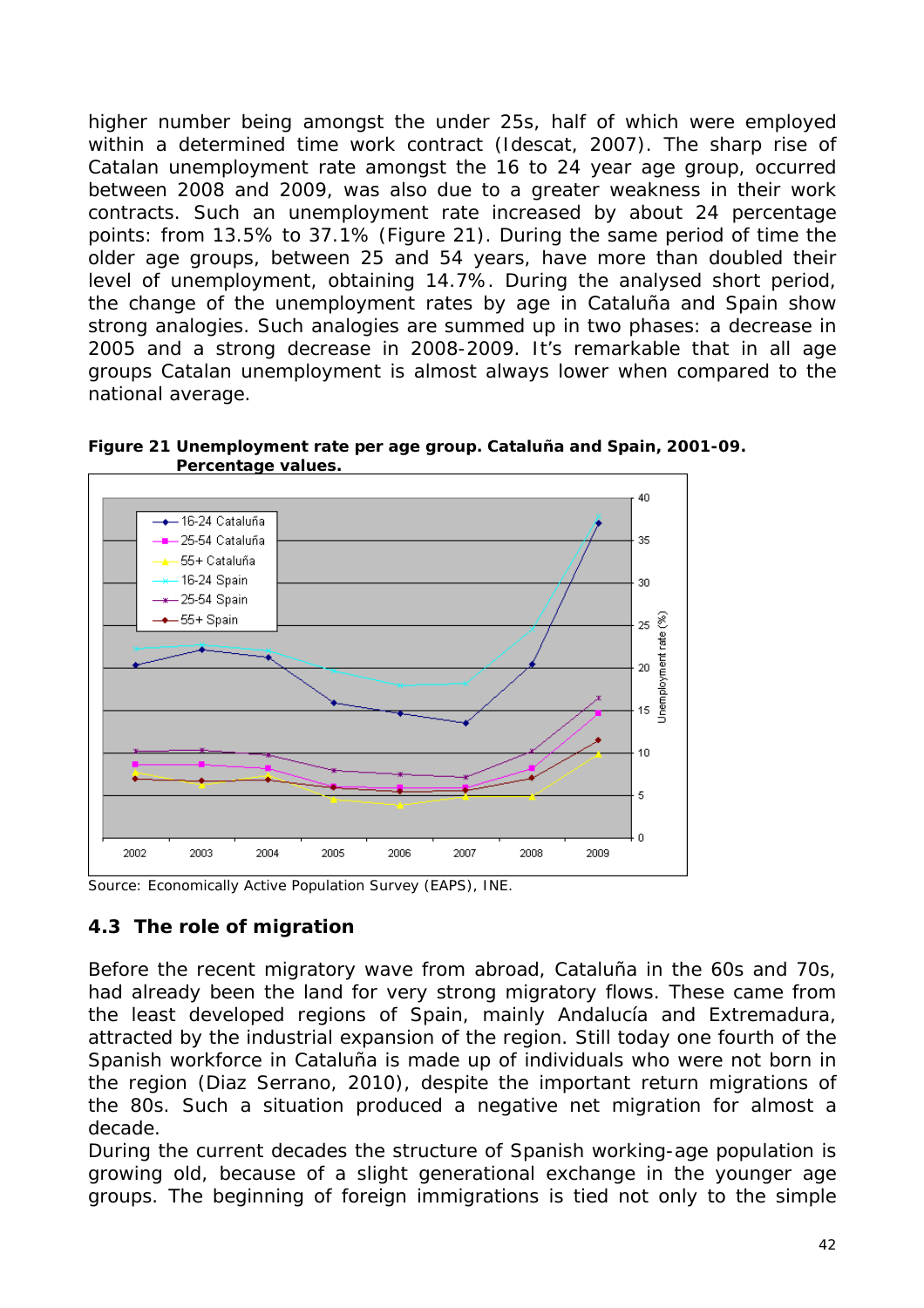compensation for a lack in demographic terms. The presence of a dual labour market is very important too. Such a market is characterised by "good" and "bad" work positions. The latter are less appreciated by the local workforce which has improved in its level of education and today desires higher level positions than before.

The less qualified workers coming from non-European countries are those who mainly fill up the low level segments of labour market and assume a complimentary function compared to the native workforce. We should not forget that Catalan women's work insertion has grown and their difficulty in facing the double task of supplying for the market and the family has led to an increase in the domestic labour demand and home care for children and the elderly, often satisfied by South American immigrant women. Apart from the services to people; tourism, constructions and intensive agriculture are sectors where foreign immigrants prevail. Such sectors are characterised by low salaries and they are highly seasonable (Gil, Domingo, 2007).

The foreign citizens that are residents in Spain present a higher insertion in the labour market compared to the Spanish. In Cataluña the activity rates are respectively 77.2% and 63.2% (Table 9). The immigrants coming from non-EU countries are more active than those coming from the EU even if, compared to the rest of Spain, the gap is less consistent. A large gap between the sexes in the level of labour participation is also valid for foreigners. This is more consistent in Cataluña than in the rest of the country, probably because of the strong incidence of Moroccan women, normally dedicated to family work, rather than to the labour market.

The distribution of foreign workers by activity sector in Cataluña shows a strong presence of men in two sectors most hit by the recession: constructions (33.7%) and industry (23.7%). Instead, foreign women are more concentrated in the macro-sector of services (85.2%). The foreign citizens are more often employed as dependents compared to the Spanish (88.2% and 73.1%) and often work with temporary contracts (44% versus 14.2% of locals). Such contracts, in a phase of economic instability, give less guarantees of keeping the job. The immigrants employed in weaker labour market segments are also more exposed to its fluctuations. The trend of the activity rates between 2005 and 2008 confirms a higher precarity within the Catalan labour market of non-EU workers (Figure 22). In 2005, when the Spanish economy was still at the peak of its expansion, the unemployment rate of non-EU citizens was already at its highest level when compared to EU foreigners (11.5% versus 5.4%). Such levels showed, instead, an equal rate to the Spanish population. In 2007 grew the percentage of unemployed among the EU workers, probably also due to the strong flux of neo EU citizens coming from Central Eastern Europe, mainly Romanians often inserted into the weak productive sectors in the region. Finally, in 2008, the recession hit hard the non-EU immigrants. Such immigrants had to face an increase in unemployment that reached 19.2%.

The first generations of native born during the baby boom between 1955-75 will enter pension age in the near future. Such a factor may increase the importance of the foreign immigration substitutive function, in order to face a Spanish workforce going through a contraction and ageing phase.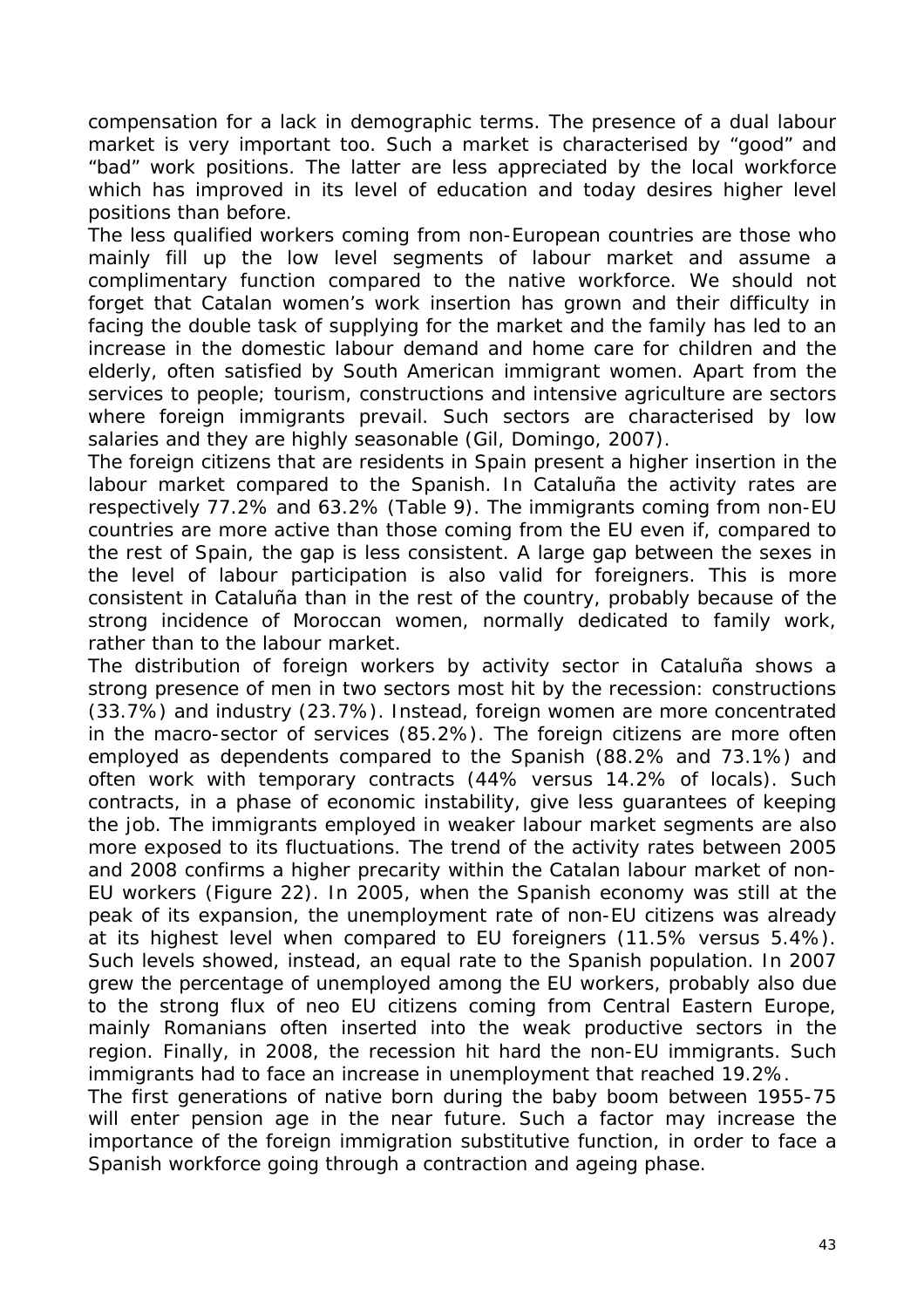Because of the economic crisis and the growth in unemployment rates amongst the foreign population, in November 2008 Spain enacted a law on the voluntary return of unemployed immigrants to their country of origin (Real Decreto, Ley 4/2008). The law solely concerns the citizens from 20 non-EU countries which have signed with Spain a bilateral agreement on the issue of social security. Those immigrants who agree will receive a one-way ticket to their country, a contribution of 50 Euros to reach their hometown and, especially, a repatriation bonus equal to 40% of the unemployment benefits matured by the worker. The remaining 60% is paid once the workers return to their home countries. Those immigrants will not be allowed to come back for the next three years. On the basis of a first evaluation of the programme in November 2009, around 9,000 immigrant workers participated in the program. That being, 10% of the target that the Spanish government had in mind. Almost the entire adhesion was South American, mainly from Ecuador. Cataluña was the fourth region per number of adhesions after Madrid, Comunidad Valenciana and Andalucia (Government of Spain, 2009).

|                                           | Spain |      |       | Cataluña |      |         |
|-------------------------------------------|-------|------|-------|----------|------|---------|
|                                           | Total | Men  | Women | Total    | Men  | Women I |
| <b>Total population</b>                   | 59.8  | 69.5 | 50.5  | 63.2     | 72.3 | 54.4    |
| Spanish                                   | 57.5  | 67.3 | 48.1  | 60.6     | 69.2 | 52.4    |
| Foreign: Total                            | 76.8  | 85.3 | 68.2  | 77.2     | 87.4 | 66.0    |
| Foreign: European Union                   | 71.2  | 79.8 | 62.6  | 75.8     | 85.4 | 64.8    |
| Foreign:<br>the<br>Not<br>belonging<br>to |       |      |       |          |      |         |
| European Union                            | 79.3  | 87.8 | 70.8  | 77.6     | 87.9 | 66.3    |

| Table 9 Activity rates by nationality and sex. Cataluña, 2008. |  |
|----------------------------------------------------------------|--|
|                                                                |  |

Source: *Economically Active Population Survey (EAPS)*, INE.



**Figure 22 Unemployment rates by nationality, Cataluña, 2005-08 (%)** 

Source: Economically Active Population Survey (EAPS), INE.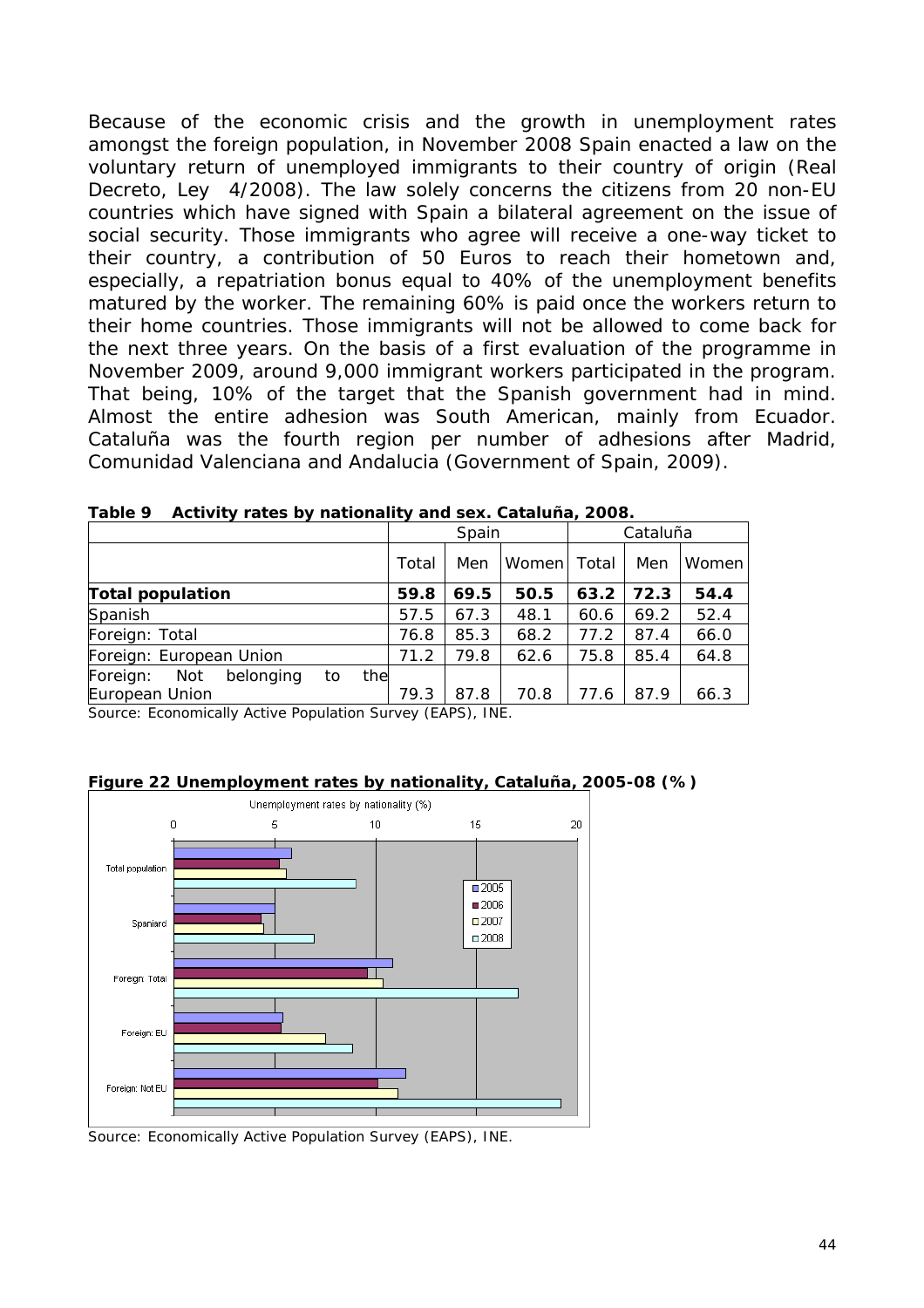#### **5. The future evolution of the population: DEMIFER policy scenarios**

Within the DEMIFER project there are four policy scenarios of demographic development. The "Expanding Market Europe" and "Growing Social Europe" scenarios foresee an improvement in economic and social conditions in European regions and, as a consequence, an expansive demographic dynamic. On the contrary, the "Challenged Market Europe" and "Limited Social Europe" scenarios predict a socio economic future less positive, which may have some negative repercussions on the population's evolution.

The two expansion scenarios forecast a remarkable growth in the Catalan population in the following years. Such an increase may lead to 9 million inhabitants by 2050, with a growth of more than 2 million residents. That being, almost one third more than the population in 2005. Both the less optimistic scenarios foresee a weaker demographic growth in the region so that the population in 2050 will grow by about 0.5 million residents, to a total lower than 7.5 million inhabitants (Figure 23).

If we concentrate our attention on the structure of the labour force by sex and age in 2050 following the two "extreme" scenarios (Expanding Market Europe and Limited Social Europe), the differences are very evident (Figure 24). Although both scenarios agree in the ageing of the active population, in the case that Cataluña is involved in a continental economic expansion, an increase in the workforce by about 260,000 units should occur, but with a loss of almost 150,000 workers between 25 and 39 years. The limited social Europe scenario, instead, foresees a robust decrease of active population (-760,000 units), with a diminution concentrated for the two thirds amongst the young adults (20-34) and an ageing of the age structure most prominent. Hence, in the long term, all scenarios agree in foreseeing a diminution more or less strong, in the number of young adults within the workforce. The age group between 25 and 34 years is now the most numerous amongst the active population and a strong contraction on its behalf may cause the arrival of new international migrants as a compensative function.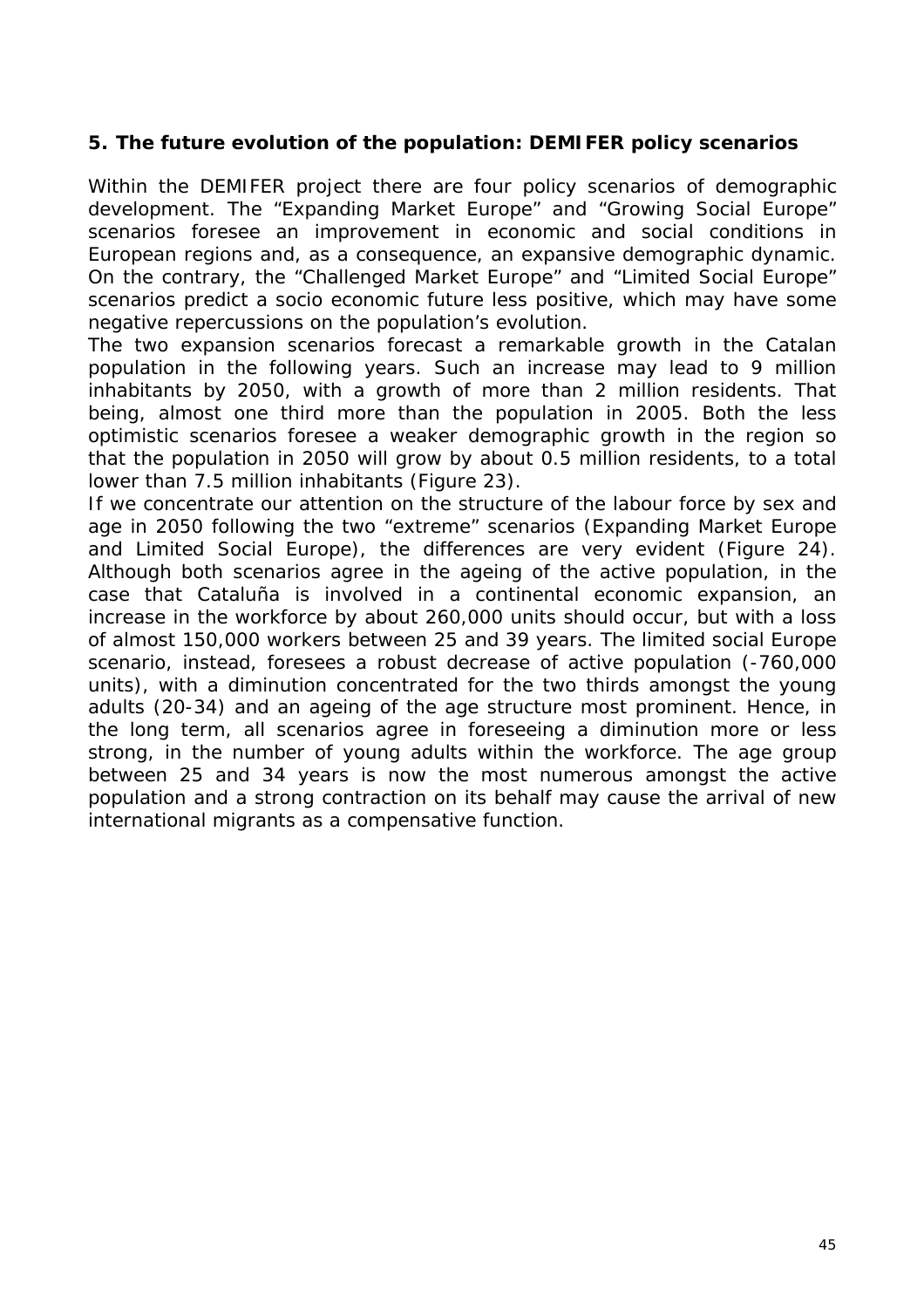

**Figure 23 DEMIFER policy scenarios. Total population of Cataluña, 2005-50.** 



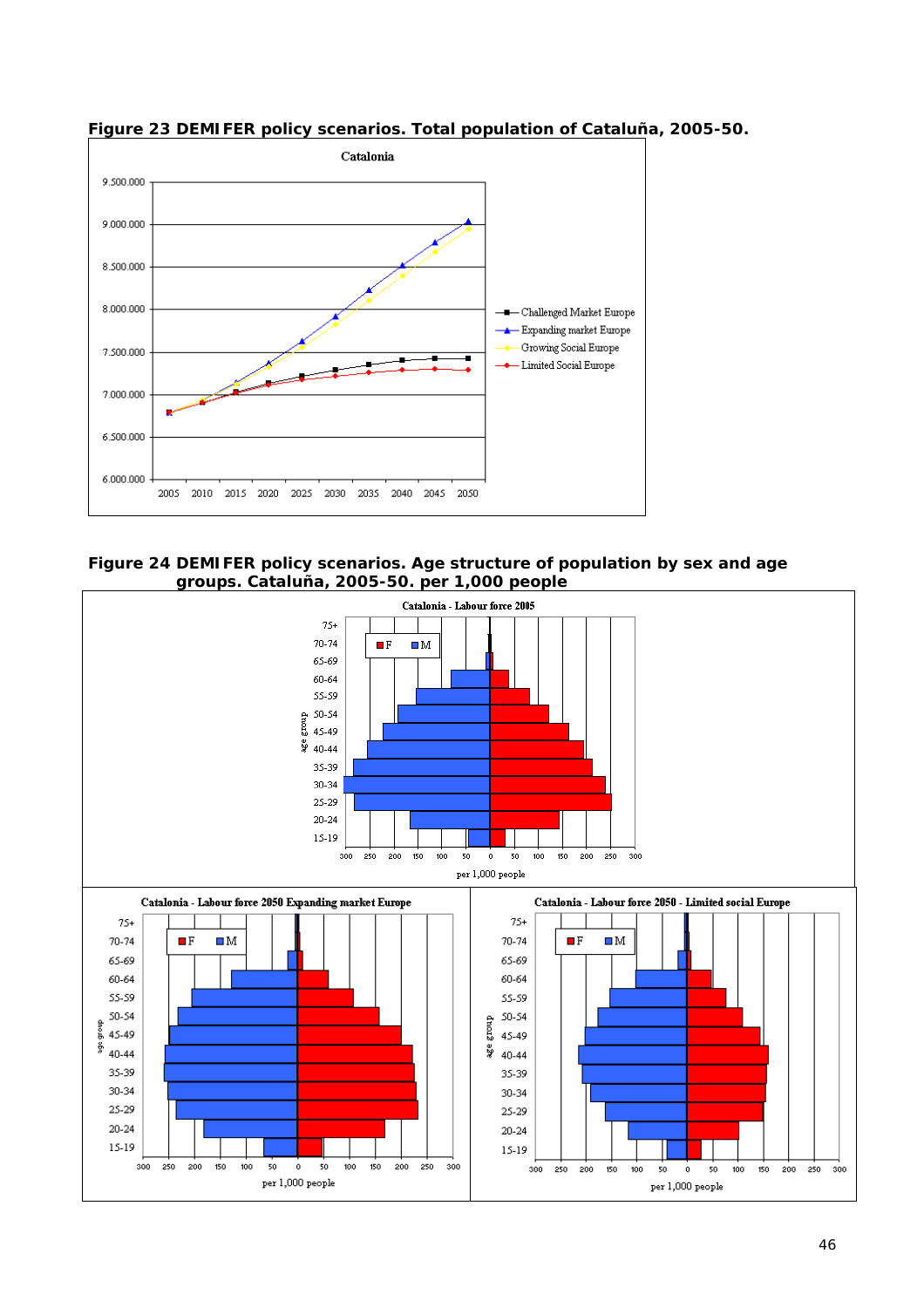#### **6. Conclusions and the demographic challenges in the region**

Cataluña, a region historically with a strong economic development and a place of settlement for strong inner migratory flows, lived a period of substantial economic and demographic stagnation from the end of the 70s till the beginning of the 90s, as a new phase of rapid growth began. Such a growth was due to the settlement of big international companies, which stimulated the influx of investments and of foreign workforce. Compared to what happened in the past, when the elements of growth stimulation were due to inner dynamics within the country, in this case the regional development is linked to exogenous factors. The decline in favourable conditions of the international financial markets has immediately affected the area's economic status, highlighting a Spanish and Catalan economic limit: dependency on international finance.

Foreign immigrants living in the area mainly work in low skilled economic sectors such as constructions, agriculture, manufacturing, services to firms and to families. Their presence in the lowest labour market segments of Cataluña seem to be complimentary to the gaining of a higher level of qualification by the youth and, especially, for the native women whose activity rate has strongly grown over the past few years. Each foreign group present in the region has a peculiar model of work placement, that conditions the territorial settlement model, more or less concentrated in the urban core of Barcelona.

The recent international economic crisis hit several sectors hard in which foreign immigrant labour plays a central role. The effects of the recession on the Catalan labour market have been undoubtedly considerable and have rapidly increased the unemployment rates to levels that only a few years ago were unimaginable. The crisis hit the youth and the immigrants the hardest, those being the most fragile subjects, often employed with atypical and very flexible work contracts. A strong informal labour market is present in some productive fields characterised by a higher seasonality. Those sectors are still able to absorb big portions of foreign labour.

It is obviously very difficult to foresee the length of the recession, or the duration and the strength of an eventual revival. In the short term, it is easy to think of a diminution in foreign migratory inflow as the recent data show and an increase in return migrations, also stimulated by "ad hoc" governmental programs. It is more difficult to imagine scenarios of a social character. It is certain that an economic crisis such as the one that Spain is going through can only challenge the social cohesion and the cohabitation between locals and foreigners.

The rejuvenation of the Catalan population, that has allowed the placing of the region in the "young potential" DEMIFER typology, has partially endogenous origins, the growth in the birth and fertility rate of the locals, but mainly exogenous, is hence tied to the quick and robust increase in immigration by international immigrations. In perspective, the entrance into reproductive age by the local post baby boom female generations, much less numerous when compared to the previous ones, could have as a consequence a contraction in the number of births. Such a contraction would be difficult to compensate even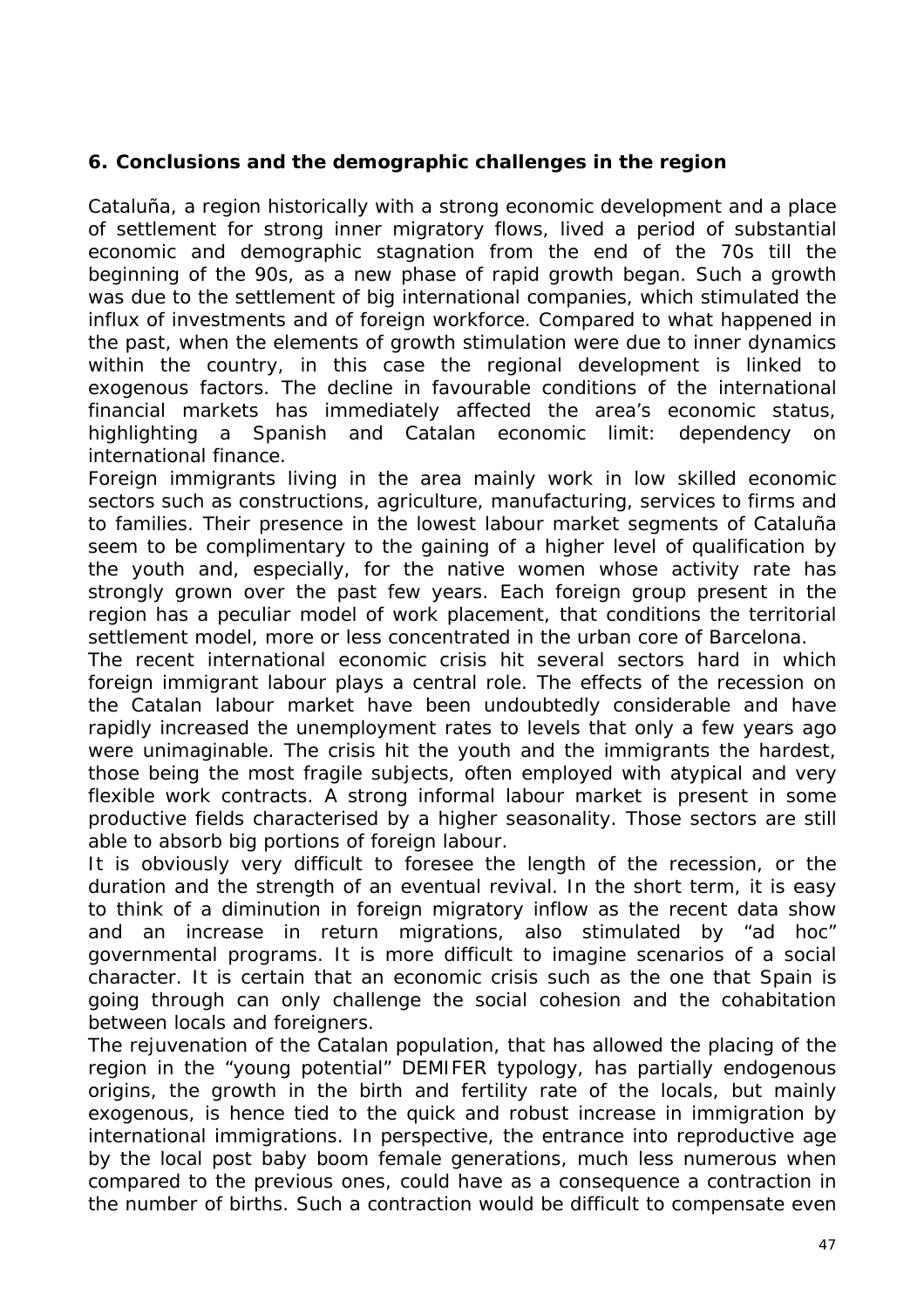in the presence of a further growth in the average number of children per woman. It is not easy to foresee what the contribution of migrants may have in the near future on the local demographic dynamics. The effect of the rejuvenation that took place during the last decade may fade away if the number of the foreign entrances is not maintained at high levels, even more so if we consider that even the immigrants are growing old. Certainly, the eventual persistence of consistent international immigrations will have to be handled with great care in order to guarantee social sustainability and avoid the risk of a negative impact that might generate unfavourable reactions by the local population.

### **References**

- Arango J., Rowland R. (1999), "La péninsule Ibérique", in Bardet J.P., Dupaquier J., *Histoire des populations de l'Europe. III Les temps incertains 1914-1998*, Fayard.
- Bayona i Carrasco J., Gil Alonso F. (2008), "El papel de la inmigracion extranjera en la expansion de las areas urbanas. El caso de Barcelona (1998- 2007) », *Scripta Nova*, Vol.XII, n.270.
- Benavente J. (1989), "Social change and early fertility decline in Cataluña", *Euopean Journal of Population*, Vol. 5, n. 3.
- Brunet F. (1995), *An economic analysis of the Barcellona '92 Olympic Games: resources, financing and impacts*, Barcellona, Centre d'Estudis Olimpics UAB, online article, available February 2010.
- Cabré A, (1989), *Les migracions a Catalunya 1900-2000*, Papers de Demografia Centre d'Estudis Demogràfics Universitat Autònoma de Barcellona, Barcellona, n. 38.
- Cabrè A. (1991), "Les migracions en la reproduccio de la poblacio catalana, 1880-1980", *Documents d'analisi geografica*, n.19-20.
- Cabré A and A. Domingo (2007), *Demografia i immigració, 1991-2005*, Papers de Demografia Centre d'Estudis Demogràfics, n. 324.
- Cabré A and I. Pujades (1987), *La fecundidad en Cataluña desde 1922: analisis y perspectivas*, Papers de Demografia Centre d'Estudis Demogràfics Universitat Autònoma de Barcellona, Barcellona, n. 20.
- Cabré A and I. Pujades (1989), *Crecimiento y estancamiento. La población de Cataluña en el sieglo XX*, Papers de Demografia Centre d'Estudis Demogràfics Universitat Autònoma de Barcellona, Barcellona, n. 37.
- Devolder D., Trevino R. (2007), « Efectos de la inmigracion extranjera sobre la evolucion de la natalidad y de la fecundidad en España », Centre d'Estudis Demografics, *Papers de demografia*, n. 321.
- Diaz-Serrano L. (2010), "Do Legal Immigrants and Natives Compete in the Labour Market? Evidence from Catalonia", IZA Discussion Paper n. 4693.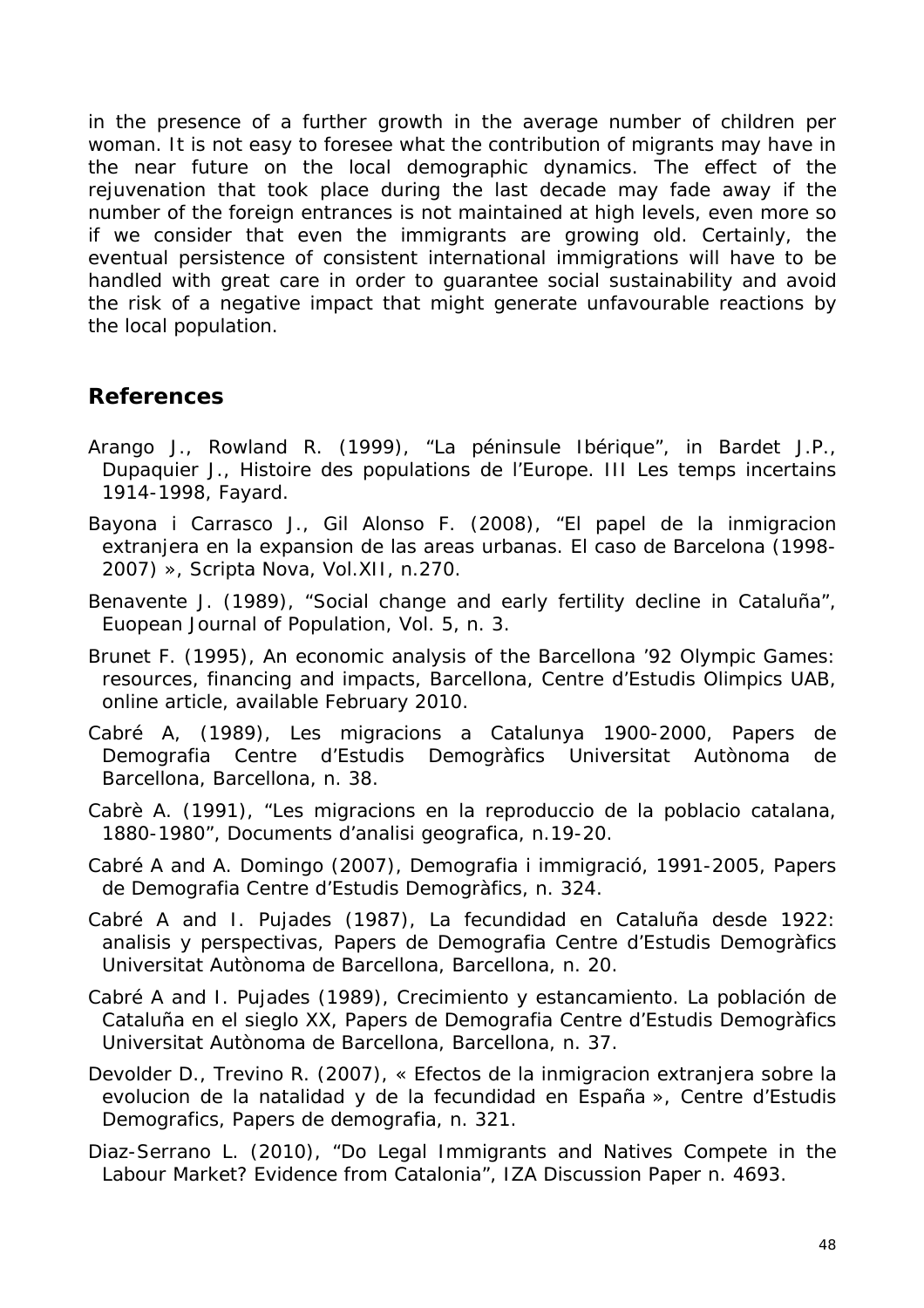- González, J.R. and J.M.A. Puebla (1996), *"Spain: return to the South, metropolitan deconcentration and new migration flows", in P. Rees, J. Stilwell, A. Convey and M. Kupiszewski (eds), Population migration in the European Union, Chichester, John Wiley & Sons.*
- Harrison J. (1978), *An economic history of modern Spain*, Manchester, Manchester University Press.
- Keating M., Loughlin J. and Deschouver K. (2003), *Culture, institutions and economic development. A study of eight European regions*, Cheltenham, Edward Elgar.
- Lopez Gay A. (2007), *Canvis residencials y moviments migratoris en la renovaciò poblacional de Barcelona*,
- Mora Sitjà N. (2002), *Labour and wages in pre-industrial Cataluña*, University of Oxford, Discussion Papers in Economic and Social History, N. 45, May.
- Oecd (2009), *International Migration Outlook: SOPEMI 2009,* Oecd.
- Reher D. and R. Rowland (1999), "Le monde ibérique", in *Histoire des populations de l'Europe. Vol. II La revolution démographique 1750-1914*, Ligugé, Fayard.
- Rodriguez V., Lardies R., Rodriguez P. (2010), "Migration and the Registration of European Pensioners in Spain", Real Instituto Elcano, ARI n. 20.
- Vidal E., Gil F., Domingo A. (2007), "La poblacion femenina extracomunitaria en España: analisis territorial de los factores de insercion laboral", Centre d'Estudis Demografics, *Papers de demografia*, n. 323.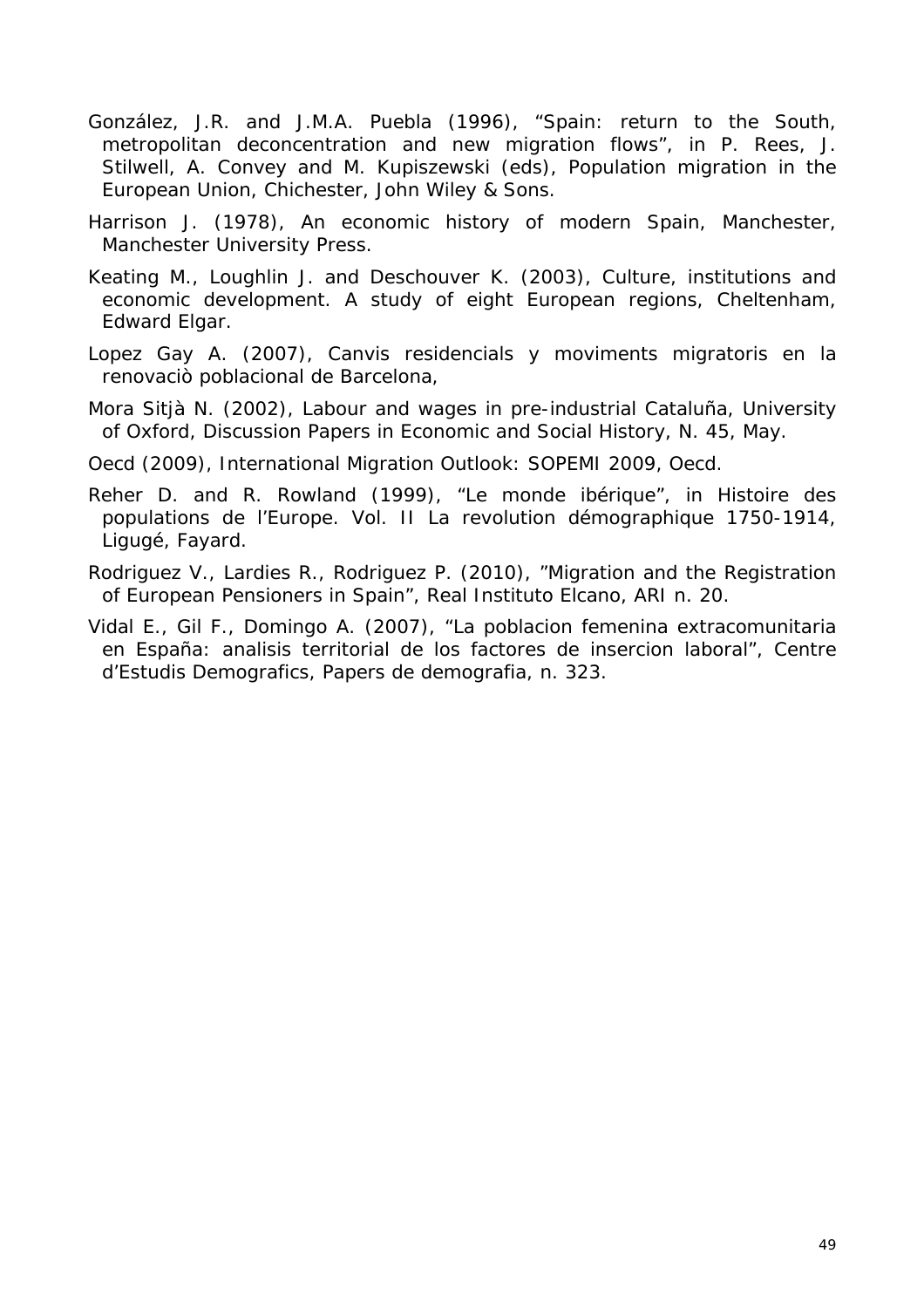### **Annex – Sources of data used in the report**

The data of the structure by age, sex and citizenship of the population comes from the *Municipal Register* (*Padròn Municipal*), which is the administrative register where municipality inhabitants are recorded. The respective town councils are responsible for its formation, maintenance, revision and custody and its update is obtained from the revision of the municipal register referring to 1 January of each year, which is approved by the Government at the National Statistical Institute's (*Institudo Nacional de Estadística*, INE) request, after a favourable report by the Registration Board (INE, 2010). In 1996 a modification of register regulations was carried out. A new continuous and computerised management system for municipal registers was established, based on the coordination of all of them by the INE. Based on the aforementioned regulations, the last register renewal was carried out, referred to 1 May, in 1996. This was the starting point for the new register system. The revision to 1 January 1998 was the first update to be carried out in agreement with the new system (INE, 2010). As of this moment official population figures are obtained annually, unlike that which occurred previously where population figures were only published every five years for the population censuses carried out every ten years - or the registry renewals that were carried out every five (INE, 2010). As far as the foreign population is concerned, we must specify that the data from the Municipal Register include all those who usually reside in the municipality, including those immigrants without a valid permit to stay.

The statistical use of the register from January  $1<sup>st</sup>$  each year is taken from a file from the INE registry base from which the proposal of official figures is obtained. The basic variables contained in the register, which are likely to be used statistically, are filtered. Cross checks are done according to: place of residence, sex, age, nationality and place of birth and broken down to municipal level and by sex, nationality and age are broken down to census level (INE, 2010).

Municipal Register: Official Population Figures since 1996

http://www.ine.es/jaxi/menu.do?type=pcaxis&path=%2Ft20/e260&file=inebas  $e&L=1$ 

Statistical use of the Municipal Register

http://www.ine.es/jaxi/menu.do?type=pcaxis&path=/t20/e245/&file=inebase

The *Economically Active Population Survey (EAPS)* is a continuous quarterly survey performed by INE, that targets households, and its main objective is to obtain data on the labour force, and on the people outside the labour market. The theoretical sample varies from 65,000 households per quarter, to approx. 60,000 actually interviewed households, which implies approximately 180,000 people. The methodology of the survey was modified in 2005 for various reasons: the need for it to adapt to the new demographic and labour reality of our country, due mainly to the increase in the number of foreign residents; the incorporation of new European regulations in accordance with the norms of the European Union Statistical Office (EUROSTAT), and the introduction of improvements in the collection method (INE, 2010).